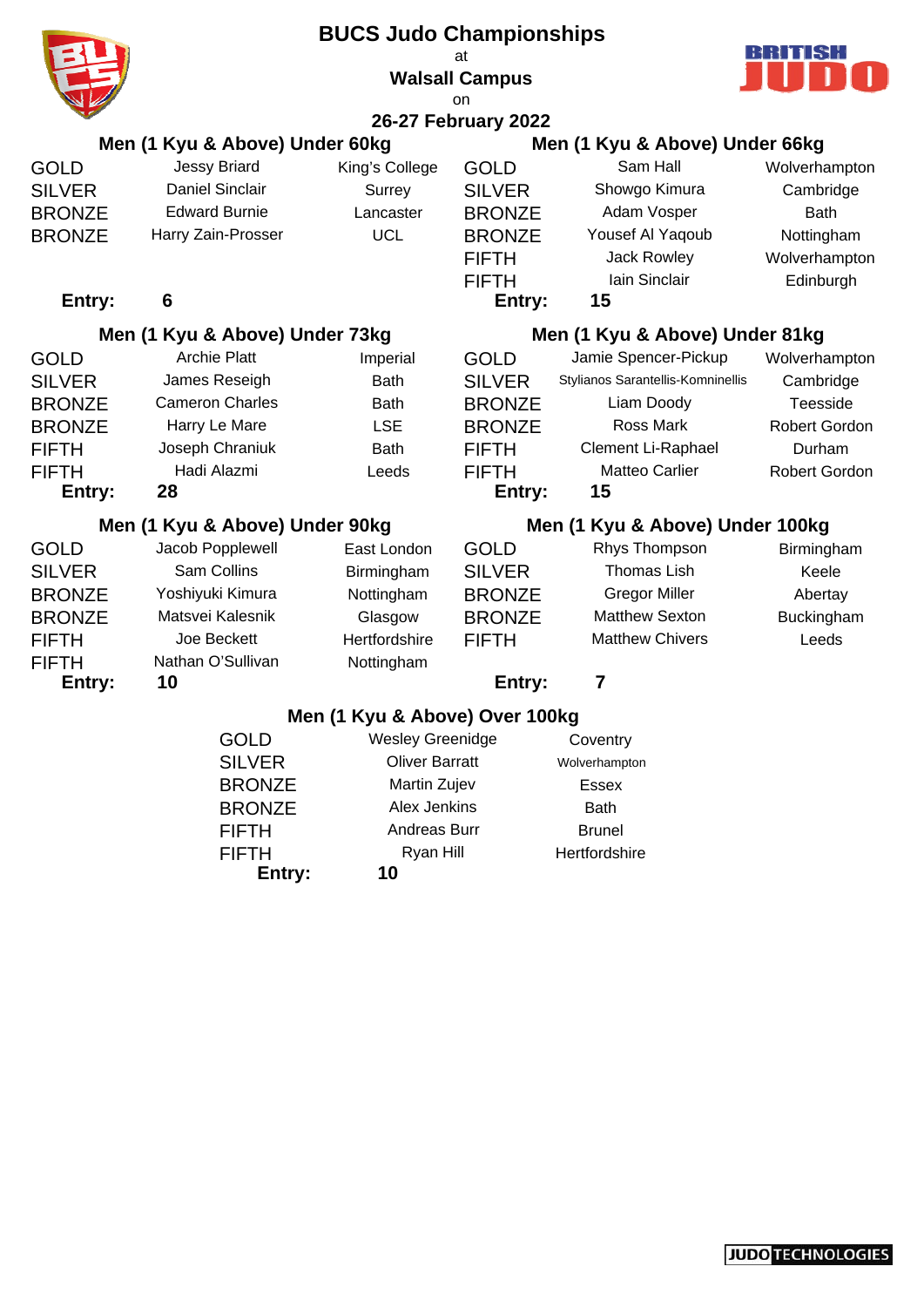|               |                                  | <b>BUCS Judo Championships</b>  | at<br><b>Walsall Campus</b><br>on |                                  |               |
|---------------|----------------------------------|---------------------------------|-----------------------------------|----------------------------------|---------------|
|               |                                  |                                 | 26-27 February 2022               |                                  |               |
|               | Women (1 Kyu & Above) Under 48kg |                                 |                                   | Women (1 Kyu & Above) Under 52kg |               |
| <b>GOLD</b>   | Ashleigh Barnikel                | <b>Cardiff Met</b>              | <b>GOLD</b>                       | Sian Bobrowska                   | Wolverhampton |
|               |                                  |                                 | <b>SILVER</b>                     | <b>Sidney Tancock</b>            | <b>Bath</b>   |
|               |                                  |                                 | <b>BRONZE</b>                     | Mary Tomblin                     | Durham        |
| Entry:        | $\boldsymbol{2}$                 |                                 | Entry:                            | 4                                |               |
|               | Women (1 Kyu & Above) Under 57kg |                                 |                                   | Women (1 Kyu & Above) Under 63kg |               |
| <b>GOLD</b>   | <b>Isobel Kitchen</b>            | Wolverhampton                   | <b>GOLD</b>                       | Holly Bentham                    | Birmingham    |
| <b>SILVER</b> | <b>Amel Simms</b>                | Birmingham                      | <b>SILVER</b>                     | Eve Jackson                      | Teesside      |
| <b>BRONZE</b> | Jasmine Stringer                 | Anglia Ruskin                   | <b>BRONZE</b>                     | Niamh O'Keeffe                   | Southampton   |
| <b>BRONZE</b> | Hannah Niven                     | Reading                         | <b>BRONZE</b>                     | Yasmine Katib                    | Liverpool     |
|               |                                  |                                 | <b>FIFTH</b>                      | Nellie Webster                   | Manchester    |
|               |                                  |                                 | <b>FIFTH</b>                      | Lauren Semple                    | Birmingham    |
| Entry:        | 6                                |                                 | Entry:                            | 10                               |               |
|               | Women (1 Kyu & Above) Under 70kg |                                 |                                   | Women (1 Kyu & Above) Under 78kg |               |
| <b>GOLD</b>   | <b>Emily Niven</b>               | Portsmouth                      | <b>GOLD</b>                       | Jemima Yeats-Brown               | Wolverhampton |
| <b>SILVER</b> | <b>Ella Tomsett</b>              | Nottingham                      | <b>SILVER</b>                     | <b>Tegan Davies</b>              | Wolverhampton |
| <b>BRONZE</b> | Hannah Wilson                    | Edinburgh                       | <b>BRONZE</b>                     | Filipa Maia                      | Anglia Ruskin |
| <b>BRONZE</b> | Erin Peden                       | Glasgow                         | <b>BRONZE</b>                     | <b>Grace Tolley</b>              | Wolverhampton |
| <b>FIFTH</b>  | Sofia Carbone                    | <b>Bath Spa</b>                 | <b>FIFTH</b>                      | <b>Amber Sexton</b>              | Greenwich     |
| <b>FIFTH</b>  | Emma Wilkes                      | Edinburgh                       |                                   |                                  |               |
| Entry:        | 8                                |                                 | Entry:                            | 7                                |               |
|               |                                  | Women (1 Kyu & Above) Over 78kg |                                   |                                  |               |
|               | <b>GOLD</b>                      | Gabriella Wood                  |                                   | Stirling                         |               |
|               | <b>SILVER</b>                    | Fayokemi Abidekun               |                                   | Kent                             |               |
|               | <b>BRONZE</b>                    | Lucy Williams                   |                                   | Anglia Ruskin                    |               |

**Entry: 4**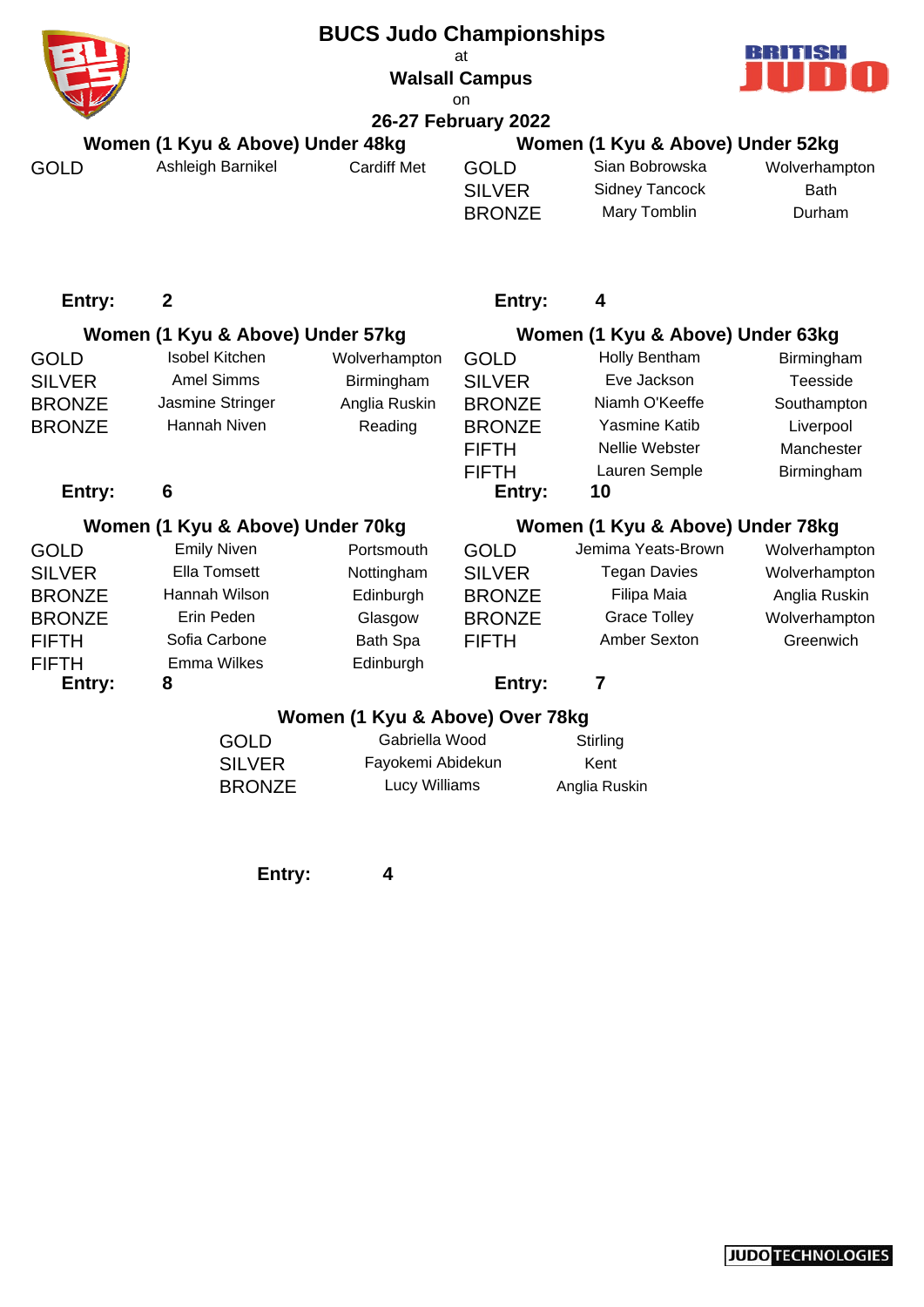|                |                                    | <b>BUCS Judo Championships</b> |                             |                                                    | ааныз             |
|----------------|------------------------------------|--------------------------------|-----------------------------|----------------------------------------------------|-------------------|
|                |                                    |                                | at<br><b>Walsall Campus</b> |                                                    |                   |
|                |                                    |                                | on                          |                                                    |                   |
|                |                                    |                                | 26-27 February 2022         |                                                    |                   |
|                | Men (2 Kyu & Below) Under 60kg     |                                |                             | Men (2 Kyu & Below) Under 66kg                     |                   |
| GOLD           | Bryan Phua                         | Glasgow                        | <b>GOLD</b>                 | Alex White                                         | Southampton       |
| <b>SILVER</b>  | Andreas Petrou                     | Warwick                        | <b>SILVER</b>               | Azamat Kumykov                                     | Cambridge         |
| <b>SILVER</b>  | Max Cui                            | Surrey                         | <b>BRONZE</b>               | Kavith Thanthulage                                 | <b>Bath</b>       |
| <b>BRONZE</b>  | <b>Rafferty Sullivan</b>           | Warwick                        | <b>BRONZE</b>               | Jacob Bell                                         | Durham            |
| <b>BRONZE</b>  | Joseph Dunford                     | Warwick                        | <b>FIFTH</b>                | Yujia Zhang                                        | Glasgow           |
| FIFTH          | Samuel Oakley                      | Durham                         | <b>FIFTH</b>                | Aidan McCann                                       | Strathclyde       |
| Entry:         | 8                                  |                                | Entry:                      | 14                                                 |                   |
|                | Men (2 Kyu & Below) Under 73kg     |                                |                             | Men (2 Kyu & Below) Under 81kg                     |                   |
| GOLD           | <b>Harel Natan</b>                 | <b>Bath</b>                    | <b>GOLD</b>                 | Adam Crump                                         | Leeds Beckett     |
| <b>SILVER</b>  | <b>Vasileos Yiallouros</b>         | Loughborough                   | <b>SILVER</b>               | James Robinson                                     | Durham            |
| <b>BRONZE</b>  | Dylan Turner                       | Edinburgh                      | <b>BRONZE</b>               | <b>Wahab Disu</b>                                  | Hertfordshire     |
| <b>BRONZE</b>  | James Molloy                       | Manchester                     | <b>BRONZE</b>               | <b>Matthew Gabriel</b>                             | Warwick           |
| FIFTH          | Rustam Guliyev                     | Warwick                        | <b>FIFTH</b>                | <b>Felix Cole</b>                                  | East Anglia       |
| FIFTH          | <b>Scott Troy</b>                  | Glasgow                        | <b>FIFTH</b>                | <b>Oliver Thomson</b>                              | Durham            |
| Entry:         | 15                                 |                                | Entry:                      | 23                                                 |                   |
|                | Men (2 Kyu & Below) Under 90kg     |                                |                             | Men (2 Kyu & Below) Under 100kg                    |                   |
| GOLD           | Nikita Sergejevs                   | Oxford                         | <b>GOLD</b>                 | Julian Homann                                      | Cambridge         |
| <b>SILVER</b>  | Alec Ward                          | Teesside                       | <b>SILVER</b>               | Sam Dean                                           | Cumbria           |
| <b>BRONZE</b>  | Max Freeman                        | Birmingham                     | <b>BRONZE</b>               | Matthew Lloyd                                      | Liverpool         |
| <b>BRONZE</b>  | Franco Ijeoma Osayi Obuseli        | Nottingham                     | <b>BRONZE</b>               | Alex Donaldson                                     | Strathclyde       |
| <b>FIFTH</b>   | David-Benjamin Grys                | Cambridge                      |                             |                                                    |                   |
| FIFTH          | Duncan Jack                        | Glasgow                        |                             |                                                    |                   |
| Entry:         | 16                                 |                                | Entry:                      | 6                                                  |                   |
|                |                                    |                                |                             |                                                    |                   |
|                | Women (2 Kyu & Below) Under 48kg   |                                |                             | Women (2 Kyu & Below) Under 57kg<br>Jordann French |                   |
| GOLD           | Cara Goutcher                      | Glasgow                        | <b>GOLD</b>                 |                                                    | East Anglia       |
| <b>SILVER</b>  | Lauryn Dunford<br>Julia Danielsson | Loughborough                   | <b>SILVER</b>               | <b>Emilie Herpain</b><br>Jessica Richards          | Warwick<br>Oxford |
| <b>BRONZE</b>  |                                    | Glasgow                        | <b>BRONZE</b>               |                                                    |                   |
| Entry:         | 4                                  |                                | Entry:                      | 4                                                  |                   |
|                | Women (2 Kyu & Below) Under 63kg   |                                |                             | Women (2 Kyu & Below) Under 70kg                   |                   |
| GOLD           | <b>Beatrice Codd</b>               | Cambridge                      | <b>GOLD</b>                 | Rebeka Ugolor                                      | Wolverhampton     |
| SILVER         | Yean Ming Chew                     | Warwick                        | <b>SILVER</b>               | Susannah Paget                                     | Bangor            |
| <b>BRONZE</b>  | <b>Caitriona Ellis</b>             | Edinburgh                      | <b>BRONZE</b>               | <b>Eleanor Sparks</b>                              | Glasgow           |
| <b>BRONZE</b>  | Nicola Cleary                      | Warwick                        |                             |                                                    |                   |
|                | Kaja Gorska                        | Strathclyde                    |                             |                                                    |                   |
| FIFTH<br>FIFTH | Sophie Tougher-Mitchell            | Strathclyde                    |                             |                                                    |                   |
| Entry:         | 15                                 |                                | Entry:                      | 4                                                  |                   |
|                |                                    |                                |                             |                                                    |                   |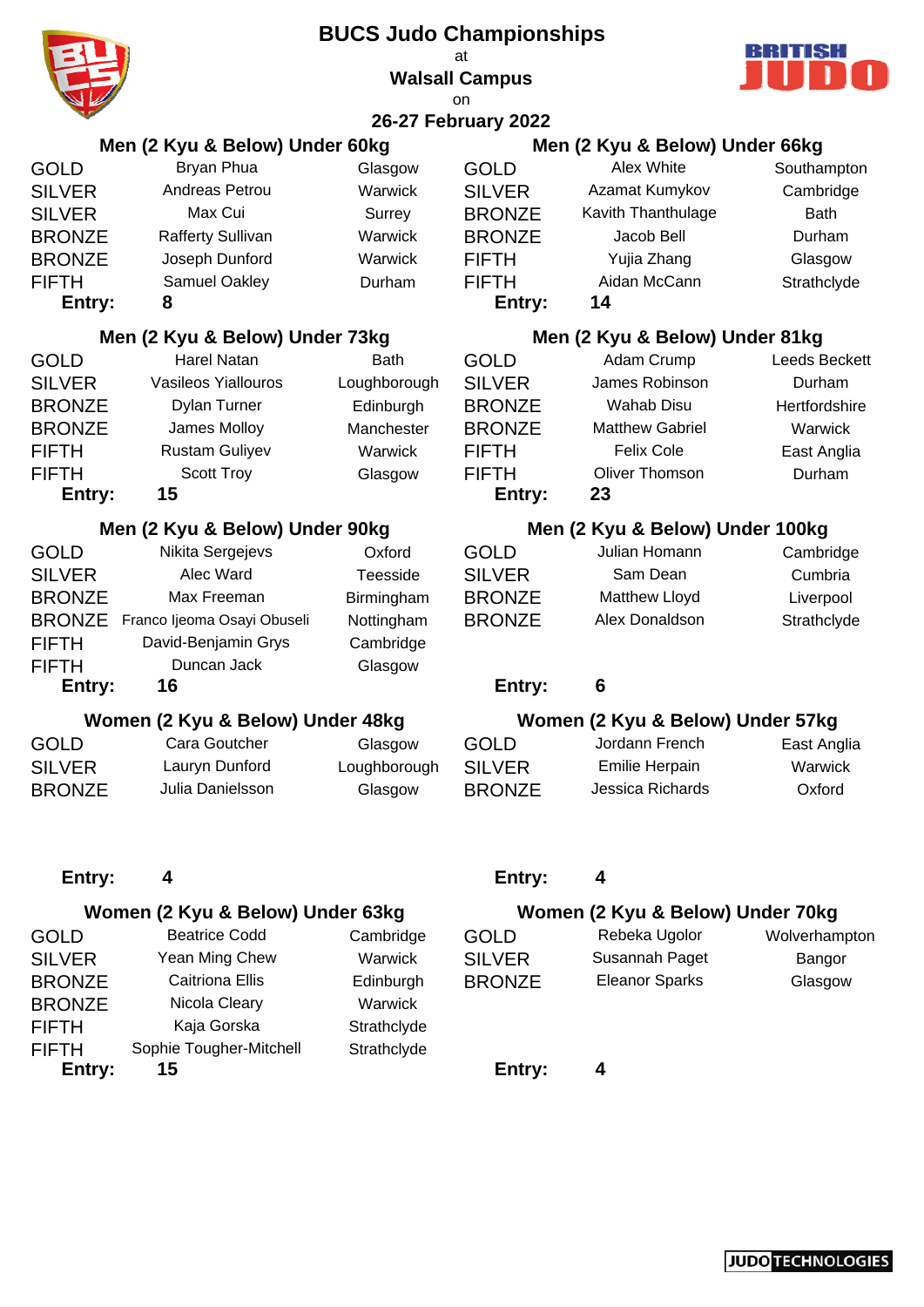## **at Walsall Campus on 26-27 February 2022 BUCS National Championships**

# **Men Women**

U90 Nathan O'Sullivan U90 Tobin Bowers O90 Tom Butterworth

| <b>GOLD</b>   | Wolverhampton          | <b>GOLD</b>   | Wolverhampton          |
|---------------|------------------------|---------------|------------------------|
| U66           | Jack Rowley            | LW            | <b>Isobel Kitchen</b>  |
| U90           |                        | <b>MW</b>     | Jemima Yeats-Brown     |
| U90           | Harry Cox              | HW            | <b>Tegan Davies</b>    |
| U90           | Jamie Spencer-Pickup   |               |                        |
| O90           | <b>Oliver Barratt</b>  | <b>SILVER</b> | Anglia Ruskin          |
| <b>SILVER</b> |                        | LW            | Jasmine Stringer       |
|               | <b>Bath</b>            | <b>MW</b>     | Filipa Maia            |
| U66           | Adam Vosper            | <b>HW</b>     | Lucy Williams          |
| U90           | James Reseigh          | <b>BRONZE</b> | <b>Birmingham</b>      |
| U90           | <b>Cameron Charles</b> |               |                        |
| U90           | <b>Oliver Penny</b>    | LW            | <b>Amel Simms</b>      |
| O90           | <b>Alex Jenkins</b>    | <b>MW</b>     | Holly Bentham          |
| <b>BRONZE</b> | Cambridge              | HW            | Lauren Semple          |
| U66           |                        | <b>BRONZE</b> | <b>Edinburgh</b>       |
| U90           | Peter Hampshire        | LW            | <b>Caitriona Ellis</b> |
|               | Showgo Kimura          |               |                        |
| U90           | David Grys             | <b>MW</b>     | <b>Emma Wilkes</b>     |
| U90           |                        | <b>HW</b>     | Hannah Wilson          |
| O90           | Julian Homann          |               |                        |
| <b>BRONZE</b> | Nottingham             |               |                        |
| U66           | Yousef Al Yaqoub       |               |                        |
| U90           | Jem Pitcairn           |               |                        |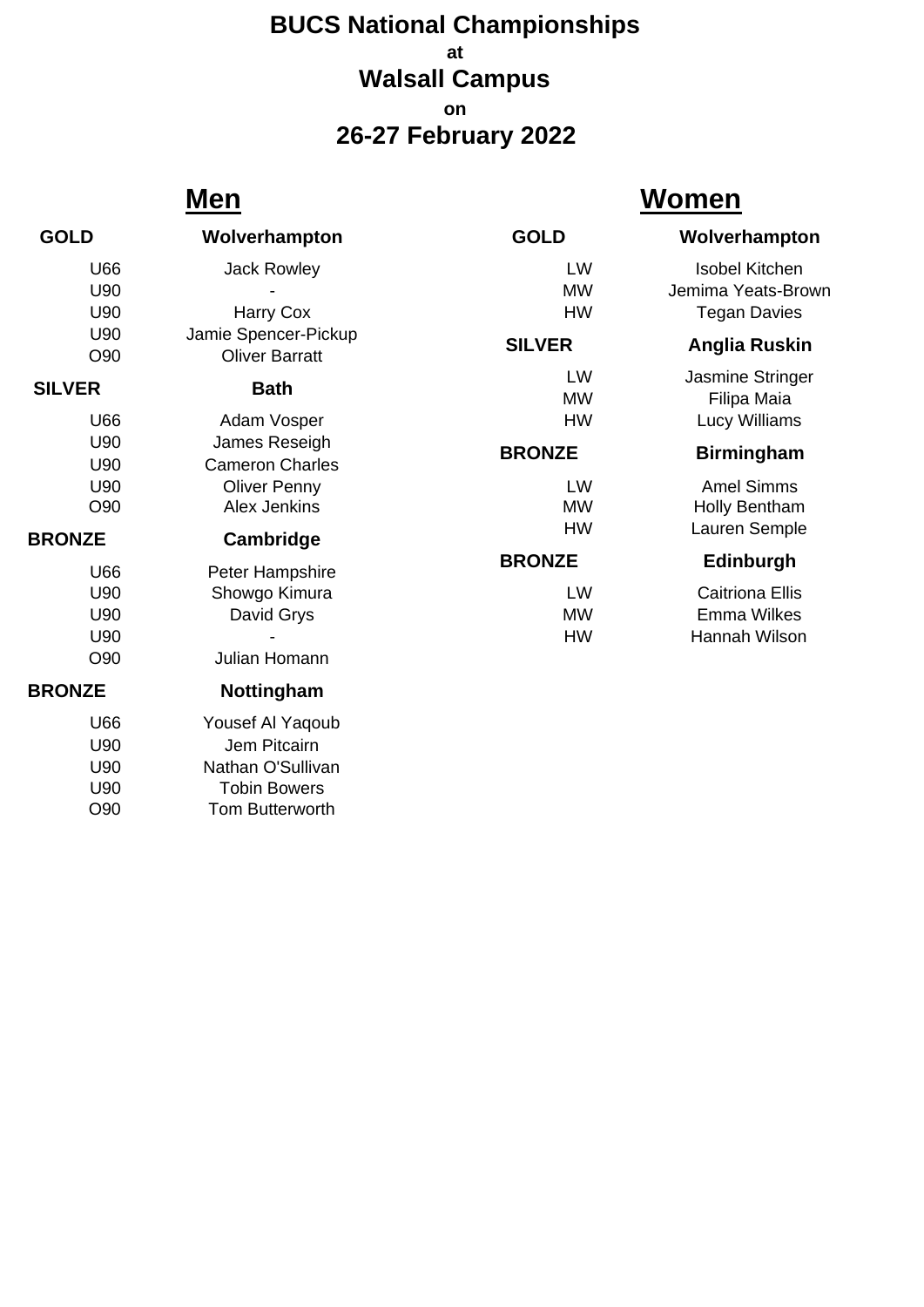### **BUCS Judo Championships Men (1 Kyu & Above) Under 60kg**



| Name   | Harry                                     | Jacob            |                |                | Edward                          |                 |             | Name           | Jessy          |                               | Nathan                         |                  | Daniel                |                                       |                                      |      |
|--------|-------------------------------------------|------------------|----------------|----------------|---------------------------------|-----------------|-------------|----------------|----------------|-------------------------------|--------------------------------|------------------|-----------------------|---------------------------------------|--------------------------------------|------|
|        | Zain-Prosser                              | Armstrong        |                |                | <b>Burnie</b>                   |                 |             |                | <b>Briard</b>  |                               | <b>Bridges</b>                 | Sinclair         |                       |                                       |                                      |      |
| Grade  | 2 Dan                                     | 1 Kyu            |                |                | 1 Dan                           |                 |             | Grade          | 1 Dan          |                               | 1 Dan                          | 1 Dan            |                       |                                       |                                      |      |
| Club   | <b>UCL</b>                                | Oxford           |                |                | Lancaster                       | <b>Duration</b> |             | Club           | King's College |                               | Bath                           |                  | Surrey                | Duration                              |                                      |      |
|        | $(T)$ 10                                  | <b>LOSS</b>      |                |                |                                 | 0.22            |             |                | <b>TT 10</b>   |                               | <b>LOSS</b>                    |                  |                       | 1.19                                  |                                      |      |
|        |                                           | <b>LOSS</b>      |                |                | <b>TH 10</b>                    | 0.30            |             |                |                |                               | <b>LOSS</b>                    | <b>KG 10</b>     |                       | $\blacksquare$                        |                                      |      |
|        | <b>LOSS</b>                               |                  |                |                | $(T)$ 10                        | 3.22            |             |                | <b>T5</b>      |                               |                                | <b>LOSS</b>      |                       | 4.00                                  |                                      |      |
| Points | 10                                        | $\boldsymbol{0}$ |                |                | 20                              |                 |             | Points         | 15             |                               | $\boldsymbol{0}$               | <b>10</b>        |                       |                                       |                                      |      |
| Wins   | $\mathbf{1}$                              | $\boldsymbol{0}$ |                |                | $\overline{2}$                  |                 |             | Wins           | $\overline{2}$ |                               | $\boldsymbol{0}$               | $\boldsymbol{0}$ |                       |                                       |                                      |      |
| Place  | <b>SECOND</b>                             | <b>THIRD</b>     |                |                | <b>FIRST</b>                    |                 |             | Place          | <b>FIRST</b>   |                               | <b>THIRD</b>                   | <b>SECOND</b>    |                       |                                       |                                      |      |
| Points | This pool                                 | This pool        |                | This pool      |                                 |                 |             | Points         | This pool      |                               | This pool                      | This pool        |                       |                                       |                                      |      |
|        |                                           |                  |                |                |                                 |                 |             |                |                |                               |                                |                  |                       |                                       |                                      |      |
|        |                                           | Date -           |                |                | 26-27 February 2022             |                 |             | Venue -        |                |                               | <b>Walsall Campus</b>          |                  |                       | <b>Duration -</b>                     | 4                                    | mins |
|        |                                           |                  |                |                |                                 |                 |             |                |                |                               |                                |                  |                       |                                       |                                      |      |
|        | G                                         |                  |                |                | <b>ARMLOCKS &amp; STRANGLES</b> |                 |             |                |                |                               | <b>Table Officials</b>         |                  |                       | <b>LEGEND</b>                         |                                      |      |
|        | Edward<br>1 <sub>D</sub><br><b>Burnie</b> |                  | <b>LOSS</b>    |                |                                 |                 |             |                |                |                               | D Smethurst / L Oram           |                  | (т`                   |                                       | Ippon as a result of a throw.        | 10   |
|        | Lancaster                                 |                  | 0.41           | 1D             | Daniel                          |                 | <b>LOSS</b> |                |                |                               | R Oram / J West                |                  | H                     |                                       | Ippon as a result of a hold.         | 10   |
|        | G                                         | Duration:        |                |                | Sinclair                        |                 |             |                |                |                               |                                |                  |                       |                                       |                                      |      |
|        | Daniel<br>1D                              |                  | $(T)$ 10       |                | Surrey                          |                 |             |                |                |                               |                                |                  | $\left( $ C $\right)$ |                                       | Ippon as a result of a choke.        | 10   |
|        | Sinclair                                  |                  |                |                |                                 |                 |             |                |                |                               |                                |                  |                       |                                       |                                      |      |
|        | Surrey<br>G                               |                  |                |                |                                 | Duration:       | 2.32        | 1 <sub>D</sub> |                | <b>Jessy</b><br><b>Briard</b> |                                |                  | $(\bot)$              |                                       | Ippon as a result of an armlock.     | 10   |
|        | Jessy                                     |                  |                |                |                                 |                 |             |                |                |                               |                                |                  |                       |                                       |                                      |      |
|        | 1 <sub>D</sub><br><b>Briard</b>           |                  | <b>KG10</b>    |                |                                 |                 |             |                |                |                               | <b>King's College</b>          |                  | HM                    |                                       | Win by direct hansoku-make           | 10   |
|        | King's College                            |                  |                |                | Jessy                           |                 |             |                |                | <b>Referees</b>               |                                |                  | KG                    | Win by kiken-gachi (opponent Injured) |                                      | 10   |
|        | G                                         | Duration:        | $\blacksquare$ | 1 <sub>D</sub> | <b>Briard</b>                   |                 | $(T)$ 10    |                |                |                               | <b>M Waterhouse/ N Lawcock</b> |                  | $\top$                |                                       | Win by a waza-ari throw.             | 5    |
|        | Harry                                     |                  |                |                | King's College                  |                 |             |                |                |                               |                                |                  | H                     |                                       | Win by a waza-ari hold.              | 5    |
|        | 2D<br>Zain-Prosser                        |                  | <b>LOSS</b>    |                |                                 |                 |             |                |                |                               | S Dunn / W Willaims            |                  |                       |                                       |                                      |      |
|        | <b>UCL</b>                                |                  |                |                |                                 |                 |             |                |                | <b>D</b> Harrison             |                                |                  | ⁄Р`                   |                                       | Win by a penalty (against opponent). | 10   |
|        |                                           |                  |                |                |                                 |                 |             |                |                |                               | <b>JUDO TECHNOLOGIES</b>       |                  | <b>FG</b>             | Win by fusen-gachi (non-appearance)   |                                      | 10   |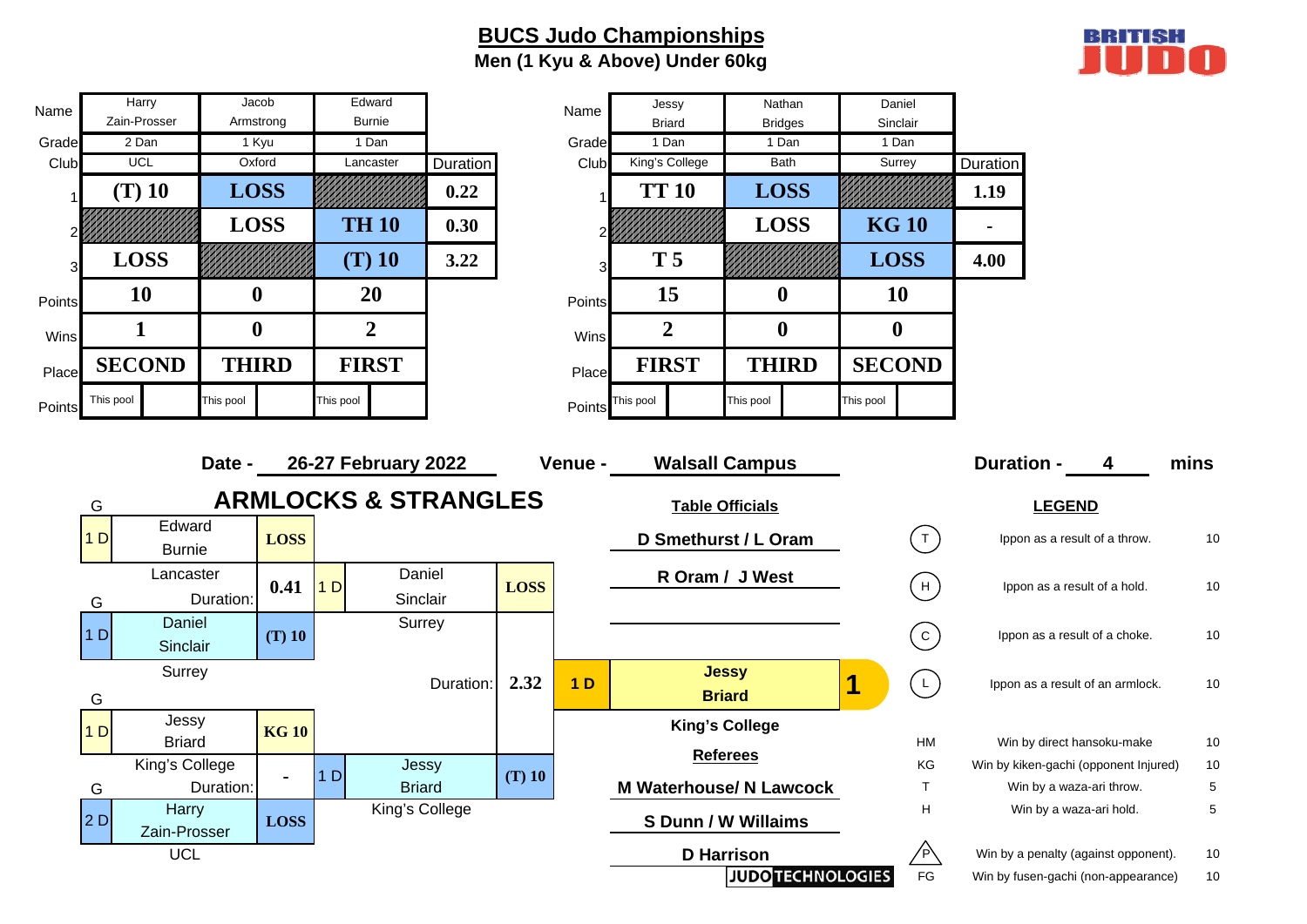#### **BUCS Judo Championships Men (1 Kyu & Above) Under 66k g**

| Grade                |                                             |                  |                       |                |                              |           |                  |                | <b>BUCS Judo Championships</b><br>Men (1 Kyu & Above) Under 66kg |              |                    |                           |                   |                | BRITISH<br>Inn                  |
|----------------------|---------------------------------------------|------------------|-----------------------|----------------|------------------------------|-----------|------------------|----------------|------------------------------------------------------------------|--------------|--------------------|---------------------------|-------------------|----------------|---------------------------------|
| 2D                   | Showgo Kimura                               |                  | Cambridge             |                |                              |           |                  |                |                                                                  |              |                    |                           | Venue-            |                | <b>Walsall Campus</b>           |
|                      | Bye                                         |                  |                       |                | Showgo Kimura                |           | $(T)$ 10         |                |                                                                  |              |                    | <b>Contest Duration -</b> |                   |                | 4<br>mins                       |
|                      | Noah Jones                                  |                  | Nottingham            | <b>LOSS</b>    | Cambridge                    | Duration: | 0.06             | 2D             | Showgo Kimura                                                    | <b>TT 10</b> |                    |                           |                   |                |                                 |
| вŀ                   | Iain Sinclair                               |                  | Edinburgh             | <b>TT 10</b>   | lain Sinclair                |           | <b>LOSS</b>      |                | Cambridge                                                        |              |                    |                           |                   |                | Date - 26-27 February 2022      |
|                      |                                             |                  |                       |                | Edinburgh                    |           |                  | М              |                                                                  | 2.16         | 2D                 | Showgo Kimura             | $\text{Loss}$   2 |                |                                 |
| dŀ                   | Sam Garforth                                |                  | Warwick               | <b>LOSS</b>    | Michael Tanzer               |           | <b>LOSS</b>      |                | Duration:                                                        |              |                    |                           |                   |                |                                 |
|                      | <b>Michael Tanzer</b>                       |                  | Imperial              | $(C)$ 10       | Imperial                     | Duration: | 0.30             | 1 D            | Adam Vosper                                                      | <b>LOSS</b>  |                    | Cambridge                 |                   |                |                                 |
| 1 <sub>D</sub>       | Adam Vosper                                 |                  | Bath                  | T <sub>5</sub> | Adam Vosper                  |           | $(L)$ 10         |                |                                                                  |              |                    |                           |                   |                |                                 |
|                      | <b>Jack Rowley</b>                          |                  | Wolverhampton         | <b>LOSS</b>    | Bath                         |           |                  |                | Bath                                                             |              |                    | Duration:                 | $1.39$ 1 D        |                | <b>Sam Hall</b>                 |
|                      | Peter Hughes                                |                  | Loughborough          | $(T)$ 10       |                              |           |                  |                |                                                                  |              |                    |                           |                   |                |                                 |
| 타                    | <b>Nick Humphries</b>                       |                  | <b>Oxford Brookes</b> | LOSS           | Peter Hughes                 |           | <b>LOSS</b>      |                |                                                                  |              |                    |                           |                   |                | Wolverhampton                   |
|                      | Jérémy Ankri                                |                  | Strathclyde           | <b>LOSS</b>    | Κ<br>Loughborough            | Duration: | 1.33             |                | Yousef Al Yaqoub                                                 | <b>LOSS</b>  |                    |                           |                   |                |                                 |
|                      | Yousef Al Yaqoub                            |                  | Nottingham            | $(T)$ 10       | Yousef Al Yaqoub             |           | $(T)$ 10         |                | Nottingham                                                       |              |                    |                           |                   |                |                                 |
| 1 <sub>D</sub>       | Sam Hall                                    |                  | Wolverhampton         | $(T)$ 10       | Nottingham                   |           |                  | N              | Duration:                                                        | 2.48         | 1D                 | Sam Hall                  | $(H)$ 10          |                |                                 |
| d                    | Peter Pearson                               |                  | East Anglia           | <b>LOSS</b>    | Sam Hall                     |           | $(T)$ 10         |                |                                                                  |              |                    | Wolverhampton             |                   |                |                                 |
|                      |                                             |                  |                       |                | Wolverhampton                | Duration: | 3.42             | 1 D            | Sam Hall                                                         | $(T)$ 10     |                    |                           |                   |                |                                 |
|                      | Peter Hampshire                             |                  | Cambridge             | <b>LOSS</b>    | <b>Reece Edwards</b>         |           | <b>LOSS</b>      |                |                                                                  |              |                    |                           |                   |                | <b>ARMLOCKS &amp; STRANGLES</b> |
|                      | <b>Reece Edwards</b>                        |                  | Edinburgh             | $(L)$ 10       | Edinburgh                    |           |                  |                | Wolverhampton                                                    |              |                    |                           |                   |                |                                 |
|                      | Bye                                         |                  |                       |                |                              |           |                  |                | Repechage                                                        |              |                    | <b>Table Officials</b>    |                   |                | <b>Referees</b>                 |
|                      | Duration                                    |                  | 1 <sub>D</sub>        |                | Noah Jones                   |           | <b>TT 10</b>     |                |                                                                  |              |                    | <b>B Holmes</b>           |                   |                | P Seymour P Grady               |
| B 1D                 | Noah Jones                                  |                  |                       |                | Nottingham                   | Duration: | 2.08             | 1D             | Noah Jones                                                       | <b>LOSS</b>  |                    | U Kolodziej               |                   |                | R Taylor                        |
|                      | Nottingham                                  |                  | $K$ <sub>1D</sub>     |                | Peter Hughes                 |           | <b>LOSS</b>      |                | Nottingham                                                       |              |                    |                           |                   |                |                                 |
| $C$ <sup>1</sup>     | Sam Garforth                                | <b>LOSS</b>      |                       |                | Loughborough                 |           |                  |                | Duration:                                                        | 1.50         |                    | Jack Rowley               | <b>LOSS</b>       |                |                                 |
|                      | Warwick<br>Duration:                        | 0.10             | 1K                    |                | Jack Rowley                  |           | $(T)$ 10         |                |                                                                  |              |                    | Wolverhampton             |                   |                |                                 |
| $D$ <sup>1</sup> $K$ | <b>Jack Rowley</b>                          | $(T)$ 10         |                       |                | Wolverhampton                | Duration: | 2.20             | 1 <sub>K</sub> | <b>Jack Rowley</b>                                               | $(T)$ 10     |                    | Duration:                 | 5.39              | 1 <sub>D</sub> | <b>Adam Vosper</b><br> 3        |
|                      | Wolverhampton                               |                  | $L$ 1 K               |                | <b>Reece Edwards</b>         |           | <b>LOSS</b>      |                | Wolverhampton                                                    |              | $M$ <sup>1</sup> D | Adam Vosper               | <b>KG10</b>       |                | <b>Bath</b>                     |
| E 1K                 | Nick Humphries                              | <b>LOSS</b>      |                       |                | Edinburgh                    |           |                  |                |                                                                  |              |                    | Bath                      |                   |                |                                 |
|                      | Oxford Brookes Duration:                    | $0.40$ 1D        |                       |                | Jérémy Ankri                 |           | LOSS             |                |                                                                  |              |                    |                           |                   |                |                                 |
| F 1D                 | Jérémy Ankri                                | $(T)$ 10         |                       |                | Strathclyde                  | Duration: | 0.51             |                | Iain Sinclair                                                    | $(T)$ 10     |                    |                           |                   |                |                                 |
|                      | Strathclyde                                 |                  | 11K                   |                | Iain Sinclair                |           | <b>TH 10</b>     |                | Edinburgh                                                        |              |                    |                           |                   |                |                                 |
| $G\sqrt{1\,{\sf K}}$ | Peter Pearson                               | <b>LOSS</b>      |                       |                | Edinburgh                    |           |                  |                | Duration:                                                        | 1.38 $1K$    |                    | lain Sinclair             | <b>LOSS</b>       |                |                                 |
| H 1D                 | East Anglia<br>Duration:<br>Peter Hampshire | 0.08<br>$(T)$ 10 | 1 <sub>D</sub>        |                | Peter Hampshire<br>Cambridge |           | $(L)$ 10<br>1.12 | 1 D            | Peter Hampshire                                                  | <b>LOSS</b>  |                    | Edinburgh<br>Duration:    | $2.36$ 1K         |                | <b>Yousef Al Yaqoub</b><br> 3   |
|                      |                                             |                  |                       |                | <b>Michael Tanzer</b>        | Duration: | <b>LOSS</b>      |                |                                                                  |              |                    |                           |                   |                | Nottingham                      |
|                      |                                             |                  |                       |                |                              |           |                  |                |                                                                  |              |                    |                           |                   |                |                                 |
|                      | Cambridge                                   |                  | $J_{1K}$              |                | Imperial                     |           |                  |                | Cambridge<br><b>JUDO TECHNOLOGIES</b>                            |              | $N$ 1 K            | Yousef Al Yaqoub          | <b>TT 10</b>      |                |                                 |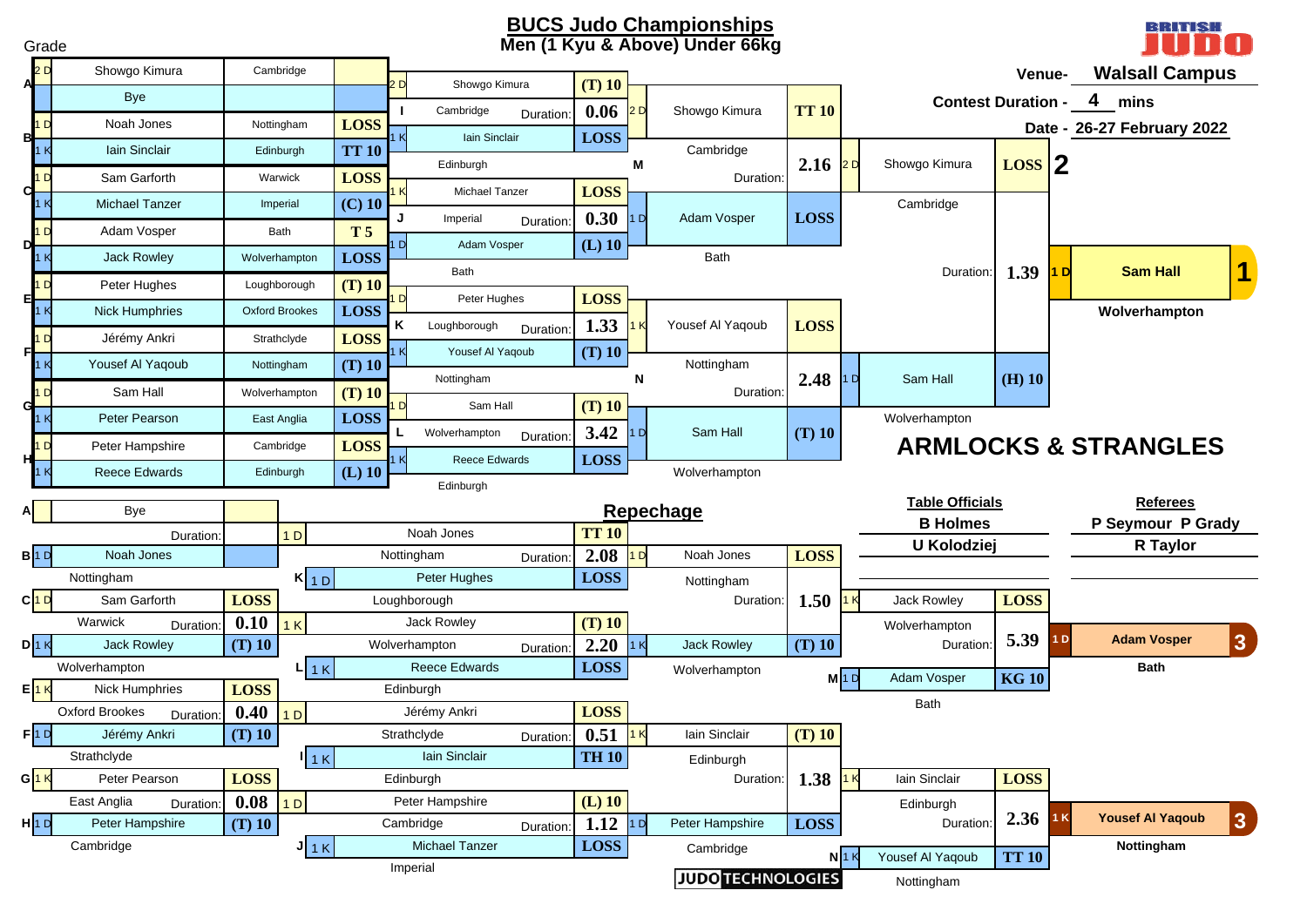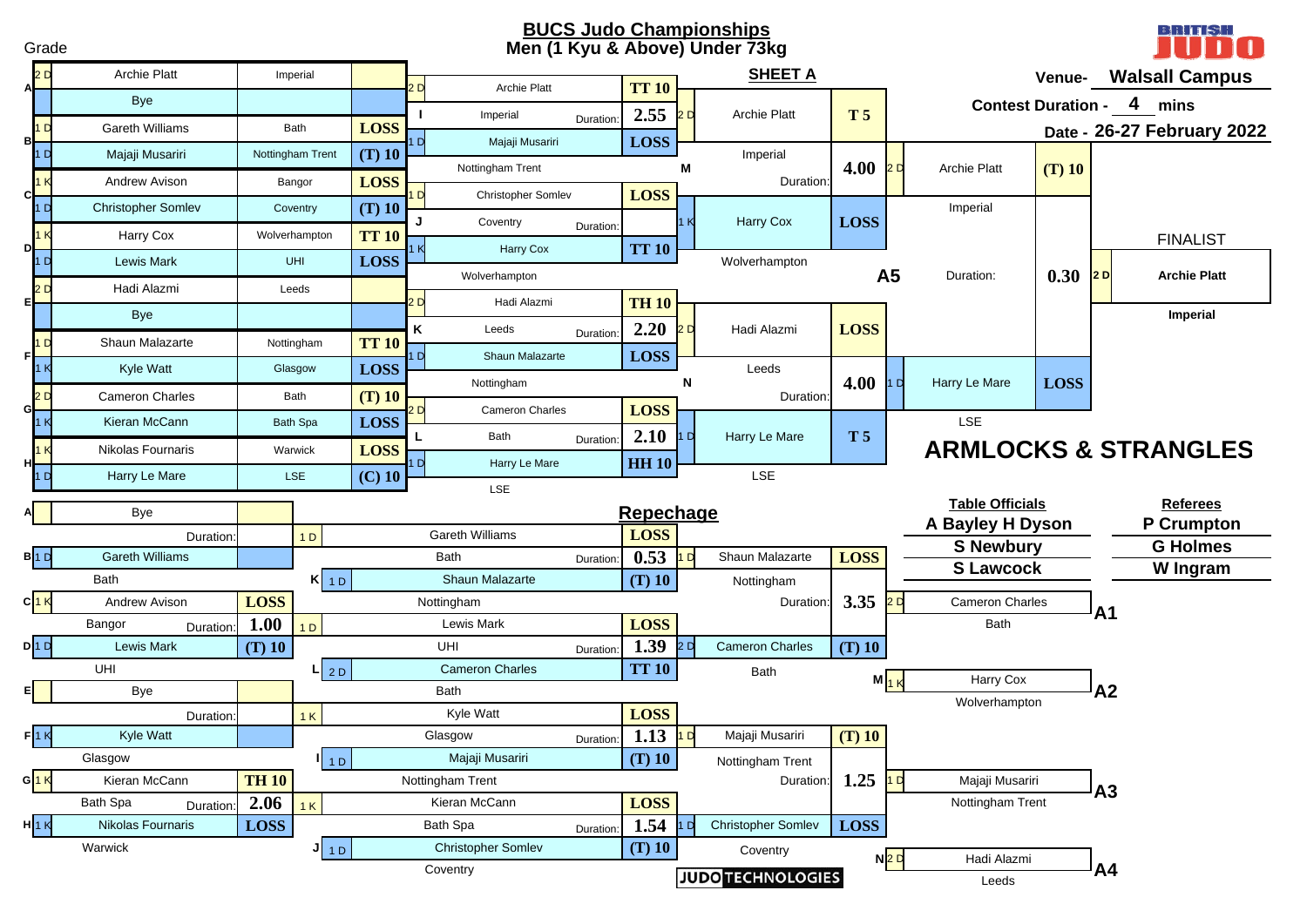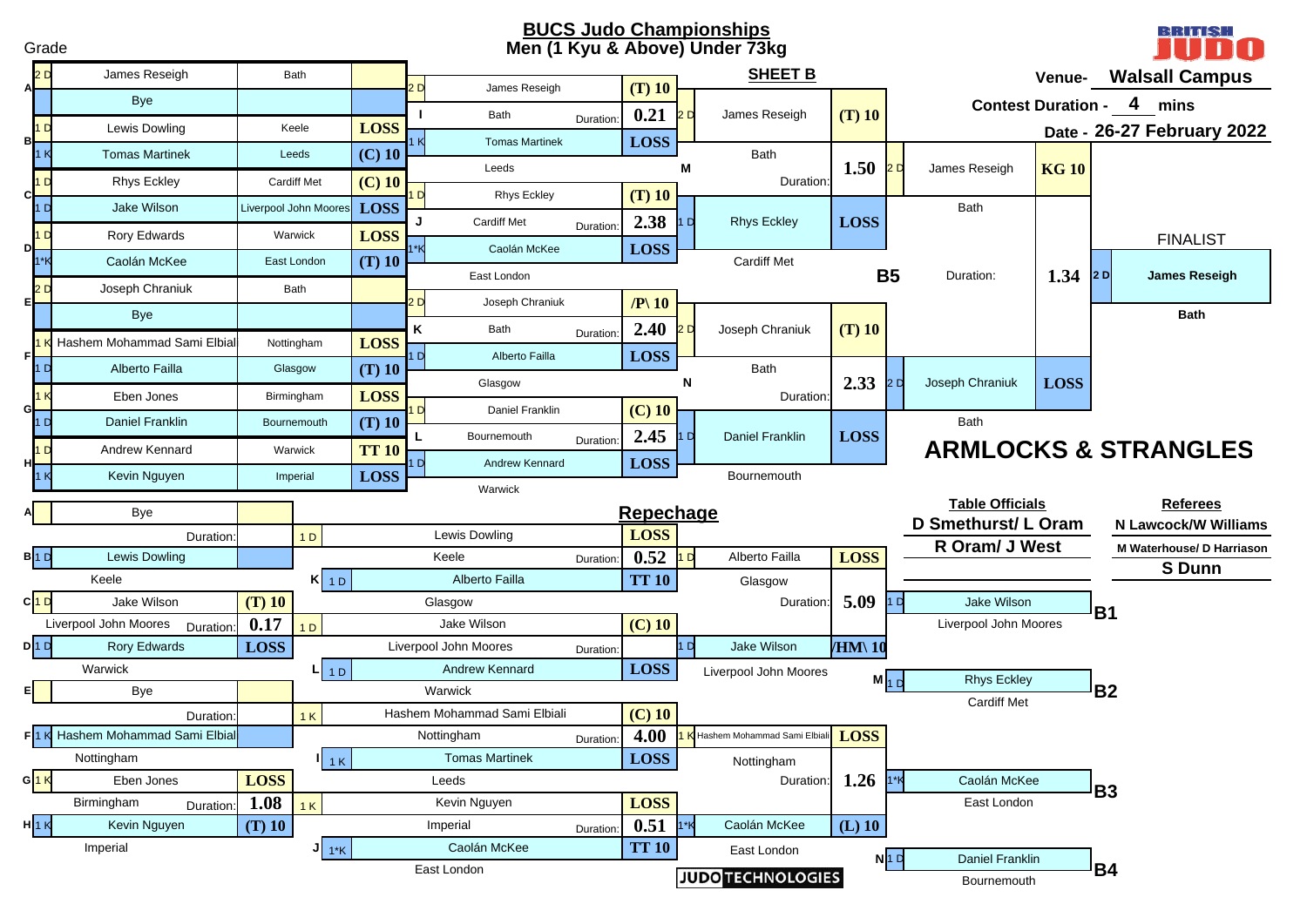### **BUCS Judo Championships Men (1 Kyu & Above) Under 73kg**



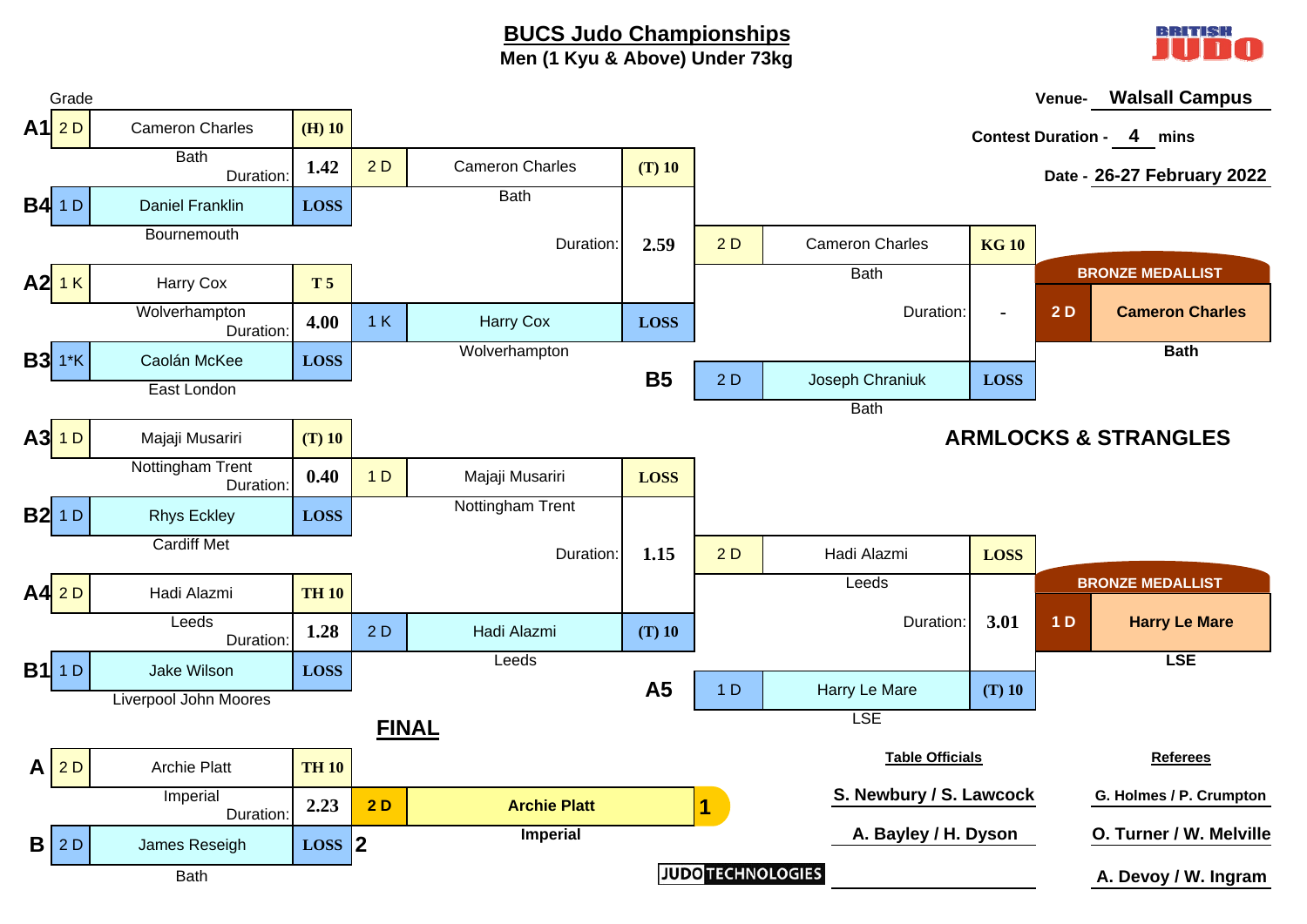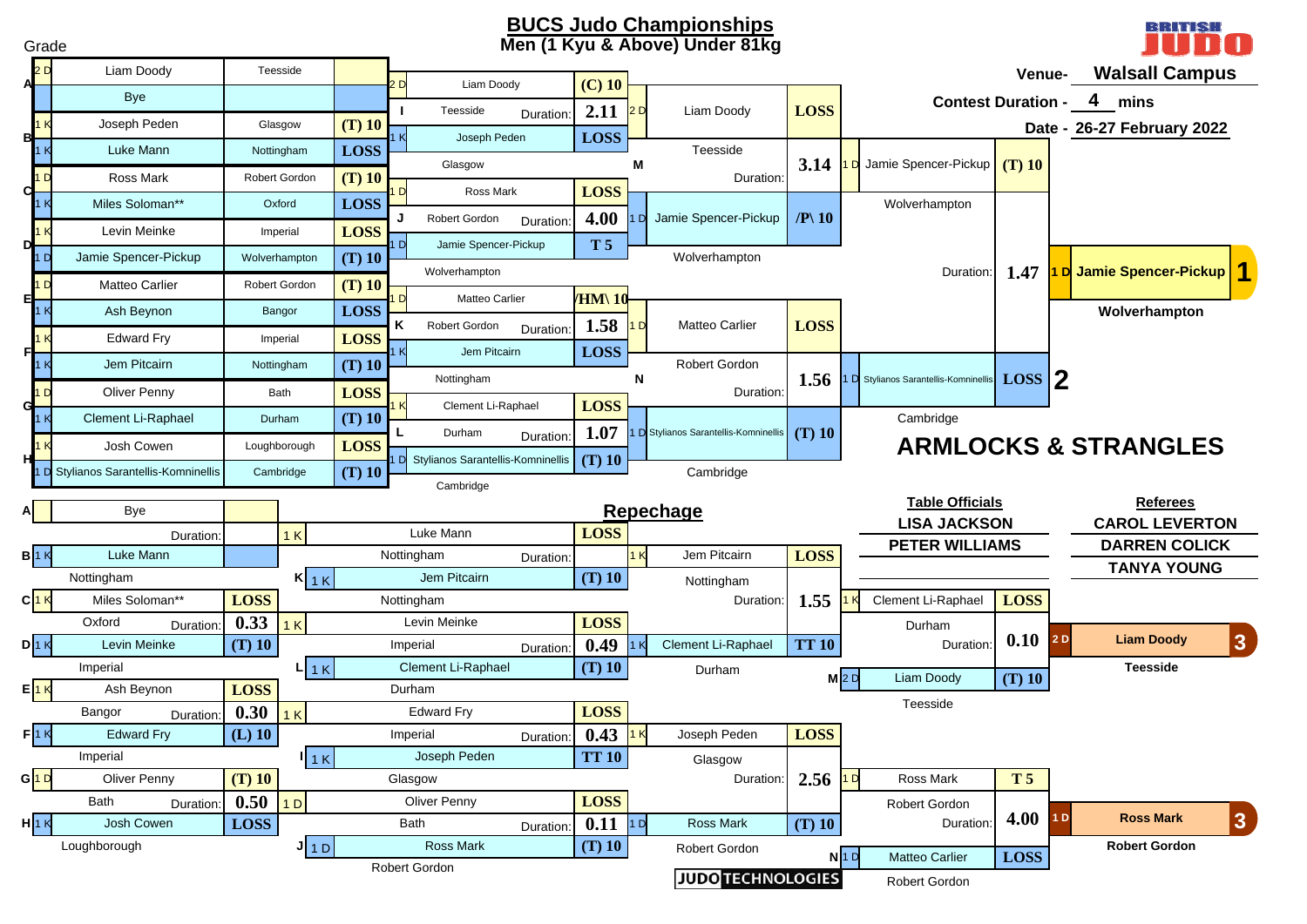

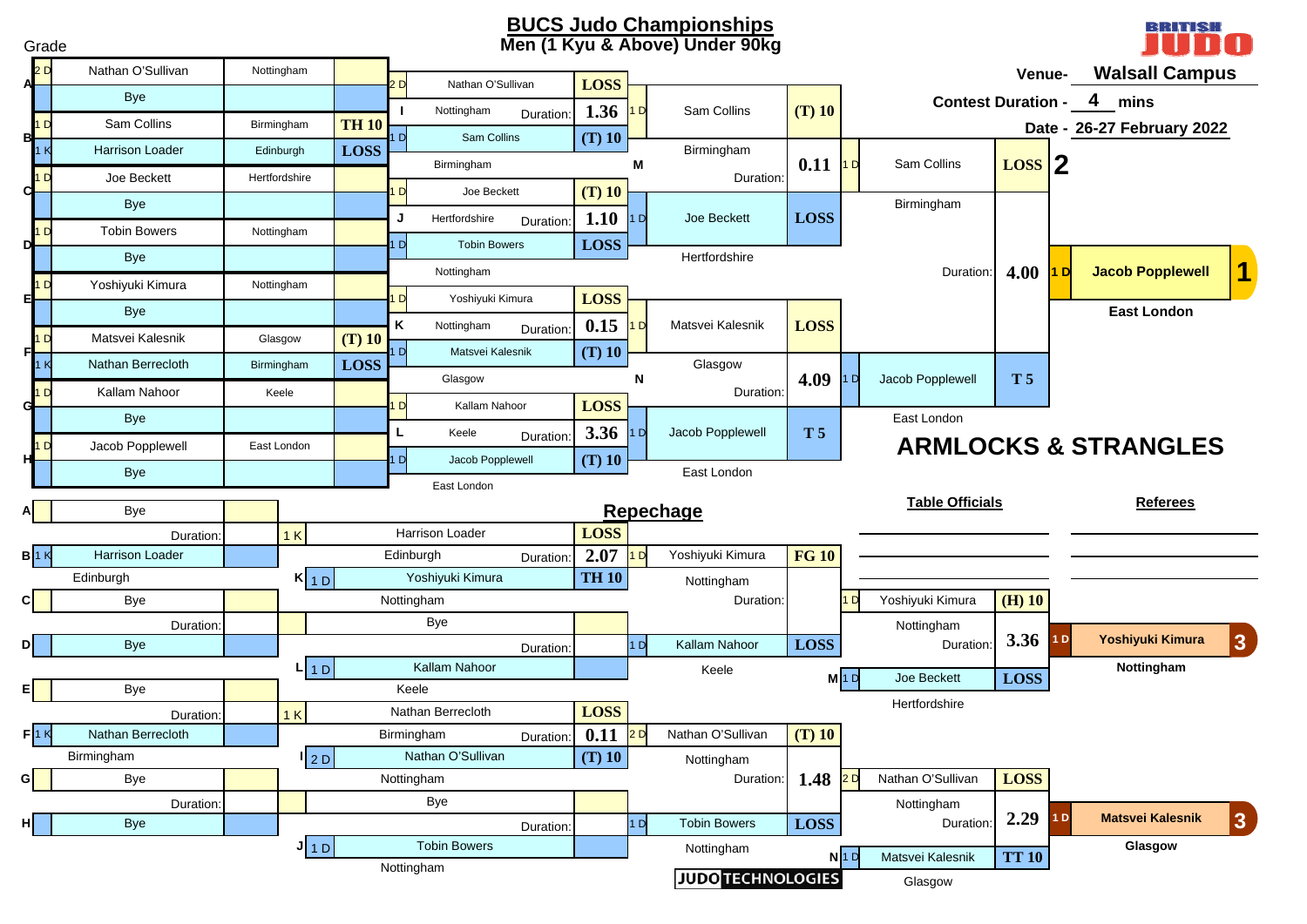|        |                   |              |              |               |          | <b>BUCS Judo Championships</b><br>Men (1 Kyu & Above) Under 100kg |              |               |              |          |
|--------|-------------------|--------------|--------------|---------------|----------|-------------------------------------------------------------------|--------------|---------------|--------------|----------|
| Name   | Matthew           | Matthew      | Rhys         | Joshua        |          | Name                                                              | Thomas       | Gregor        | Geoffrey     |          |
|        | Sexton            | Chivers      | Thompson     | Whitehouse    |          |                                                                   | Lish         | Miller        | Smith        |          |
| Grade  | 3 Dan             | 1 Kyu        | 1 Dan        | 1 Dan         |          | Grade                                                             | 3 Dan        | 1 Dan         | 2 Dan        |          |
| Club   | <b>Buckingham</b> | Leeds        | Birmingham   | Swansea       | Duration | Club                                                              | Keele        | Abertay       | Warwick      | Duration |
|        | $(T)$ 10          | <b>LOSS</b>  |              |               | 0.32     |                                                                   | $(L)$ 10     | <b>LOSS</b>   |              | 2.55     |
|        |                   |              | <b>TT 10</b> | <b>LOSS</b>   | 0.51     |                                                                   |              | $(T)$ 10      | <b>LOSS</b>  | 0.22     |
|        |                   | <b>LOSS</b>  | $(T)$ 10     |               | 0.56     | 3                                                                 | <b>TH 10</b> |               | <b>LOSS</b>  | 0.59     |
|        | $(T)$ 10          |              |              | <b>LOSS</b>   | 1.11     | Points                                                            | 20           | 10            | $\bf{0}$     |          |
| 51     |                   | $(T)$ 10     |              | <b>LOSS</b>   | 1.11     | Wins                                                              | 2            |               | $\bf{0}$     |          |
| 6      | <b>LOSS</b>       |              | <b>TH 10</b> |               |          | Place                                                             | <b>FIRST</b> | <b>SECOND</b> | <b>THIRD</b> |          |
| Points | <b>20</b>         | 10           | 30           | o             |          | Points This pool                                                  |              | This pool     | This pool    |          |
| Wins   | 2                 |              | 3            | 0             |          |                                                                   |              |               |              |          |
| Place  | <b>SECOND</b>     | <b>THIRD</b> | <b>FIRST</b> | <b>FOURTH</b> |          |                                                                   |              |               |              |          |

This pool **This pool** This pool

Points

This pool

|            |                 | Men (1 Kyu & Above) Under 100kg |              |       |               |          |              |          |                 |
|------------|-----------------|---------------------------------|--------------|-------|---------------|----------|--------------|----------|-----------------|
| loshua     |                 | Name                            | Thomas       |       |               | Gregor   |              | Geoffrey |                 |
| itehouse   |                 |                                 |              | Lish  |               | Miller   |              | Smith    |                 |
| 1 Dan      |                 | Grade                           |              | 3 Dan |               | 1 Dan    |              | 2 Dan    |                 |
| wansea     | <b>Duration</b> | Club                            |              | Keele |               | Abertay  | Warwick      |          | <b>Duration</b> |
|            | 0.32            |                                 | $(L)$ 10     |       | <b>LOSS</b>   |          |              |          | 2.55            |
| <b>OSS</b> | 0.51            | 2                               |              |       |               | $(T)$ 10 | <b>LOSS</b>  |          | 0.22            |
|            | 0.56            | 3                               | <b>TH 10</b> |       |               |          | <b>LOSS</b>  |          | 0.59            |
| <b>OSS</b> | 1.11            | <b>Points</b>                   | 20           |       | <b>10</b>     |          | 0            |          |                 |
| <b>OSS</b> | 1.11            | Wins                            | 2            |       |               |          |              |          |                 |
|            |                 | Place                           | <b>FIRST</b> |       | <b>SECOND</b> |          | <b>THIRD</b> |          |                 |
|            |                 | Points                          | This pool    |       | This pool     |          | This pool    |          |                 |

**BRITISH** 

n

|                | Date - 26-27 February 2022 Venue - |             |     |                                 | <b>Walsall Campus</b> |    | <b>Duration -</b>        | mins                |                                       |    |
|----------------|------------------------------------|-------------|-----|---------------------------------|-----------------------|----|--------------------------|---------------------|---------------------------------------|----|
|                |                                    |             |     |                                 |                       |    |                          |                     | <b>LEGEND</b>                         |    |
| 1 <sub>D</sub> | <b>Rhys</b>                        | $(T)$ 10    |     | <b>ARMLOCKS &amp; STRANGLES</b> |                       |    | <b>Table Officials</b>   | $\lceil$ T $\rceil$ | Ippon as a result of a throw.         | 10 |
|                | Thompson                           |             |     |                                 |                       |    | S. Newbury / H. Dyson    |                     |                                       |    |
|                | <b>Birmingham</b>                  | 0.30        | 1 D | Rhys                            | $(T)$ 10              |    | S. Lawcock / A. Bayley   | $H$ )               | Ippon as a result of a hold.          | 10 |
|                | Duration:                          |             |     | Thompson                        |                       |    |                          |                     |                                       |    |
| D              | Gregor                             | <b>LOSS</b> |     | Birmingham                      |                       |    |                          | $\mathsf{C}$        | Ippon as a result of a choke.         | 10 |
|                | Miller                             |             |     |                                 |                       |    |                          |                     |                                       |    |
|                | Abertay                            |             |     |                                 |                       |    | <b>Rhys</b>              | $\lfloor L \rfloor$ |                                       |    |
|                |                                    |             |     | Duration:                       | 0.48                  | 1D | <b>Thompson</b>          |                     | Ippon as a result of an armlock.      | 10 |
|                | Thomas                             |             |     |                                 |                       |    | <b>Birmingham</b>        |                     |                                       |    |
| 3D             | Lish                               | $(H)$ 10    |     |                                 |                       |    | <b>Referees</b>          | <b>HM</b>           | Win by direct hansoku-make            | 10 |
|                | Keele                              | $0.46$ 3 D  |     | <b>Thomas</b>                   | <b>LOSS</b>           |    | G. Holmes / P. Crumpton  | ΚG                  | Win by kiken-gachi (opponent Injured) | 10 |
|                | Duration:                          |             |     | Lish                            |                       |    | O. Turner / W. Melville  | $\mathsf{T}$        | Win by a waza-ari throw.              | 5  |
|                | <b>Matthew</b>                     |             |     | Keele                           |                       |    | A. Devoy / W. Ingram     | H                   | Win by a waza-ari hold.               | 5  |
| 3 <sub>D</sub> | Sexton                             | <b>LOSS</b> |     |                                 |                       |    |                          |                     |                                       |    |
|                | <b>Buckingham</b>                  |             |     |                                 |                       |    |                          |                     | Win by a penalty (against opponent).  | 10 |
|                |                                    |             |     |                                 |                       |    | <b>JUDO TECHNOLOGIES</b> | FG                  | Win by fusen-gachi (non-appearance)   | 10 |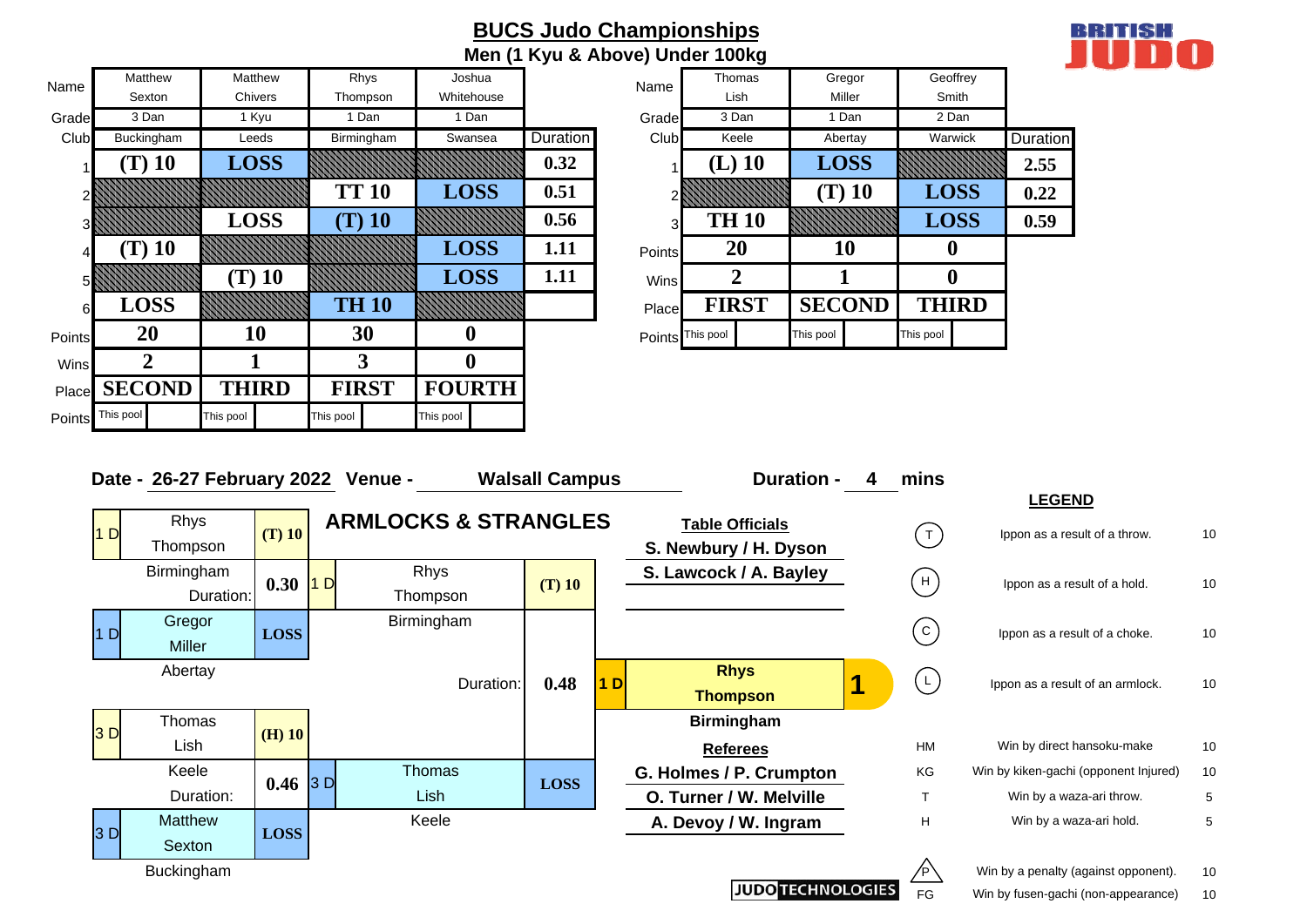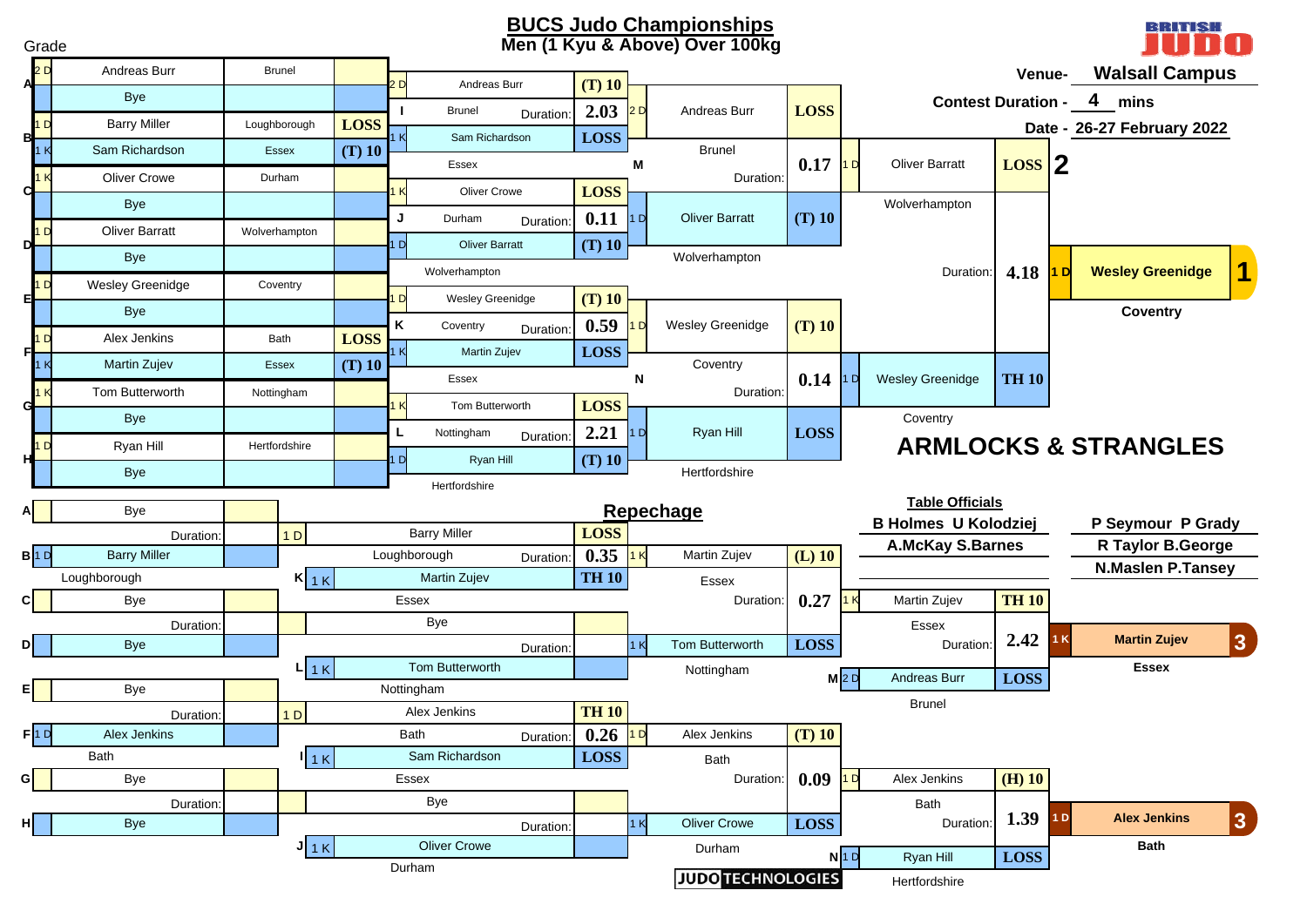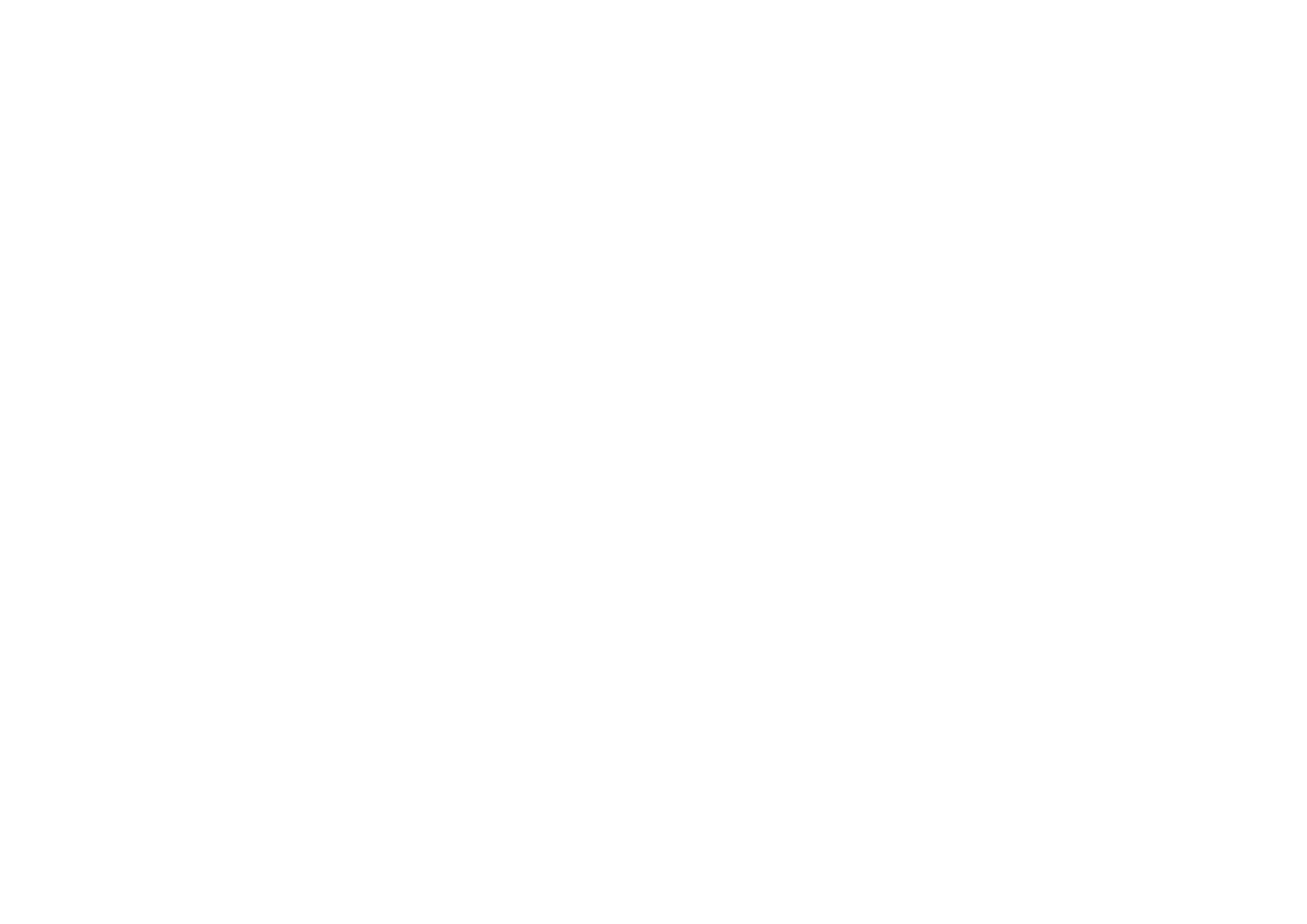**Women (1 Kyu & Above) Under 52kg**



|                     |           |                   |                         |                  |                   |      |                         |                          |          |                | <b>ARMLOCKS &amp; STRANGLES</b> |                                  |                                       |    |
|---------------------|-----------|-------------------|-------------------------|------------------|-------------------|------|-------------------------|--------------------------|----------|----------------|---------------------------------|----------------------------------|---------------------------------------|----|
| Competitor          |           | Sian<br>Bobrowska |                         | Anna<br>Steele   | Sidney<br>Tancock |      |                         | Mary<br>Tomblin          |          | Date -         | 26-27 February 2022             |                                  |                                       |    |
| Grade               |           | 1 Dan             |                         | 1 Kyu            | 1 Dan             |      |                         | 1 Dan                    |          | Venue -        |                                 | <b>Walsall Campus</b>            |                                       |    |
| Club/Area           |           | Wolverhampton     |                         | Queen Margaret   |                   | Bath |                         | Durham                   | Duration |                | Contest Duration -              | 4                                | mins                                  |    |
|                     |           | $(T)$ 10          |                         | <b>LOSS</b>      |                   |      |                         |                          | 0.51     | Pool           | $\mathbf{1}$                    | of                               | 1                                     |    |
|                     |           |                   |                         |                  | $(T)$ 10          |      |                         | <b>LOSS</b>              | 2.05     |                |                                 |                                  |                                       |    |
|                     |           |                   |                         | <b>LOSS</b>      | $(T)$ 10          |      |                         |                          | 0.29     |                |                                 |                                  |                                       |    |
|                     |           | $(C)$ 10          |                         |                  |                   |      |                         | <b>LOSS</b>              | 2.18     |                |                                 | <b>LEGEND</b>                    |                                       |    |
|                     |           |                   |                         | <b>LOSS</b>      |                   |      |                         | $(T)$ 10                 | 1.49     | $(\texttt{T})$ |                                 | Ippon as a result of a throw.    |                                       | 10 |
|                     |           | $(L)$ 10          |                         |                  | <b>LOSS</b>       |      |                         |                          | 0.53     | (H)            |                                 | Ippon as a result of a hold.     |                                       | 10 |
| <b>Total Points</b> |           | 30                |                         | $\boldsymbol{0}$ | 20                |      |                         | <b>10</b>                |          | (c)            |                                 | Ippon as a result of a choke.    |                                       | 10 |
| <b>Total Wins</b>   |           | $\mathbf{3}$      |                         | $\boldsymbol{0}$ | $\overline{2}$    |      |                         | $\mathbf{1}$             |          | $\overline{L}$ |                                 | Ippon as a result of an armlock. |                                       | 10 |
| Place               |           | <b>FIRST</b>      |                         | <b>FOURTH</b>    | <b>SECOND</b>     |      |                         | <b>THIRD</b>             |          |                |                                 |                                  |                                       |    |
| Points              | This pool |                   | This pool               |                  | This pool         |      | This pool               |                          |          | HM             |                                 | Win by direct hansoku-make       |                                       | 10 |
|                     |           |                   |                         |                  |                   |      |                         |                          |          | KG             |                                 |                                  | Win by kiken-gachi (opponent Injured) | 10 |
|                     |           |                   | <b>Referees</b>         |                  |                   |      | <b>Table Officials</b>  |                          |          | $\mathsf T$    |                                 | Win by a waza-ari throw.         |                                       | 5  |
|                     |           |                   | W. Ingram / P. Crumpton |                  |                   |      | A. Bayley / H. Dyson    |                          |          | H              |                                 | Win by a waza-ari hold.          |                                       | 5  |
|                     |           |                   | W. Melville / G. Holmes |                  |                   |      | S. Newbury / S. Lawcock |                          |          |                |                                 |                                  |                                       |    |
|                     |           |                   | A. Devoy / O. Turner    |                  |                   |      |                         |                          |          | ⁄р`            |                                 |                                  | Win by a penalty (against opponent).  | 10 |
|                     |           |                   |                         |                  |                   |      |                         | <b>JUDO TECHNOLOGIES</b> |          | $\mathsf{FG}$  |                                 |                                  | Win by fusen-gachi (non-appearance)   | 10 |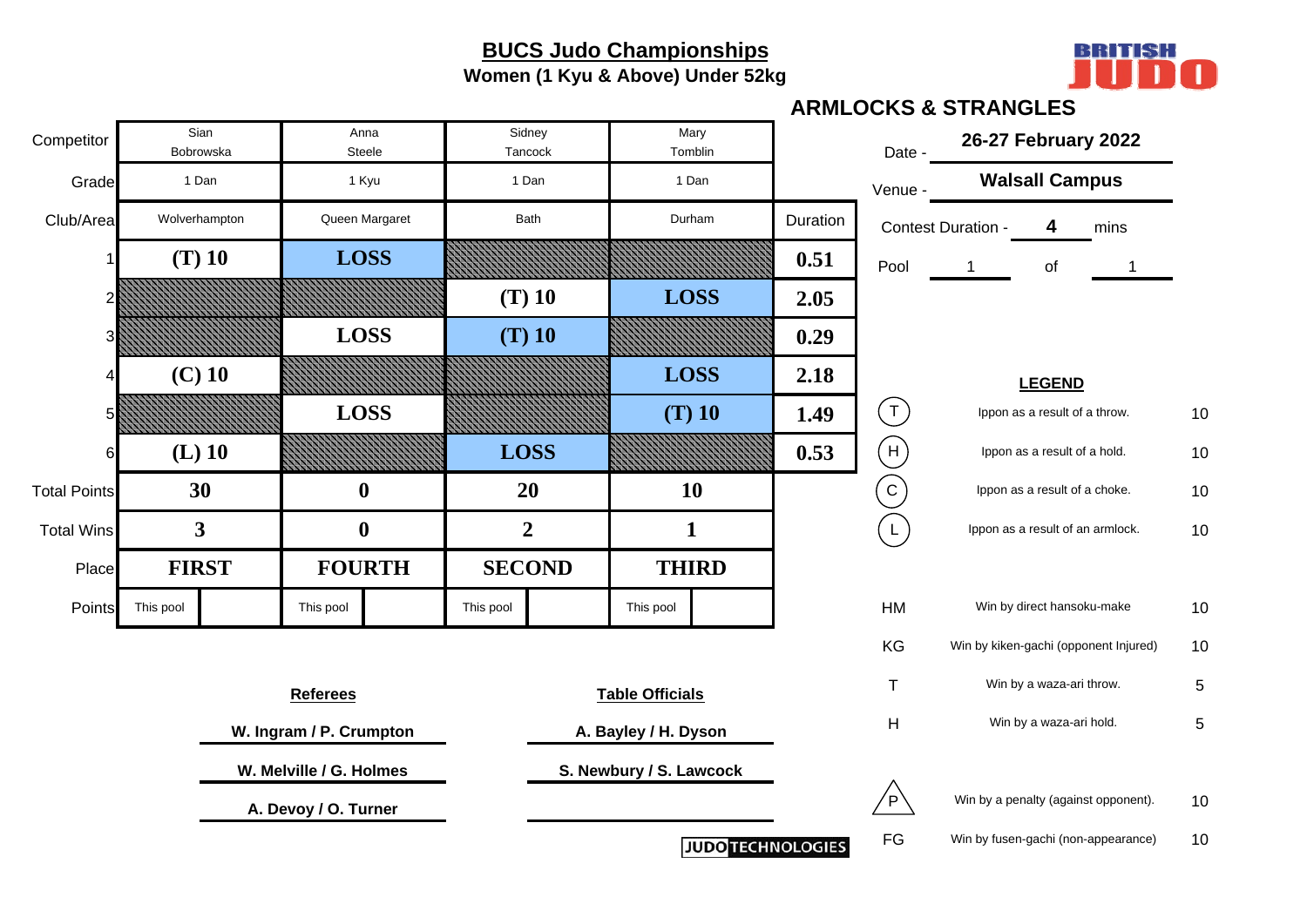### **BUCS Judo Championships Women (1 Kyu & Above) Under 57kg**



| Name   | Hannah         |                            | Sarah        |                  |                | Amel                            |           |             | Name    | Isobel           |                                 | Cassia           |               | Jasmine                                                                                                 |                                       |                                  |      |
|--------|----------------|----------------------------|--------------|------------------|----------------|---------------------------------|-----------|-------------|---------|------------------|---------------------------------|------------------|---------------|---------------------------------------------------------------------------------------------------------|---------------------------------------|----------------------------------|------|
| Grade  | Niven<br>2 Dan |                            | 1 Kyu        | Spencer          |                | Simms<br>1 Dan                  |           |             | Grade   | Kitchen<br>2 Dan |                                 | Taylor<br>1 Kyu  | 1 Dan         | Stringer                                                                                                |                                       |                                  |      |
| Club   | Reading        |                            | Cambridge    |                  |                | Birmingham                      | Duration  |             | Club    | Wolverhampton    |                                 | Cambridge        |               | Anglia Ruskin                                                                                           | Duration                              |                                  |      |
| 1      | <b>TH 10</b>   |                            | <b>LOSS</b>  |                  |                |                                 | 1.08      |             |         | $(T)$ 10         | <b>LOSS</b>                     |                  |               |                                                                                                         | 0.18                                  |                                  |      |
|        |                |                            | <b>LOSS</b>  |                  |                | $(T)$ 10                        | 0.37      |             |         |                  | <b>LOSS</b>                     |                  | <b>TH 10</b>  |                                                                                                         | 0.45                                  |                                  |      |
| 3      | <b>LOSS</b>    |                            |              |                  |                | <b>TT 10</b>                    | 2.02      |             |         | <b>TT 10</b>     |                                 |                  | <b>LOSS</b>   |                                                                                                         | 0.54                                  |                                  |      |
| Points | <b>10</b>      |                            | $\bf{0}$     |                  |                | 20                              |           |             | Points  | 20               |                                 | $\boldsymbol{0}$ |               | <b>10</b>                                                                                               |                                       |                                  |      |
| Wins   | $\mathbf 1$    |                            |              | $\boldsymbol{0}$ |                | $\overline{2}$                  |           |             | Wins    | $\overline{2}$   |                                 | $\boldsymbol{0}$ |               | $\mathbf{1}$                                                                                            |                                       |                                  |      |
| Place  | <b>SECOND</b>  |                            | <b>THIRD</b> |                  |                | <b>FIRST</b>                    |           |             | Place   | <b>FIRST</b>     | <b>THIRD</b>                    |                  | <b>SECOND</b> |                                                                                                         |                                       |                                  |      |
| Points | This pool      |                            | This pool    |                  | This pool      |                                 |           |             | Points  | This pool        | This pool                       |                  | This pool     |                                                                                                         |                                       |                                  |      |
|        |                |                            | Date -       |                  |                | 26-27 February 2022             |           |             | Venue - |                  | <b>Walsall Campus</b>           |                  |               |                                                                                                         | <b>Duration -</b>                     | 4                                | mins |
|        | G              |                            |              |                  |                | <b>ARMLOCKS &amp; STRANGLES</b> |           |             |         |                  | <b>Table Officials</b>          |                  |               |                                                                                                         |                                       | <b>LEGEND</b>                    |      |
|        | 1D             | Amel<br>Simms              |              | <b>TH 10</b>     |                |                                 |           |             |         |                  | A. Bayley / H. Dyson            |                  |               | $(\top)$                                                                                                |                                       | Ippon as a result of a throw.    | 10   |
|        | G              | Birmingham                 | Duration:    | 0.28             | 1 <sub>D</sub> | Amel<br>Simms                   |           | <b>LOSS</b> |         |                  | S. Newbury / S. Lawock          |                  |               | H                                                                                                       |                                       | Ippon as a result of a hold.     | 10   |
|        | 1 D            | Jasmine<br><b>Stringer</b> |              | <b>LOSS</b>      |                | Birmingham                      |           |             |         |                  |                                 |                  |               | $\left( c\right)$                                                                                       |                                       | Ippon as a result of a choke.    | 10   |
|        | G              | Anglia Ruskin              |              |                  |                |                                 | Duration: | 0.19        | 2D      |                  | <b>Isobel</b><br><b>Kitchen</b> |                  | 1             | $\left(\begin{smallmatrix} \rule{0pt}{14pt} \rule{0pt}{14pt} \rule{0pt}{14pt} \end{smallmatrix}\right)$ |                                       | Ippon as a result of an armlock. | 10   |
|        | 2D             | Isobel<br>Kitchen          |              | $(T)$ 10         |                |                                 |           |             |         |                  | Wolverhampton                   |                  |               | HM                                                                                                      |                                       | Win by direct hansoku-make       | 10   |
|        |                | Wolverhampton              |              |                  |                | Isobel                          |           |             |         |                  | <b>Referees</b>                 |                  |               | KG                                                                                                      | Win by kiken-gachi (opponent Injured) |                                  | $10$ |
|        | G              |                            | Duration:    | 1.46             | 2D             | Kitchen                         |           | <b>LOSS</b> |         |                  | W. Ingram / P. Crumpton         |                  |               | $\mathsf T$                                                                                             |                                       | Win by a waza-ari throw.         | 5    |
|        | 2D             | Hannah<br><b>Niven</b>     |              | LOSS             |                | Wolverhampton                   |           |             |         |                  | W. Melville / G. Holmes         |                  |               | H                                                                                                       |                                       | Win by a waza-ari hold.          | 5    |
|        |                | Reading                    |              |                  |                |                                 |           |             |         |                  | A. Devoy / O. Turner            |                  |               | /P\                                                                                                     | Win by a penalty (against opponent).  |                                  | 10   |
|        |                |                            |              |                  |                |                                 |           |             |         |                  | <b>JUDO TECHNOLOGIES</b>        |                  |               | FG                                                                                                      | Win by fusen-gachi (non-appearance)   |                                  | 10   |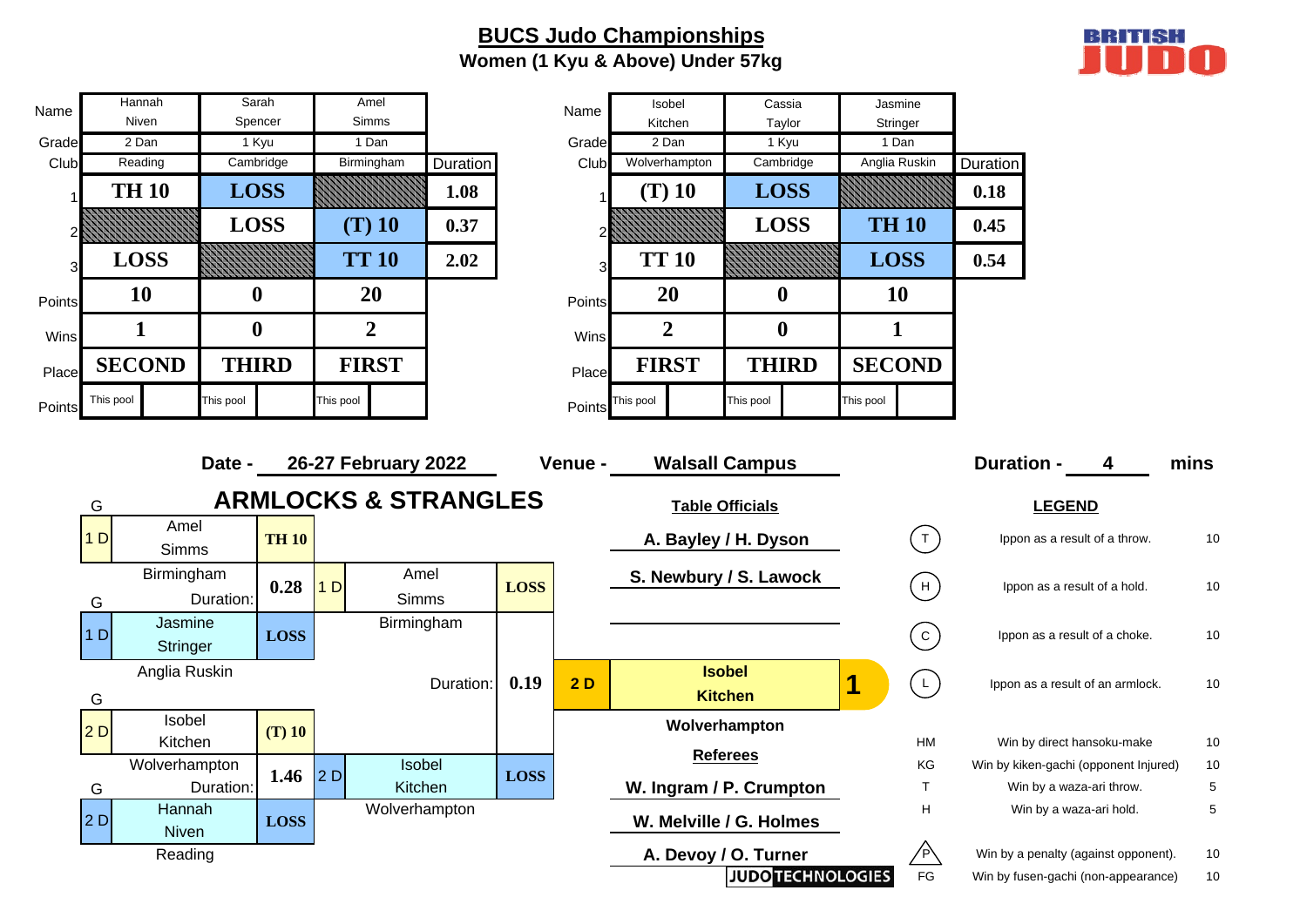#### **BUCS Judo Championships Women (1 Kyu & Above) Under 63kg**

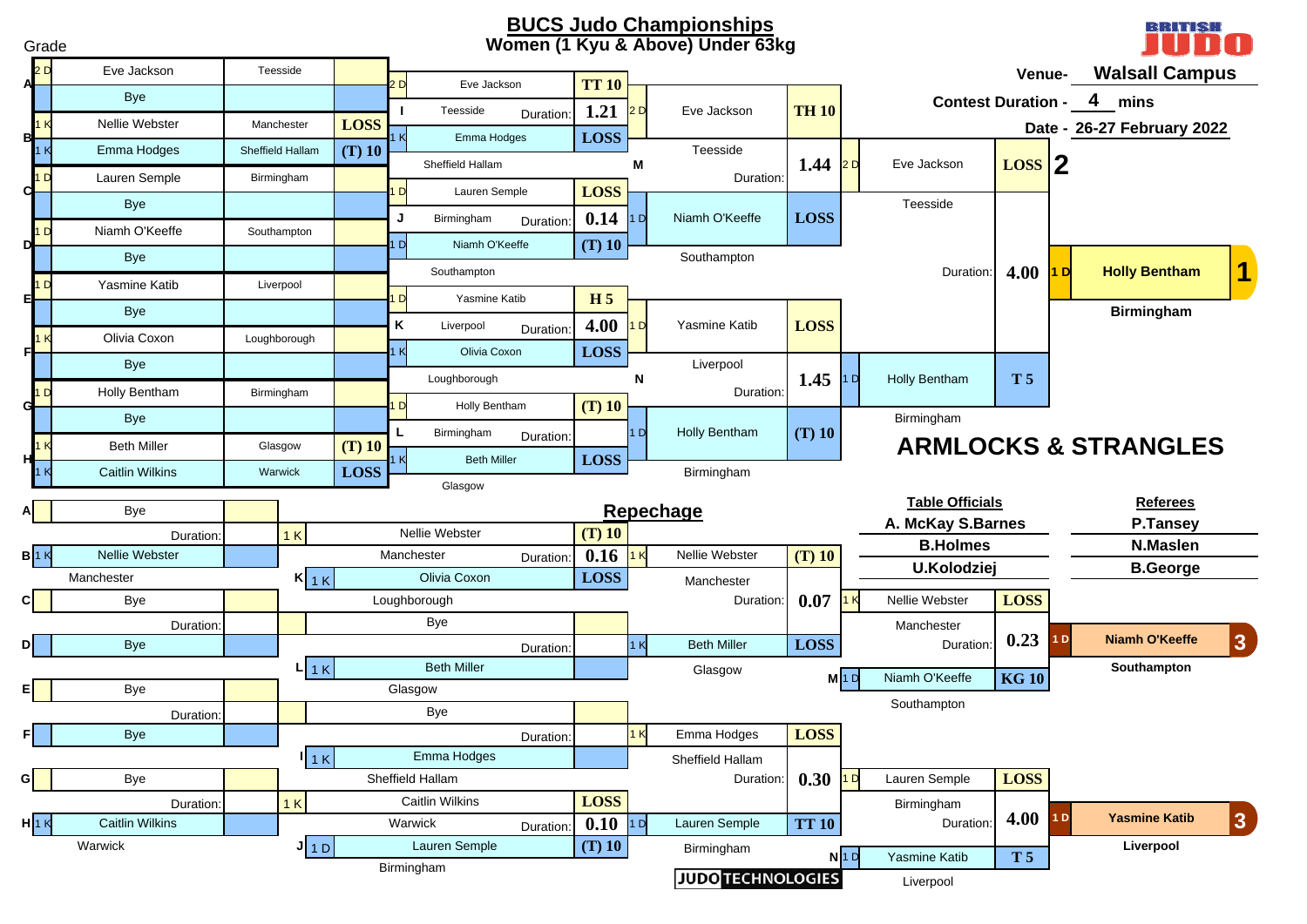BBITIST

**Women (1 Kyu & Above) Under 70kg**

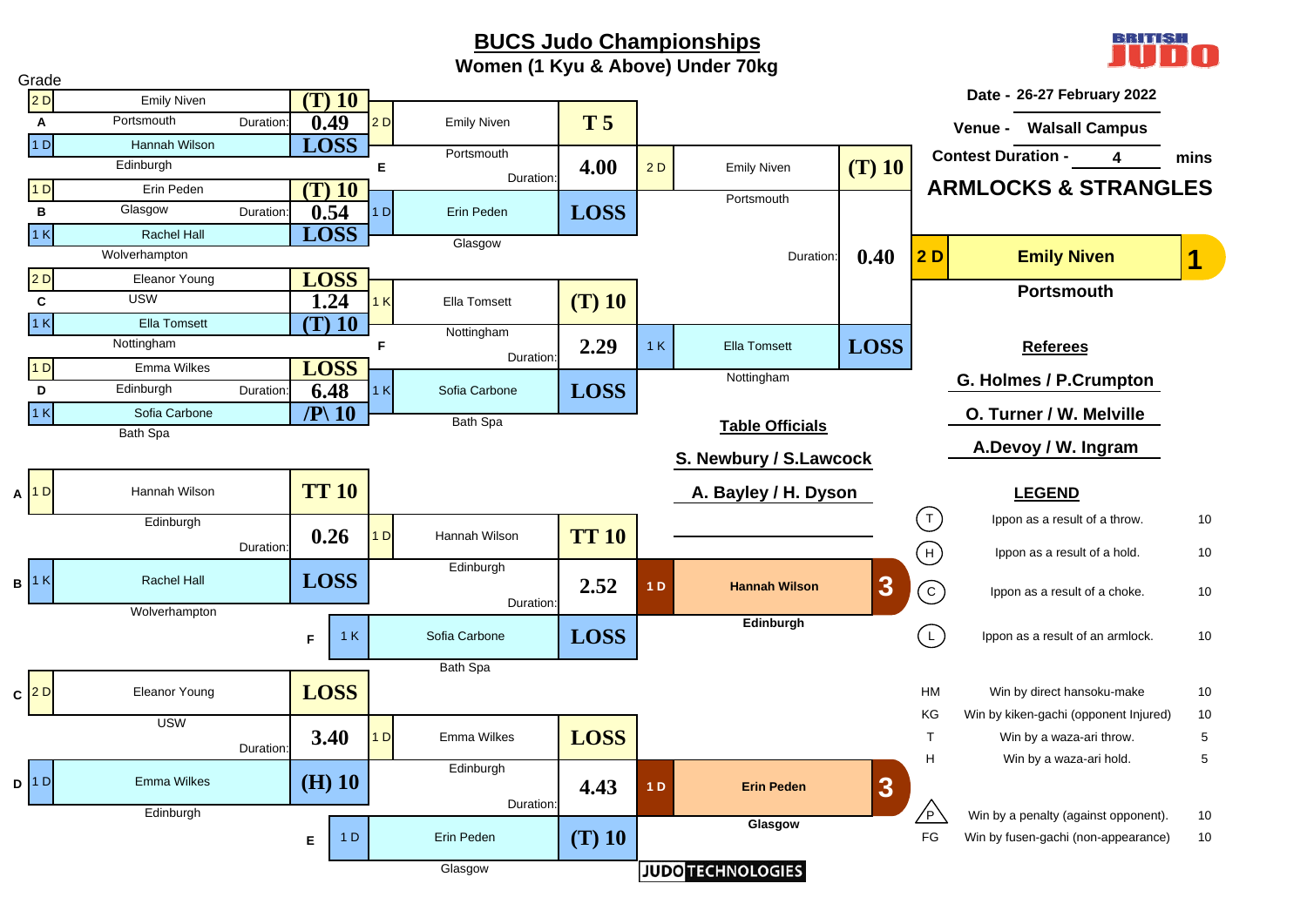|        |               |               |              |                |          |                  | Women (1 Kyu & Above) Under 78kg |              |               |          |
|--------|---------------|---------------|--------------|----------------|----------|------------------|----------------------------------|--------------|---------------|----------|
| Name   | Jemima        | Emily         | Amber        | Grace          |          | Name             | Tegan                            | Tecca        | Filipa        |          |
|        | Yeats-Brown   | Leckie        | Sexton       | Tolley         |          |                  | Davies                           | Ford         | Maia          |          |
| Grade  | 3 Dan         | 1 Kyu         | 1 Dan        | 1 Kyu          |          | Grade            | 2 Dan                            | 1 Kyu        | 1*Dan         |          |
| Club   | Wolverhampton | Surrey        | Greenwich    | Wolverhampton  | Duration | Club             | Wolverhampton                    | Loughborough | Anglia Ruskin | Duration |
|        | $(T)$ 10      | <b>LOSS</b>   |              |                | 0.09     |                  | $(T)$ 10                         | <b>LOSS</b>  |               | 0.22     |
|        |               |               | <b>LOSS</b>  | T <sub>5</sub> | 4.00     |                  |                                  | <b>LOSS</b>  | <b>TH 10</b>  | 0.49     |
|        |               | <b>LOSS</b>   | <b>TH 10</b> |                | 0.56     | 3                | $(T)$ 10                         |              | <b>LOSS</b>   | 3.08     |
| 4      | $(H)$ 10      |               |              | <b>LOSS</b>    | 0.40     | Points           | <b>20</b>                        | $\bf{0}$     | 10            |          |
|        |               | <b>LOSS</b>   |              | $(T)$ 10       | 0.10     | Wins             | 2                                | $\mathbf 0$  |               |          |
| 61     | $(C)$ 10      |               | <b>LOSS</b>  |                | 0.25     | Place            | <b>FIRST</b>                     | <b>THIRD</b> | <b>SECOND</b> |          |
| Points | 30            | O             | 10           | 15             |          | Points This pool |                                  | This pool    | This pool     |          |
| Wins   | 3             | 0             |              | 2              |          |                  |                                  |              |               |          |
| Place  | <b>FIRST</b>  | <b>FOURTH</b> | <b>THIRD</b> | <b>SECOND</b>  |          |                  |                                  |              |               |          |
|        |               |               |              |                |          |                  |                                  |              |               |          |

Points This pool This pool This pool This pool This pool

| Grace          |                 | Name           | Tegan            | Tecca        | Filipa        |                 |
|----------------|-----------------|----------------|------------------|--------------|---------------|-----------------|
| Tolley         |                 |                | Davies           | Ford         | Maia          |                 |
| 1 Kyu          |                 | Grade          | 2 Dan            | 1 Kyu        | 1*Dan         |                 |
| Wolverhampton  | <b>Duration</b> | Club           | Wolverhampton    | Loughborough | Anglia Ruskin | <b>Duration</b> |
|                | 0.09            |                | T) 10            | <b>LOSS</b>  |               | 0.22            |
| T <sub>5</sub> | 4.00            | $\overline{2}$ |                  | <b>LOSS</b>  | <b>TH 10</b>  | 0.49            |
|                | 0.56            | 3 <sub>l</sub> | T) 10            |              | <b>LOSS</b>   | 3.08            |
| <b>LOSS</b>    | 0.40            | <b>Points</b>  | 20               | 0            | 10            |                 |
| $(T)$ 10       | 0.10            | <b>Wins</b>    | $\overline{2}$   | O            |               |                 |
|                | 0.25            | Place          | <b>FIRST</b>     | <b>THIRD</b> | <b>SECOND</b> |                 |
| 15             |                 |                | Points This pool | This pool    | This pool     |                 |
|                |                 |                |                  |              |               |                 |



**BUCS Judo Championships**

**JUDO TECHNOLOGIES** 

FG Win by fusen-gachi (non-appearance) 10  $10$ 

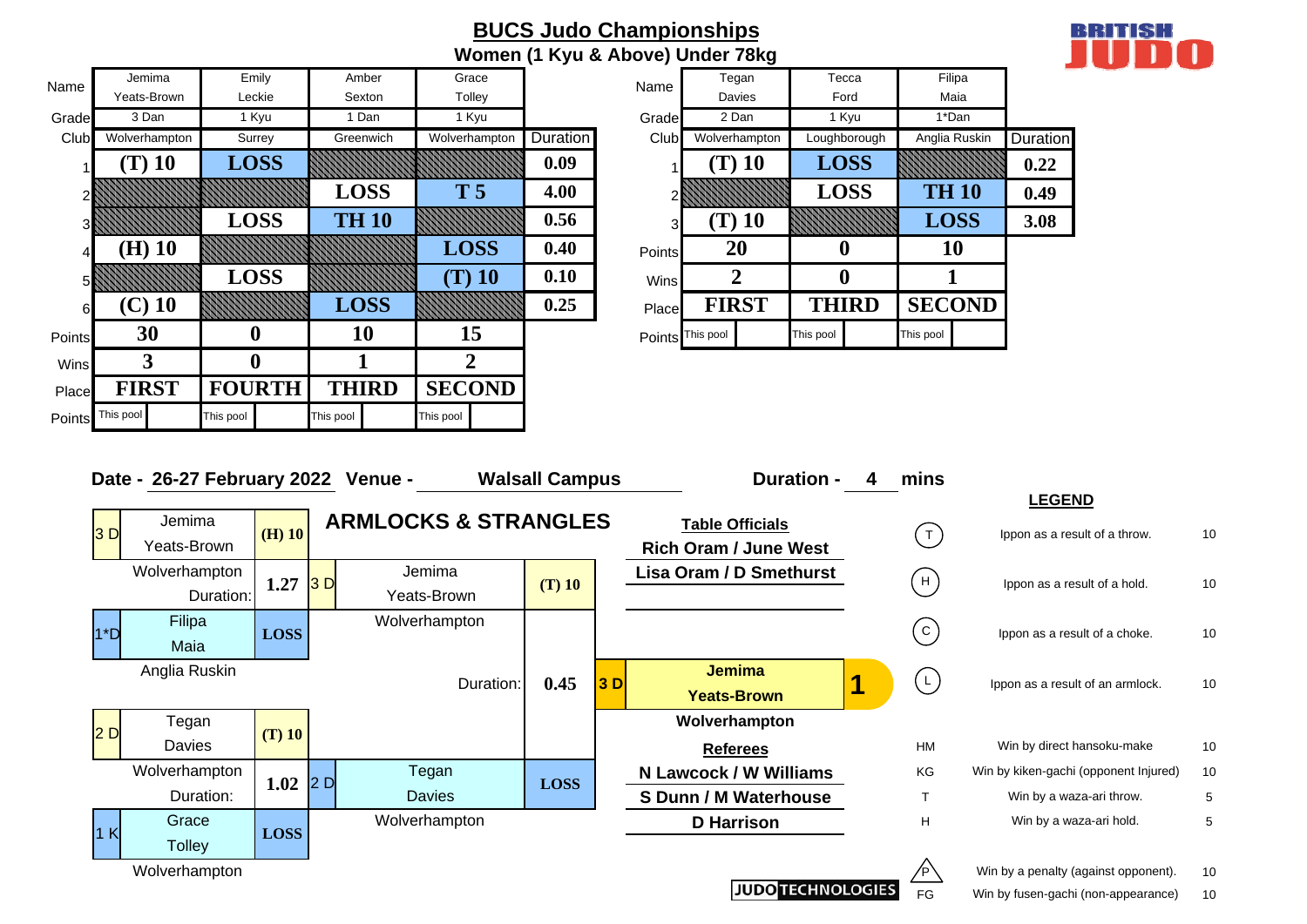**Women (1 Kyu & Above) Over 78kg**



|                     |           |                   |                                                 |                           |           |                      |                              |                          |          |                | ~~~~~~                                |                                  |             |            |
|---------------------|-----------|-------------------|-------------------------------------------------|---------------------------|-----------|----------------------|------------------------------|--------------------------|----------|----------------|---------------------------------------|----------------------------------|-------------|------------|
| Competitor          |           | Lucy<br>Williams  |                                                 | Gwenn-Anaelle<br>Delhoste |           | Fayokemi<br>Abidekun | Gabriella<br>Wood            |                          |          | Date -         | 26-27 February 2022                   |                                  |             |            |
| Grade               |           | 2 Dan             |                                                 | 1*Dan                     |           | 1 Dan                | 1*Dan                        |                          |          | Venue -        |                                       | <b>Walsall Campus</b>            |             |            |
| Club/Area           |           | Anglia Ruskin     |                                                 | Manchester                |           | Kent                 | Stirling                     |                          | Duration |                | Contest Duration -                    | 4                                | mins        |            |
|                     |           | $(T)$ 10          | <b>LOSS</b>                                     |                           |           |                      |                              |                          | 0.54     | Pool           |                                       | of                               | $\mathbf 1$ |            |
|                     |           |                   |                                                 |                           |           | <b>LOSS</b>          | $(T)$ 10                     |                          | 2.25     |                |                                       |                                  |             |            |
| 3                   |           |                   |                                                 | <b>LOSS</b>               |           | $(T)$ 10             |                              |                          | 0.34     |                |                                       |                                  |             |            |
| 4                   |           | <b>LOSS</b>       |                                                 |                           |           |                      | <b>T5</b>                    |                          | 4.00     |                |                                       | <b>LEGEND</b>                    |             |            |
| 5                   |           |                   | <b>LOSS</b>                                     |                           |           |                      | $(T)$ 10                     |                          | 0.10     | $(\top)$       |                                       | Ippon as a result of a throw.    |             | 10         |
| 6                   |           | <b>LOSS</b>       | $\boldsymbol{0}$                                |                           |           | <b>T5</b>            |                              |                          | 5.35     | H              |                                       | Ippon as a result of a hold.     |             | 10         |
| <b>Total Points</b> |           | <b>10</b>         |                                                 |                           |           | 15                   | 25                           |                          |          | $\overline{C}$ |                                       | Ippon as a result of a choke.    |             | 10         |
| <b>Total Wins</b>   |           | $\mathbf{1}$      | $\boldsymbol{0}$                                |                           |           | $\overline{2}$       | $\mathbf{3}$                 |                          |          | $\mathsf{L}$   |                                       | Ippon as a result of an armlock. |             | 10         |
| Place               |           | <b>THIRD</b>      |                                                 | <b>FOURTH</b>             |           | <b>SECOND</b>        | <b>FIRST</b>                 |                          |          |                |                                       |                                  |             |            |
| Points              | This pool |                   | This pool                                       |                           | This pool |                      | This pool                    |                          |          | HM             |                                       | Win by direct hansoku-make       |             | 10         |
|                     |           |                   |                                                 |                           |           |                      |                              |                          |          | KG             | Win by kiken-gachi (opponent Injured) |                                  |             | 10         |
|                     |           |                   | <b>Referees</b>                                 |                           |           |                      | <b>Table Officials</b>       |                          |          | T              |                                       | Win by a waza-ari throw.         |             | 5          |
|                     |           |                   |                                                 |                           |           |                      | <b>Rich Oram / June West</b> |                          |          | H              |                                       | Win by a waza-ari hold.          |             | $\sqrt{5}$ |
|                     |           |                   | N Lawcock / W Williams<br>S Dunn / M Waterhouse |                           |           |                      | Lisa Oram / D Smethurst      |                          |          |                |                                       |                                  |             |            |
|                     |           | <b>D</b> Harrison |                                                 |                           |           |                      |                              |                          |          | ′P`            | Win by a penalty (against opponent).  |                                  |             | 10         |
|                     |           |                   |                                                 |                           |           |                      |                              | <b>JUDO TECHNOLOGIES</b> |          | FG             | Win by fusen-gachi (non-appearance)   |                                  |             | 10         |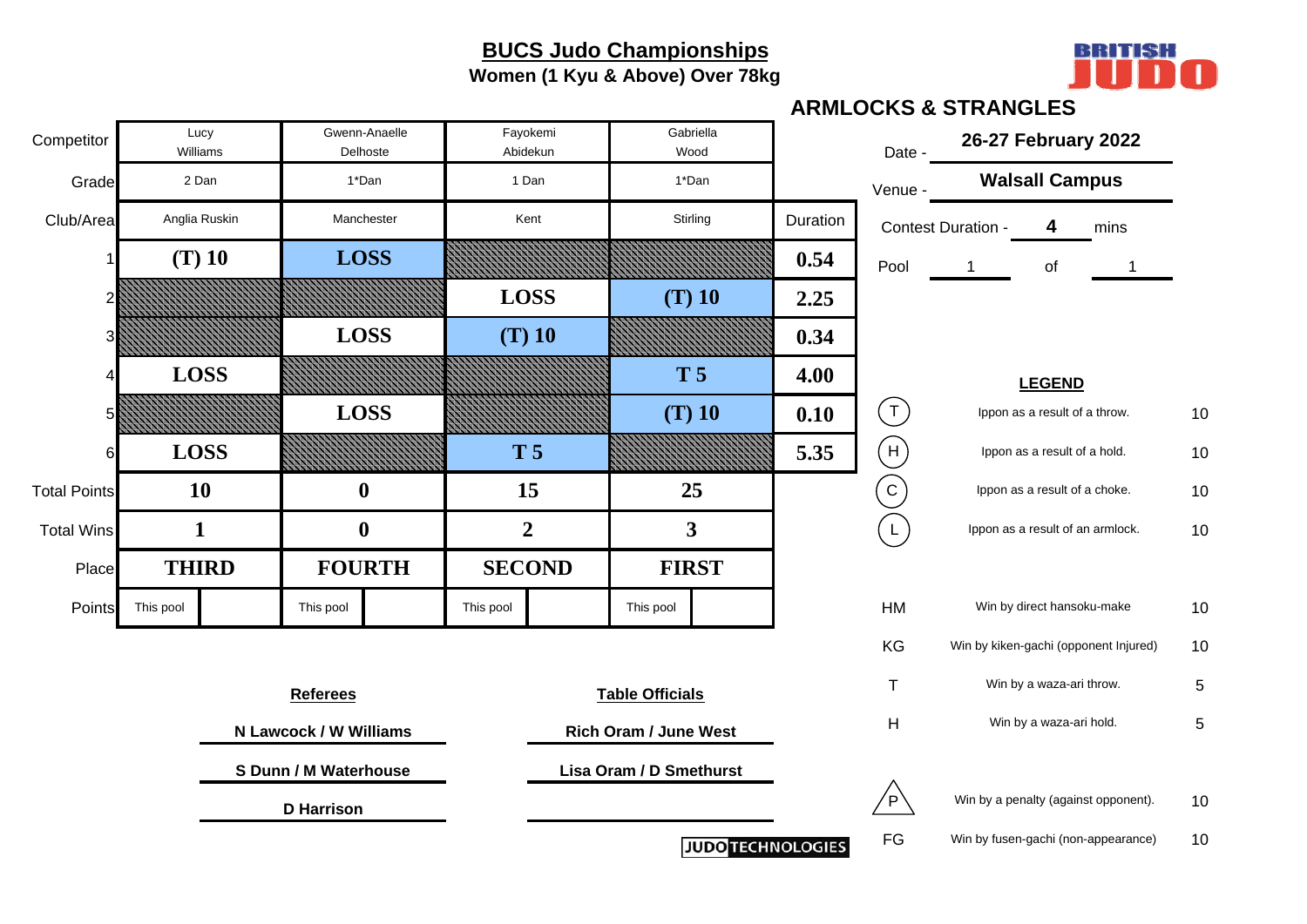**Men (2 Kyu & Below) Under 60kg**



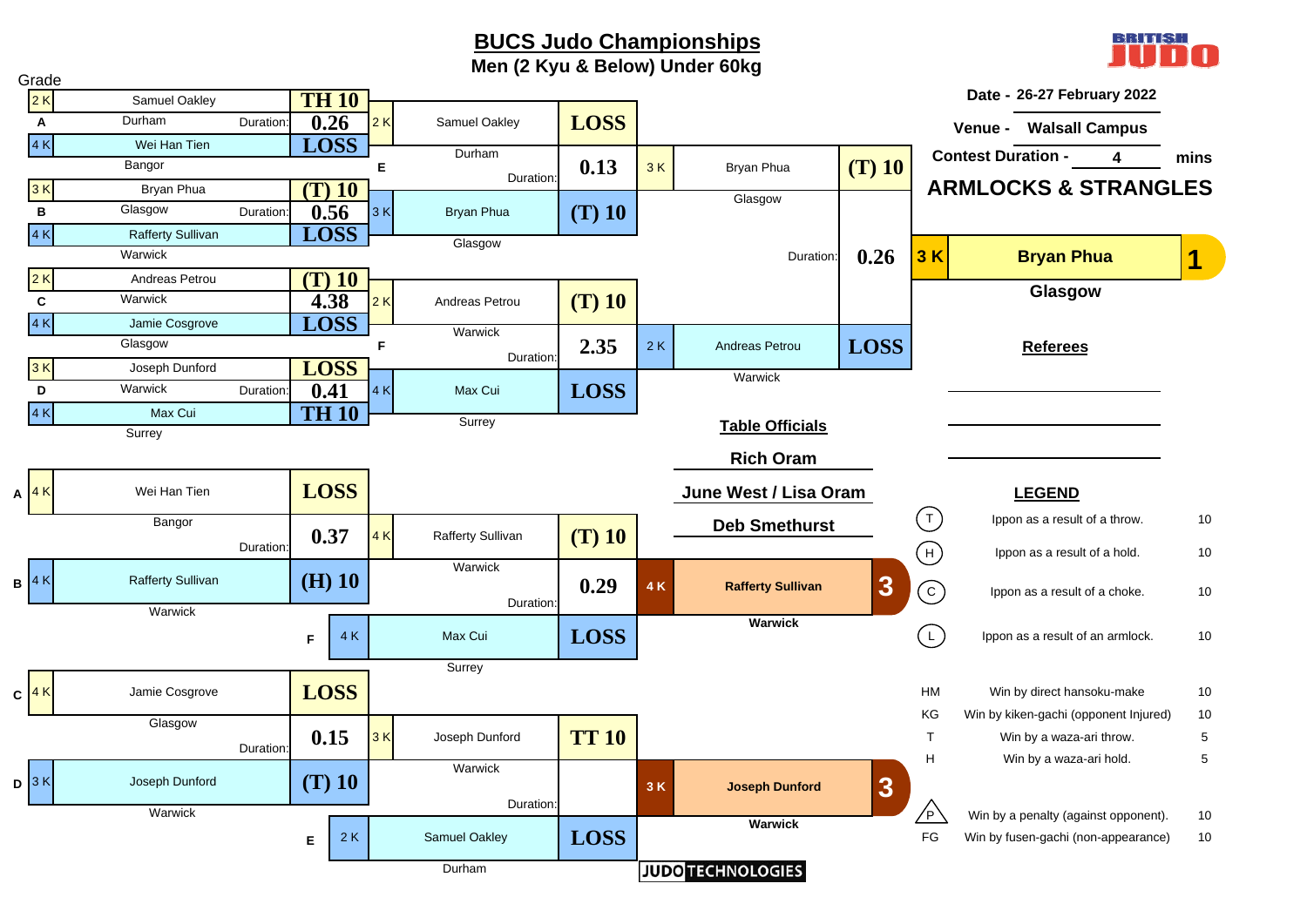#### **BUCS Judo Championships Men (2 Kyu & Below) Under 66kg**

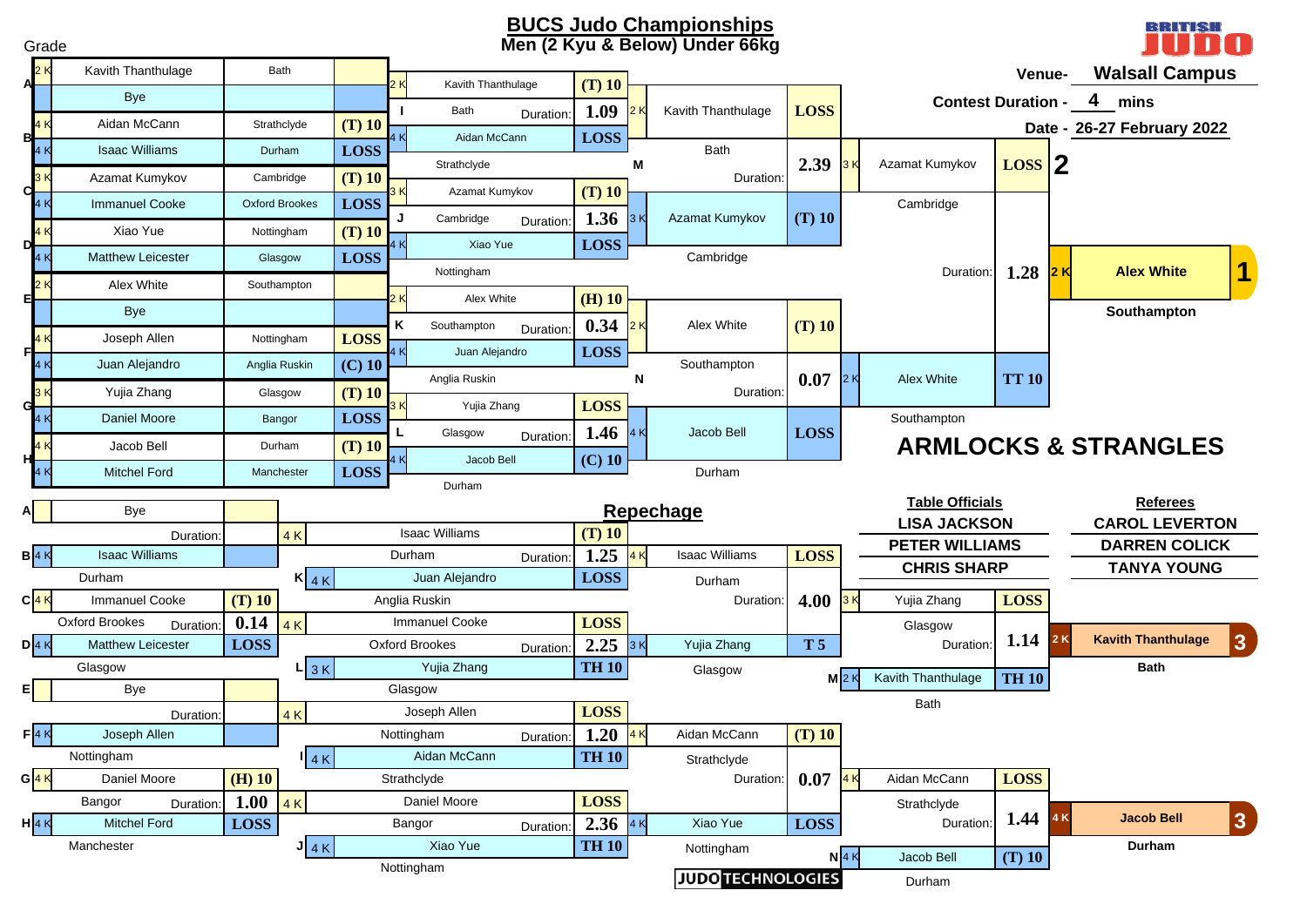#### **BUCS Judo Championships Men (2 Kyu & Below) Under 73kg**

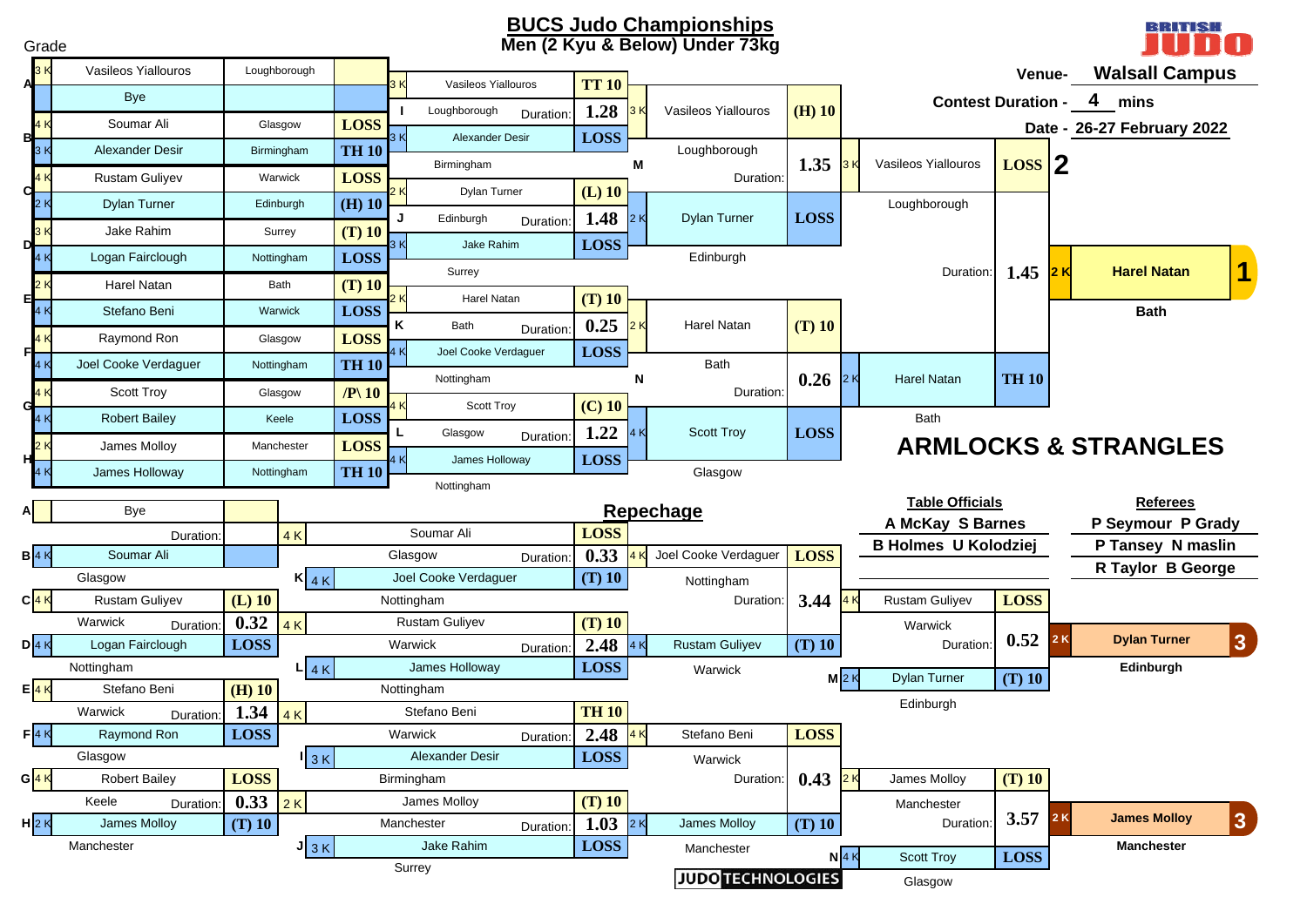#### **Men (2 Kyu & Below) Under 81kg BUCS Judo Championships**

Grade



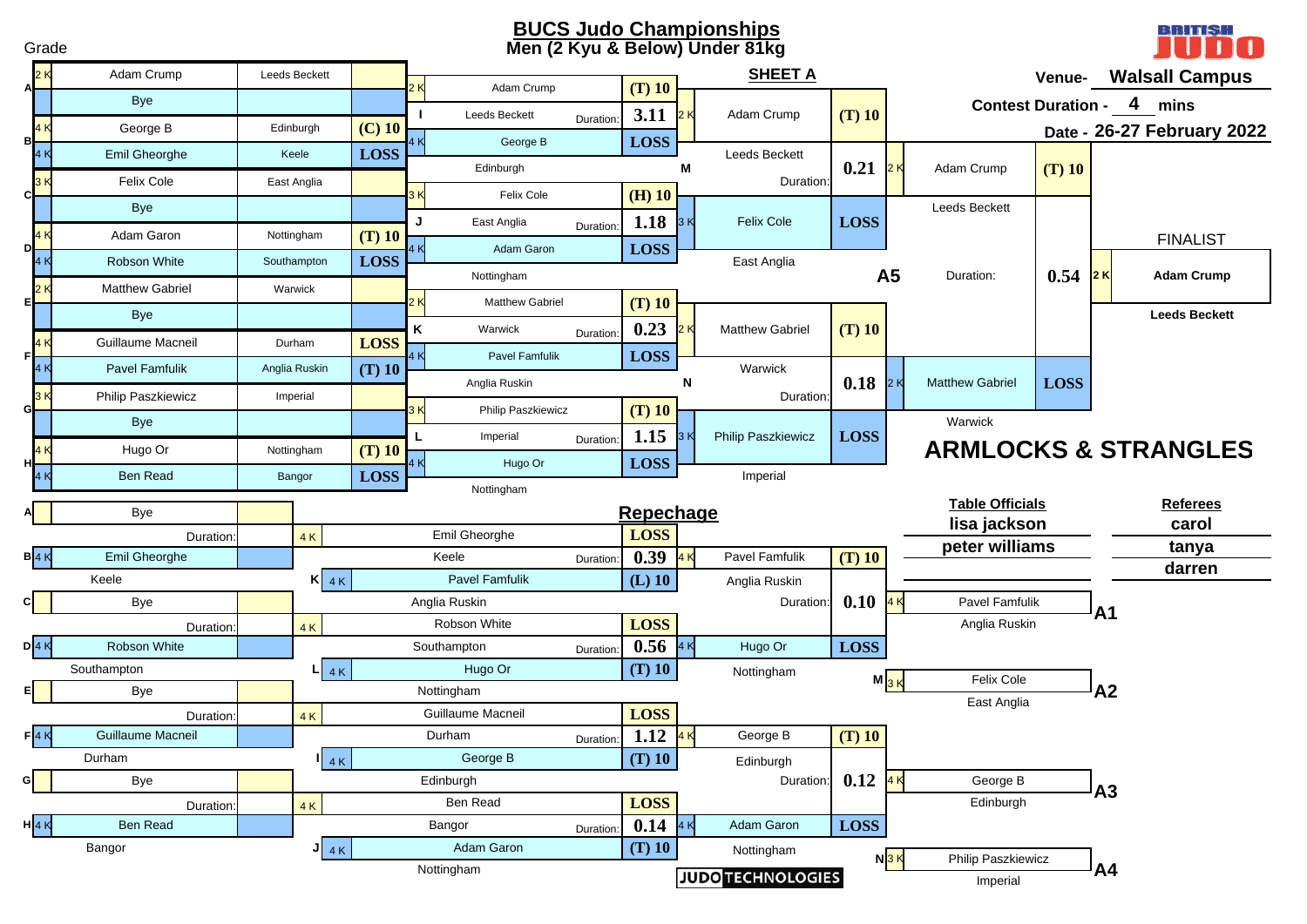#### **Men (2 Kyu & Below) Under 81kg BUCS Judo Championships**

BRITISH

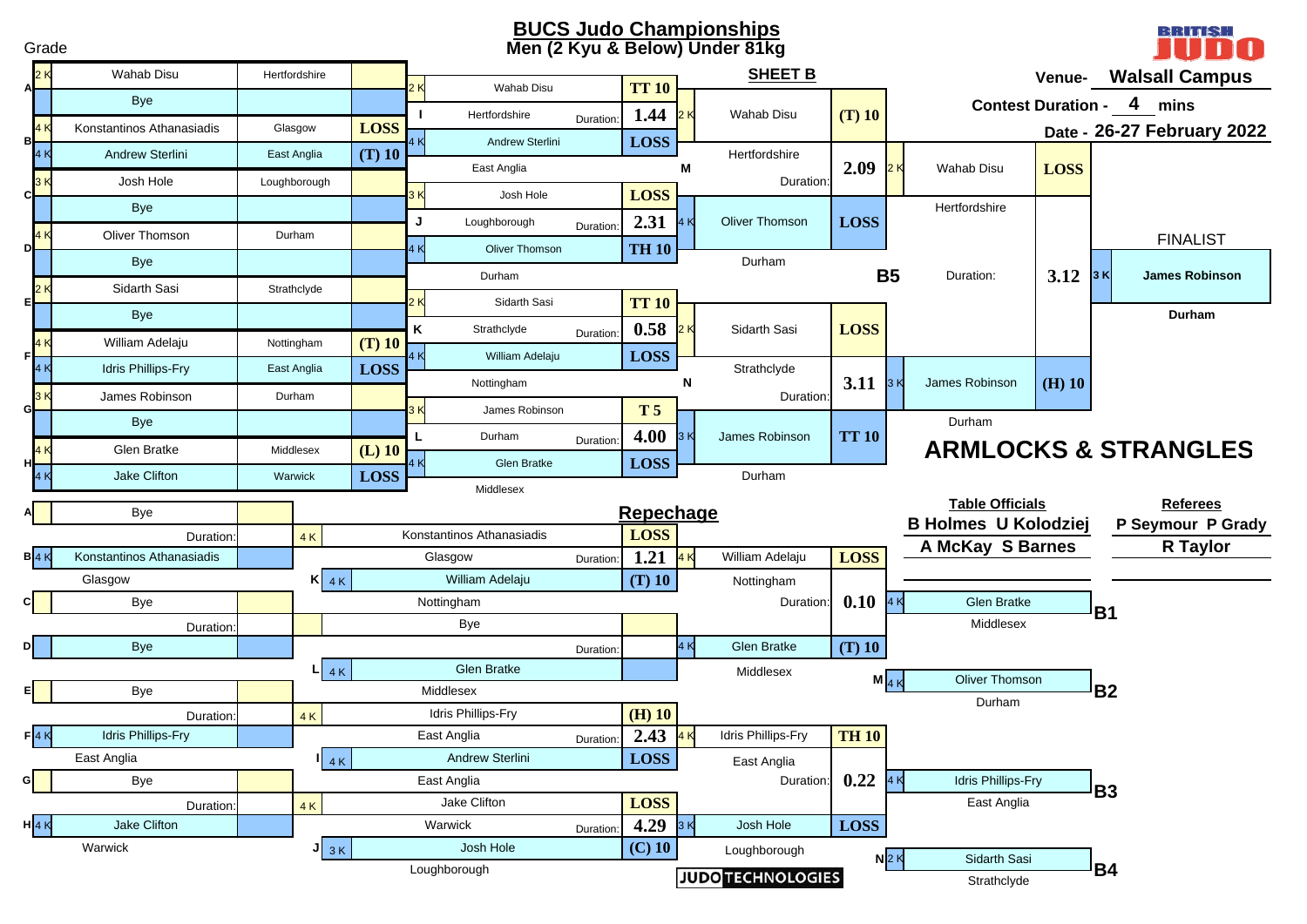### **BUCS Judo Championships Men (2 Kyu & Below) Under 81kg**



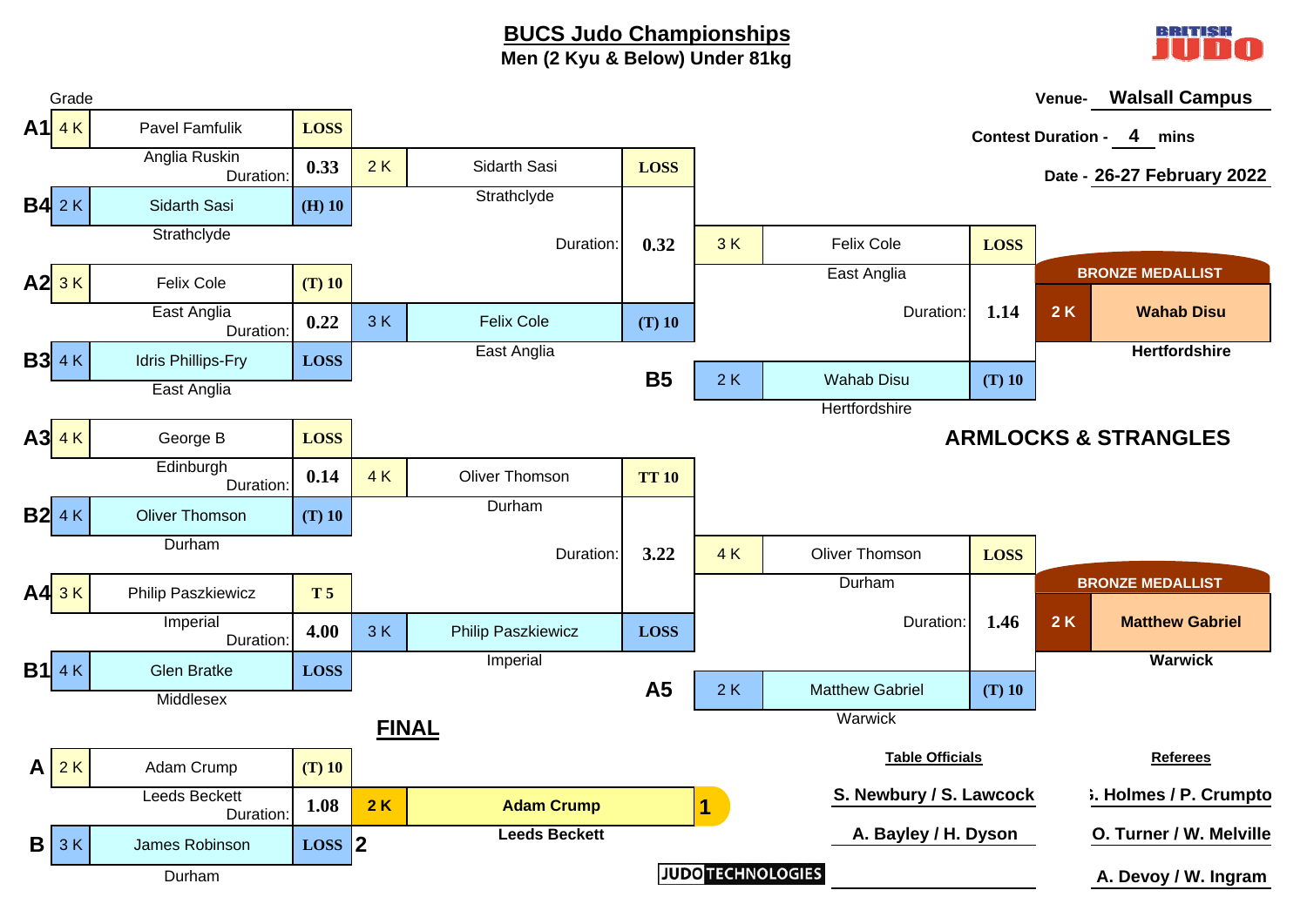#### **BUCS Judo Championships Men (2 Kyu & Below) Under 90kg**

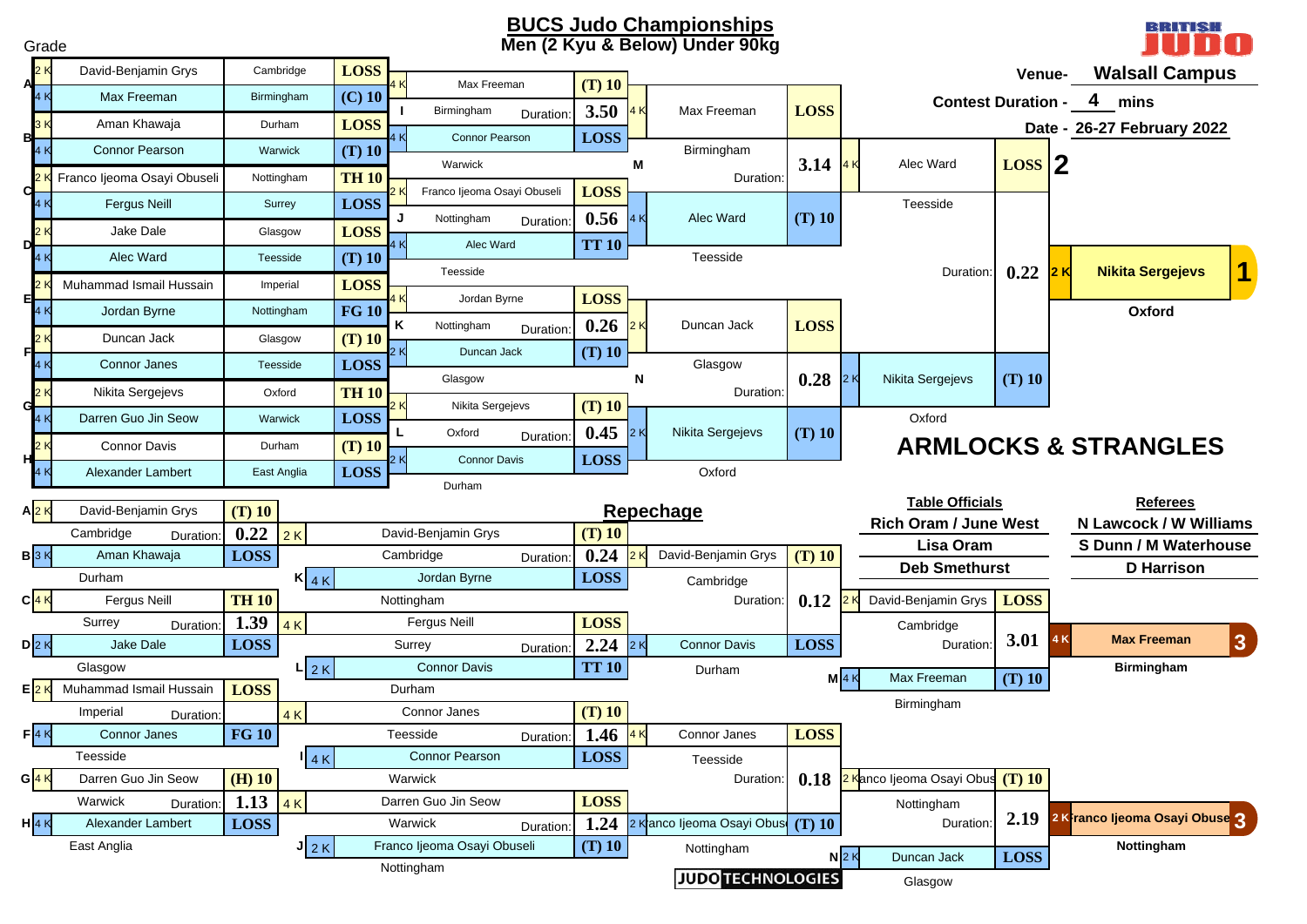### **BUCS Judo Championships Men (2 Kyu & Below) Under 100kg**



| Name   | Alex                           |              | Senan       |           | Sam                                                    |           |                 | Name    | Julian                  |                                | Matthew                  | Muhammad Ismail  |                                             |                   |                          |                                       |      |
|--------|--------------------------------|--------------|-------------|-----------|--------------------------------------------------------|-----------|-----------------|---------|-------------------------|--------------------------------|--------------------------|------------------|---------------------------------------------|-------------------|--------------------------|---------------------------------------|------|
|        | Donaldson                      |              | <b>Bird</b> |           | Dean                                                   |           |                 |         | Homann                  |                                | Lloyd                    | Hussain          |                                             |                   |                          |                                       |      |
| Grade  | 2 Kyu                          |              | 4 Kyu       |           | 4 Kyu                                                  |           |                 | Grade   | 2 Kyu                   |                                | 4 Kyu                    | 2 Kyu            |                                             |                   |                          |                                       |      |
| Club   | Strathclyde                    |              | Nottingham  |           | Cumbria                                                | Duration  |                 | Club    | Cambridge               |                                | Liverpool                | Imperial         |                                             | Duration          |                          |                                       |      |
|        | <b>LOSS</b>                    |              | $(T)$ 10    |           |                                                        | 1.25      | TH10 - LOSS     |         | $(T)$ 10                |                                | <b>LOSS</b>              |                  |                                             | 0.09              |                          |                                       |      |
|        |                                | <b>LOSS</b>  |             |           | $(T)$ 10                                               | 0.15      | $LOSS - (T) 10$ |         |                         |                                | $(T)$ 10                 | <b>LOSS</b>      |                                             | 1.49              |                          |                                       |      |
| 3      | <b>TH 10</b>                   |              |             |           | <b>LOSS</b>                                            | 0.22      | $LOSS - (T) 10$ |         | $(T)$ 10                |                                |                          | <b>LOSS</b>      |                                             | 0.09              |                          |                                       |      |
| Points | 10(10)                         | 10(0)        |             |           | 10(20)                                                 |           |                 | Points  | 20                      |                                | 10                       | $\boldsymbol{0}$ |                                             |                   |                          |                                       |      |
| Wins   | 1(1)                           | 1(0)         |             |           | 1(2)                                                   |           |                 | Wins    | $\overline{2}$          |                                | $\mathbf{1}$             | $\boldsymbol{0}$ |                                             |                   |                          |                                       |      |
| Place  | <b>SECOND</b>                  | <b>THIRD</b> |             |           | <b>FIRST</b>                                           |           |                 | Place   | <b>FIRST</b>            |                                | <b>SECOND</b>            | <b>THIRD</b>     |                                             |                   |                          |                                       |      |
| Points | This pool                      | This pool    |             | This pool |                                                        |           |                 | Points  | This pool               | This pool                      |                          | This pool        |                                             |                   |                          |                                       |      |
|        | G                              | Date -       |             |           | 26-27 February 2022<br><b>ARMLOCKS &amp; STRANGLES</b> |           |                 | Venue - | <b>Walsall Campus</b>   | <b>Table Officials</b>         |                          |                  |                                             | <b>Duration -</b> | <b>LEGEND</b>            | 4                                     | mins |
|        | Sam<br>4 K<br>Dean             |              | <b>T5</b>   |           |                                                        |           |                 |         | S. Newbury / H. Dyson   |                                |                          |                  | (1)                                         |                   |                          | Ippon as a result of a throw.         | 10   |
|        | Cumbria<br>G                   | Duration:    | 4.00        | 4K        | Sam<br>Dean                                            |           | <b>LOSS</b>     |         | S. Lawcock / A. Bayley  |                                |                          |                  | (H)                                         |                   |                          | Ippon as a result of a hold.          | 10   |
|        | <b>Matthew</b><br>4 K<br>Lloyd |              | <b>LOSS</b> |           | Cumbria                                                |           |                 |         |                         |                                |                          |                  | $\left( c \right)$                          |                   |                          | Ippon as a result of a choke.         | 10   |
|        | Liverpool<br>G                 |              |             |           |                                                        | Duration: | 1.36            | 2K      |                         | <b>Julian</b><br><b>Homann</b> |                          | 1                | $(\begin{array}{c} \mathsf{L} \end{array})$ |                   |                          | Ippon as a result of an armlock.      | 10   |
|        | Julian<br>2K<br>Homann         |              | $(T)$ 10    |           |                                                        |           |                 |         |                         | Cambridge                      |                          |                  | HM                                          |                   |                          | Win by direct hansoku-make            | 10   |
|        | Cambridge                      |              |             |           | Julian                                                 |           |                 |         |                         | <b>Referees</b>                |                          |                  | KG                                          |                   |                          | Win by kiken-gachi (opponent Injured) | 10   |
|        | G                              | Duration:    | 0.10        | 2K        | Homann                                                 |           | $(T)$ 10        |         | G. Holmes / P. Crumpton |                                |                          |                  | $\mathsf T$                                 |                   | Win by a waza-ari throw. |                                       | 5    |
|        | Alex<br>2K<br>Donaldson        |              | <b>LOSS</b> |           | Cambridge                                              |           |                 |         | O. Turner / W. Melville |                                |                          |                  | H                                           |                   | Win by a waza-ari hold.  |                                       | 5    |
|        | Strathclyde                    |              |             |           |                                                        |           |                 |         | A. Devoy / W. Ingram    |                                |                          |                  | /P\                                         |                   |                          | Win by a penalty (against opponent).  | 10   |
|        |                                |              |             |           |                                                        |           |                 |         |                         |                                | <b>JUDO TECHNOLOGIES</b> |                  | FG                                          |                   |                          | Win by fusen-gachi (non-appearance)   | 10   |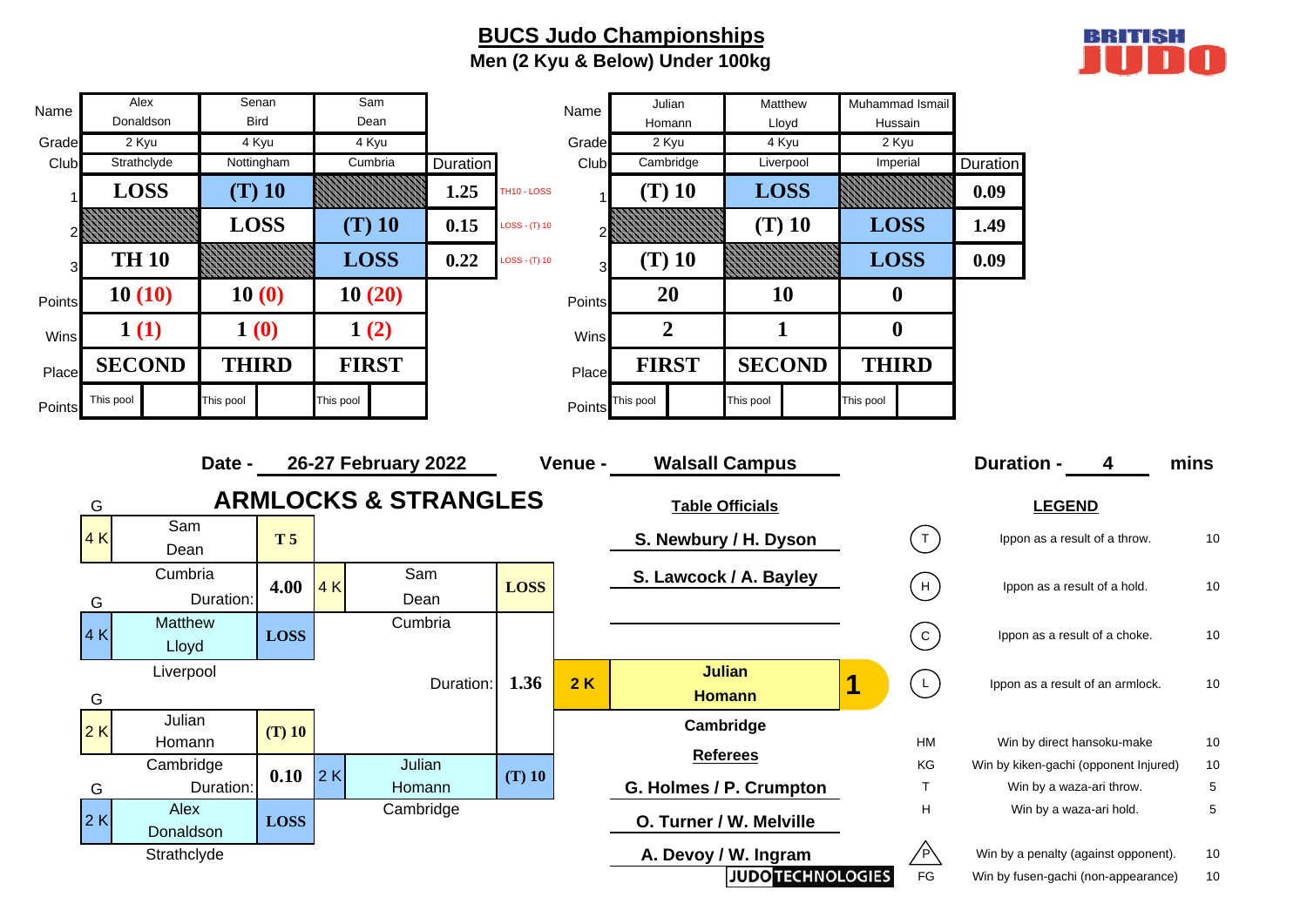### **BUCS Judo Championships Women (2 Kyu & Below) Under 48kg**



| Competitor          |           | Lauryn<br>Dunford |                 | Julia<br>Danielsson |           | Cara<br>Goutcher        | Morales                | Camille                  |          | Date -                                         |                    | 26-27 February 2022                   |      |    |
|---------------------|-----------|-------------------|-----------------|---------------------|-----------|-------------------------|------------------------|--------------------------|----------|------------------------------------------------|--------------------|---------------------------------------|------|----|
| Grade               |           | 2 Kyu             |                 | 4 Kyu               |           | 2 Kyu                   | 4 Kyu                  |                          |          | Venue -                                        |                    | <b>Walsall Campus</b>                 |      |    |
| Club/Area           |           | Loughborough      |                 | Glasgow             |           | Glasgow                 | Bangor                 |                          | Duration |                                                | Contest Duration - | 3                                     | mins |    |
|                     |           | $(T)$ 10          |                 | <b>LOSS</b>         |           |                         |                        |                          | 0.12     | Pool                                           |                    | of                                    |      |    |
|                     |           |                   |                 |                     |           | <b>TH 10</b>            | <b>LOSS</b>            |                          | 1.40     |                                                |                    |                                       |      |    |
| 3                   |           |                   | <b>LOSS</b>     |                     |           | $(H)$ 10                |                        |                          | 0.51     |                                                |                    |                                       |      |    |
| 4                   |           | $(T)$ 10          |                 |                     |           |                         | <b>LOSS</b>            |                          | 1.02     |                                                |                    | <b>LEGEND</b>                         |      |    |
| 5                   |           |                   |                 | $(H)$ 10            |           |                         | <b>LOSS</b>            |                          | 2.06     | $(\mathsf{T})$                                 |                    | Ippon as a result of a throw.         |      | 10 |
| 6                   |           | <b>LOSS</b>       |                 |                     |           | $(T)$ 10                |                        |                          | 2.24     | (H)                                            |                    | Ippon as a result of a hold.          |      | 10 |
| <b>Total Points</b> |           | 20                |                 | 10                  |           | 30                      | $\boldsymbol{0}$       |                          |          | $\begin{bmatrix} 1 & 1 \\ 1 & 1 \end{bmatrix}$ |                    | Ippon as a result of a choke.         |      | 10 |
| <b>Total Wins</b>   |           | $\overline{2}$    |                 | $\mathbf{1}$        |           | $\overline{\mathbf{3}}$ | $\mathbf 0$            |                          |          | $\mathsf L$                                    |                    | Ippon as a result of an armlock.      |      | 10 |
| Place               |           | <b>SECOND</b>     | <b>THIRD</b>    |                     |           | <b>FIRST</b>            | <b>FOURTH</b>          |                          |          |                                                |                    |                                       |      |    |
| Points              | This pool |                   | This pool       |                     | This pool |                         | This pool              |                          |          | HM                                             |                    | Win by direct hansoku-make            |      | 10 |
|                     |           |                   |                 |                     |           |                         |                        |                          |          | KG                                             |                    | Win by kiken-gachi (opponent Injured) |      | 10 |
|                     |           |                   | <b>Referees</b> |                     |           |                         | <b>Table Officials</b> |                          |          | $\mathsf{T}$                                   |                    | Win by a waza-ari throw.              |      | 5  |
|                     |           |                   |                 |                     |           |                         |                        |                          |          | H                                              |                    | Win by a waza-ari hold.               |      | 5  |
|                     |           |                   |                 |                     |           |                         |                        |                          |          |                                                |                    |                                       |      |    |
|                     |           |                   |                 |                     |           |                         |                        |                          |          | $^{\prime}$ P $\dot{}$                         |                    | Win by a penalty (against opponent).  |      | 10 |
|                     |           |                   |                 |                     |           |                         |                        | <b>JUDO TECHNOLOGIES</b> |          | FG                                             |                    | Win by fusen-gachi (non-appearance)   |      | 10 |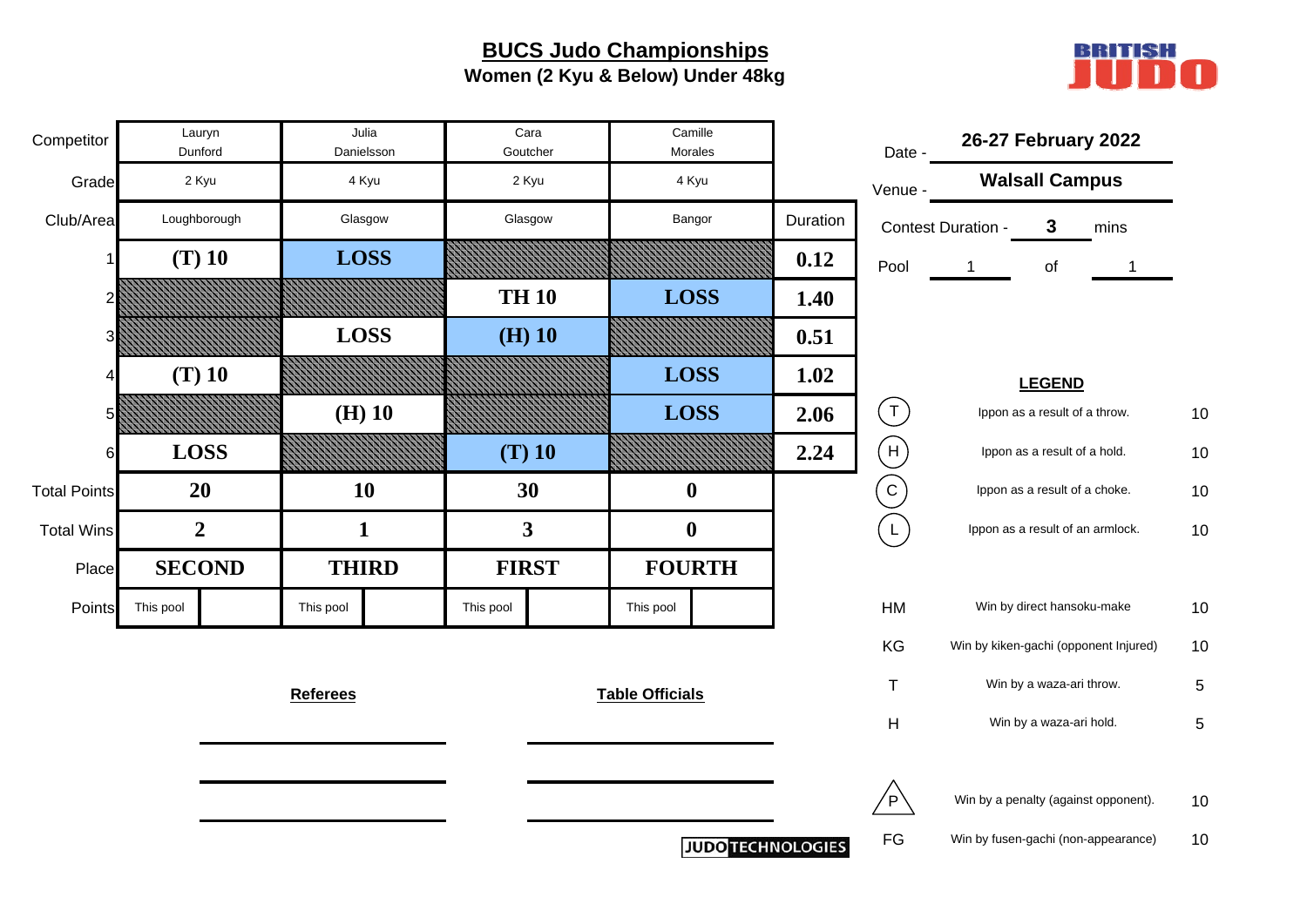**Women (2 Kyu & Below) Under 57kg**



|                     |           |                   |                     |               |                   |                        |                            |          |                 | <b>ARMLOCKS &amp; STRANGLES</b>       |                                  |      |    |
|---------------------|-----------|-------------------|---------------------|---------------|-------------------|------------------------|----------------------------|----------|-----------------|---------------------------------------|----------------------------------|------|----|
| Competitor          |           | Jordann<br>French | Jessica<br>Richards |               | Emilie<br>Herpain |                        | Rebecca<br>Timson-Sheppard |          | Date -          |                                       | 26-27 February 2022              |      |    |
| Grade               |           | 3 Kyu             | 4 Kyu               |               | 3 Kyu             |                        | 3 Kyu                      |          | Venue -         |                                       | <b>Walsall Campus</b>            |      |    |
| Club/Area           |           | East Anglia       | Oxford              |               | Warwick           |                        | Bangor                     | Duration |                 | Contest Duration -                    | 4                                | mins |    |
|                     |           | $(T)$ 10          | <b>LOSS</b>         |               |                   |                        |                            | 0.08     | Pool            | $\mathbf{1}$                          | of                               |      |    |
|                     |           |                   |                     |               | $(H)$ 10          |                        | <b>LOSS</b>                | 1.32     |                 |                                       |                                  |      |    |
|                     |           |                   | <b>LOSS</b>         |               | <b>TT 10</b>      |                        |                            | 0.22     |                 |                                       |                                  |      |    |
|                     |           | $(T)$ 10          |                     |               |                   |                        | <b>LOSS</b>                | 0.09     |                 |                                       | <b>LEGEND</b>                    |      |    |
|                     |           |                   | $(T)$ 10            |               |                   |                        | <b>LOSS</b>                | 0.40     | $(\texttt{T})$  |                                       | Ippon as a result of a throw.    |      | 10 |
| 61                  |           | $(T)$ 10          |                     |               | <b>LOSS</b>       |                        |                            | 1.17     | (H)             |                                       | Ippon as a result of a hold.     |      | 10 |
| <b>Total Points</b> |           | 30                | 10                  |               | 20                |                        | $\boldsymbol{0}$           |          | $\vert C \vert$ |                                       | Ippon as a result of a choke.    |      | 10 |
| <b>Total Wins</b>   |           | $\overline{2}$    | $\mathbf{1}$        |               | $\overline{2}$    |                        | $\boldsymbol{0}$           |          | $\mathsf{L}$    |                                       | Ippon as a result of an armlock. |      | 10 |
| Place               |           | <b>FIRST</b>      | <b>THIRD</b>        | <b>SECOND</b> |                   |                        | <b>FOURTH</b>              |          |                 |                                       |                                  |      |    |
| Points              | This pool |                   | This pool           | This pool     |                   | This pool              |                            |          | HM              |                                       | Win by direct hansoku-make       |      | 10 |
|                     |           |                   |                     |               |                   |                        |                            |          | KG              | Win by kiken-gachi (opponent Injured) |                                  |      | 10 |
|                     |           |                   | <b>Referees</b>     |               |                   | <b>Table Officials</b> |                            |          | $\mathsf{T}$    |                                       | Win by a waza-ari throw.         |      | 5  |
|                     |           |                   |                     |               |                   |                        |                            |          | H               |                                       | Win by a waza-ari hold.          |      | 5  |
|                     |           |                   |                     |               |                   |                        |                            |          |                 |                                       |                                  |      |    |
|                     |           |                   |                     |               |                   |                        |                            |          | 'P'             | Win by a penalty (against opponent).  |                                  |      | 10 |
|                     |           |                   |                     |               |                   |                        | <b>JUDO TECHNOLOGIES</b>   |          | FG              | Win by fusen-gachi (non-appearance)   |                                  |      | 10 |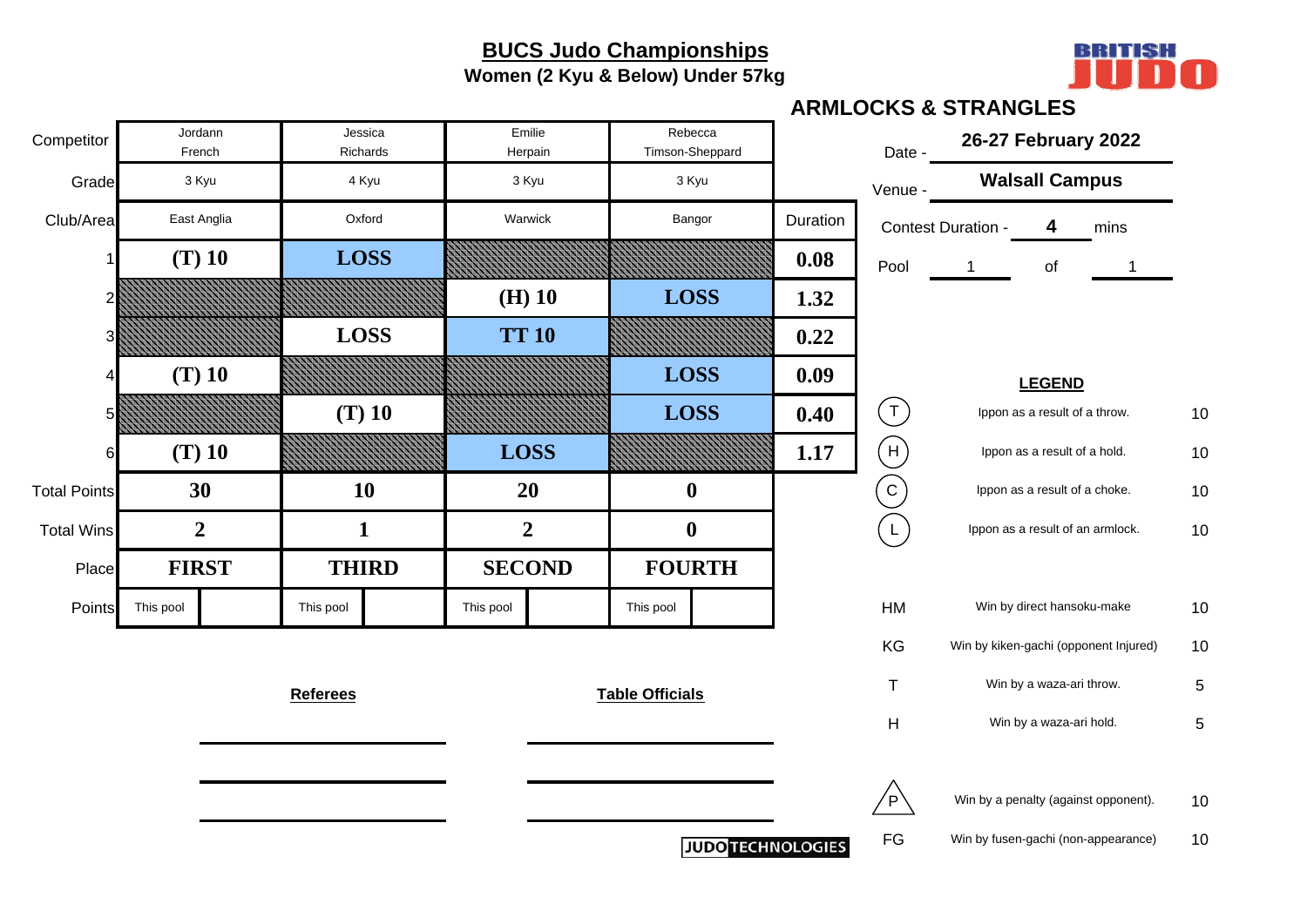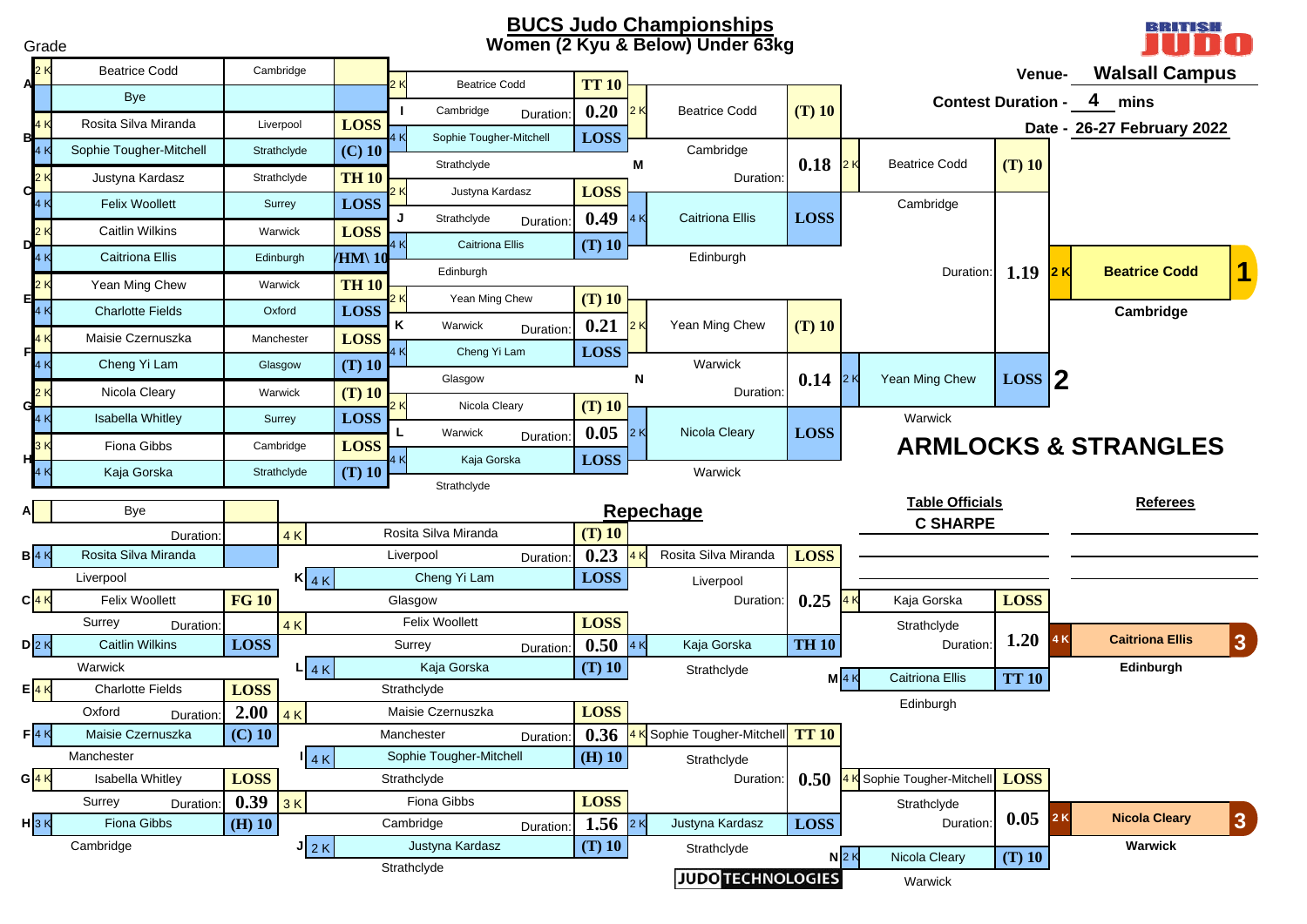**Women (2 Kyu & Below) Under 70kg**



|                     |               |                  |                         |                   |                   |                         |                          |          |                           | <b>ARMLOCKS &amp; STRANGLES</b>       |                                  |      |            |
|---------------------|---------------|------------------|-------------------------|-------------------|-------------------|-------------------------|--------------------------|----------|---------------------------|---------------------------------------|----------------------------------|------|------------|
| Competitor          |               | Kirsty<br>Doyle  |                         | Susannah<br>Paget | Eleanor<br>Sparks |                         | Rebeka<br>Ugolor         |          | Date -                    | 26-27 February 2022                   |                                  |      |            |
| Grade               |               | 4 Kyu            |                         | 4 Kyu             | 4 Kyu             |                         | 4 Kyu                    |          | Venue -                   |                                       | <b>Walsall Campus</b>            |      |            |
| Club/Area           |               | Glasgow          |                         | Bangor            | Glasgow           |                         | Wolverhampton            | Duration |                           | Contest Duration -                    | 4                                | mins |            |
|                     |               | <b>LOSS</b>      |                         | $(H)$ 10          |                   |                         |                          | 1.42     | Pool                      |                                       | of                               |      |            |
|                     |               |                  |                         |                   | <b>LOSS</b>       |                         | $(T)$ 10                 | 0.45     |                           |                                       |                                  |      |            |
|                     |               |                  |                         | $(T)$ 10          | <b>LOSS</b>       |                         |                          | 1.00     |                           |                                       |                                  |      |            |
|                     |               | <b>LOSS</b>      |                         |                   |                   |                         | $(L)$ 10                 | 0.32     |                           |                                       | <b>LEGEND</b>                    |      |            |
|                     |               |                  |                         | <b>LOSS</b>       |                   |                         | $(T)$ 10                 | 0.37     | $(\top)$                  |                                       | Ippon as a result of a throw.    |      | 10         |
|                     | <b>LOSS</b>   |                  |                         |                   | <b>KG 10</b>      |                         |                          |          | (H)                       |                                       | Ippon as a result of a hold.     |      | 10         |
| <b>Total Points</b> |               | $\boldsymbol{0}$ |                         | 20                | <b>10</b>         |                         | 30                       |          | $\left( 0 \right)$        |                                       | Ippon as a result of a choke.    |      | 10         |
| <b>Total Wins</b>   |               | $\boldsymbol{0}$ |                         | $\boldsymbol{2}$  | $\mathbf{1}$      |                         | 3                        |          | $\overline{L}$            |                                       | Ippon as a result of an armlock. |      | 10         |
| Place               | <b>FOURTH</b> |                  |                         | <b>SECOND</b>     | <b>THIRD</b>      | <b>FIRST</b>            |                          |          |                           |                                       |                                  |      |            |
| Points              | This pool     |                  | This pool               |                   | This pool         | This pool               |                          |          | HM                        |                                       | Win by direct hansoku-make       |      | 10         |
|                     |               |                  |                         |                   |                   |                         |                          |          | KG                        | Win by kiken-gachi (opponent Injured) |                                  |      | 10         |
|                     |               |                  | <b>Referees</b>         |                   |                   | <b>Table Officials</b>  |                          |          | T                         |                                       | Win by a waza-ari throw.         |      | $\sqrt{5}$ |
|                     |               |                  | G. Holmes / P. Crumpton |                   |                   | S. Newbury / S. Lawcock |                          |          | $\boldsymbol{\mathsf{H}}$ |                                       | Win by a waza-ari hold.          |      | 5          |
|                     |               |                  | O. Turner / W. Melville |                   |                   | A. Bayley / H. Dyson    |                          |          |                           |                                       |                                  |      |            |
|                     |               |                  | A. Devoy / W. Ingram    |                   |                   |                         |                          |          | Έ                         | Win by a penalty (against opponent).  |                                  |      | 10         |
|                     |               |                  |                         |                   |                   |                         | <b>JUDO TECHNOLOGIES</b> |          | FG                        | Win by fusen-gachi (non-appearance)   |                                  |      | 10         |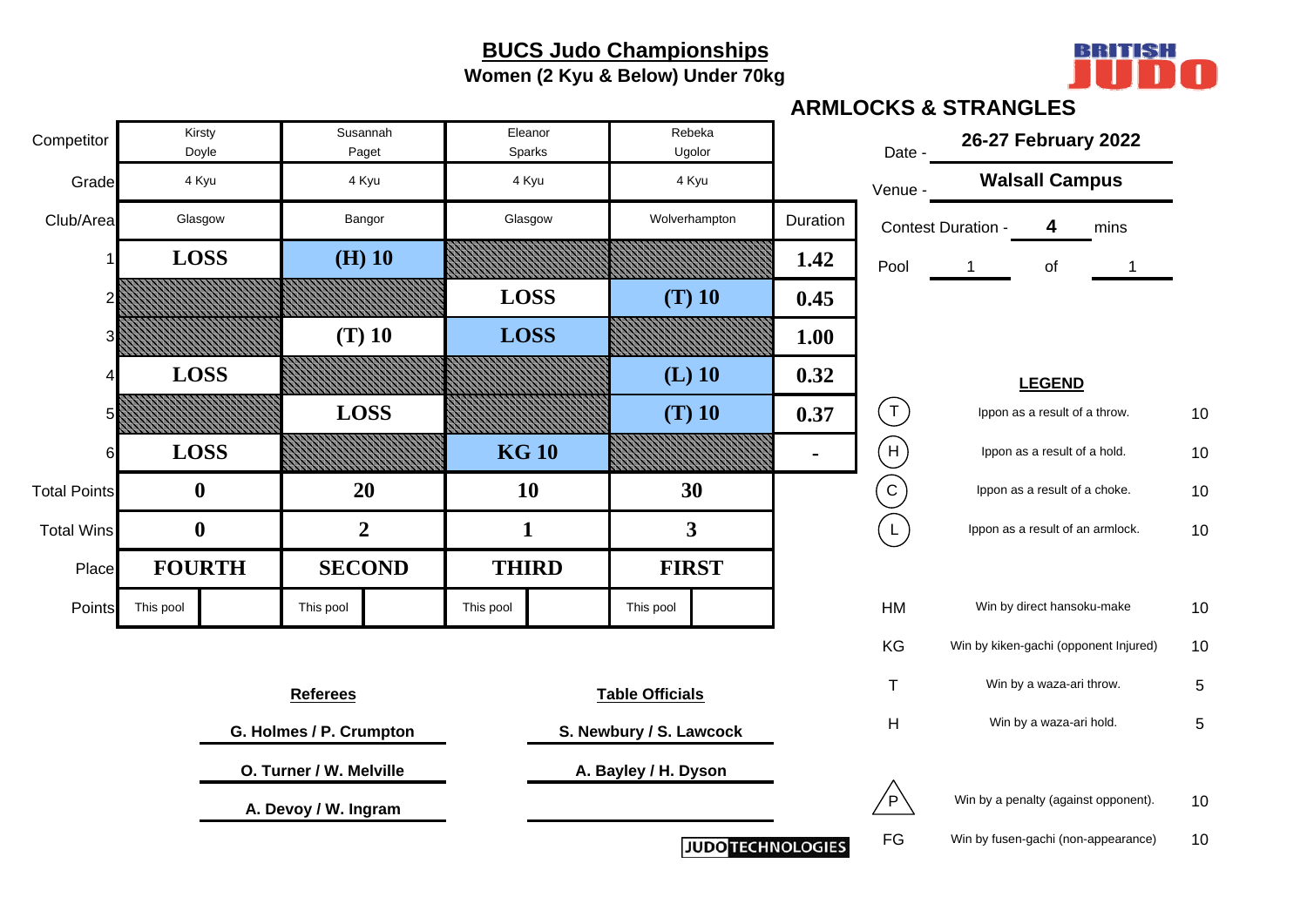**Men**

| Team                   |                  | Nottingham       |       |           | Hertfordshire    |              |                         | Cambridge               |       |              | Edinburgh               |       |          | Warwick                 |       | Date -  |                        | 26-27 February 2022                     |                |
|------------------------|------------------|------------------|-------|-----------|------------------|--------------|-------------------------|-------------------------|-------|--------------|-------------------------|-------|----------|-------------------------|-------|---------|------------------------|-----------------------------------------|----------------|
| Club/Area              |                  |                  |       |           |                  |              |                         |                         |       |              |                         |       |          |                         |       | Venue - |                        | <b>Walsall Campus</b>                   |                |
| 34<br>5                | W/D/L            | I.Wins           | I.Pts | W/D/L     | I.Wins           | I.Pts        | W/D/L                   | I.Wins                  | I.Pts | W/D/L        | I.Wins                  | I.Pts | W/D/L    | I.Wins                  | I.Pts | Pool    |                        | of                                      | $\overline{2}$ |
|                        |                  |                  |       |           |                  |              |                         |                         |       | W            | 4                       | 40    | L        |                         | 10    |         |                        |                                         |                |
| 1 <sub>1</sub><br>2    | W                | 5                | 50    | L         | $\mathbf{0}$     | $\mathbf{0}$ |                         |                         |       |              |                         |       |          |                         |       |         |                        |                                         |                |
| 2 <sub>3</sub>         |                  |                  |       |           |                  |              | W                       | 4                       | 40    | L            |                         | 10    |          |                         |       |         | <b>Table Officials</b> |                                         |                |
|                        | W<br>4           |                  | 40    |           |                  |              |                         |                         |       |              |                         |       | L        | 1                       | 10    |         |                        |                                         |                |
| 2 3 5                  | W<br>4           |                  |       | L         |                  | 10           | W                       | $\overline{\mathbf{4}}$ | 40    |              |                         |       |          |                         |       |         |                        |                                         |                |
| 4 6                    |                  |                  | 40    |           |                  |              |                         |                         |       | $\mathbf{L}$ |                         | 10    |          |                         |       |         |                        |                                         |                |
|                        |                  |                  |       |           |                  |              | W                       | $\overline{3}$          | 30    |              |                         |       | L        | $\overline{2}$          | 20    |         | <b>Referees</b>        |                                         |                |
| 5<br>8                 |                  |                  |       | L         |                  | 10           |                         |                         |       | W            | $\overline{\mathbf{4}}$ | 40    |          |                         |       |         |                        |                                         |                |
| 36<br>9                |                  | $\boldsymbol{2}$ | 20    |           |                  |              | $\overline{\textbf{W}}$ | $\overline{\mathbf{3}}$ | 30    |              |                         |       |          |                         |       |         |                        |                                         |                |
| 10                     |                  |                  |       | L         | $\overline{2}$   | 20           |                         |                         |       |              |                         |       | W        | $\overline{\mathbf{3}}$ | 30    |         |                        |                                         |                |
| <b>Total Points</b>    |                  | 150              |       |           | 40               |              |                         | 140                     |       |              | 100                     |       |          | 70                      |       |         |                        | <b>LEGEND</b>                           |                |
| <b>Individual Wins</b> |                  | 15               |       |           | $\boldsymbol{4}$ |              |                         | 14                      |       |              | <b>10</b>               |       |          | 7                       |       | W       |                        | Team Win                                |                |
| <b>Team Wins</b>       |                  | 3                |       |           |                  |              |                         | 4                       |       |              | $\overline{2}$          |       |          |                         |       | D       |                        | <b>Team Draw</b>                        |                |
| Place                  |                  | <b>SECOND</b>    |       |           | <b>FIFTH</b>     |              |                         | <b>FIRST</b>            |       |              | <b>THIRD</b>            |       |          | <b>FOURTH</b>           |       |         |                        | Team Loss                               |                |
|                        | Points This pool |                  |       | This pool |                  |              | This pool               |                         |       | This pool    |                         |       | This poo |                         |       |         |                        | <b>I.Wins = Individual Contest Wins</b> |                |

**I.Pts = Individual Points**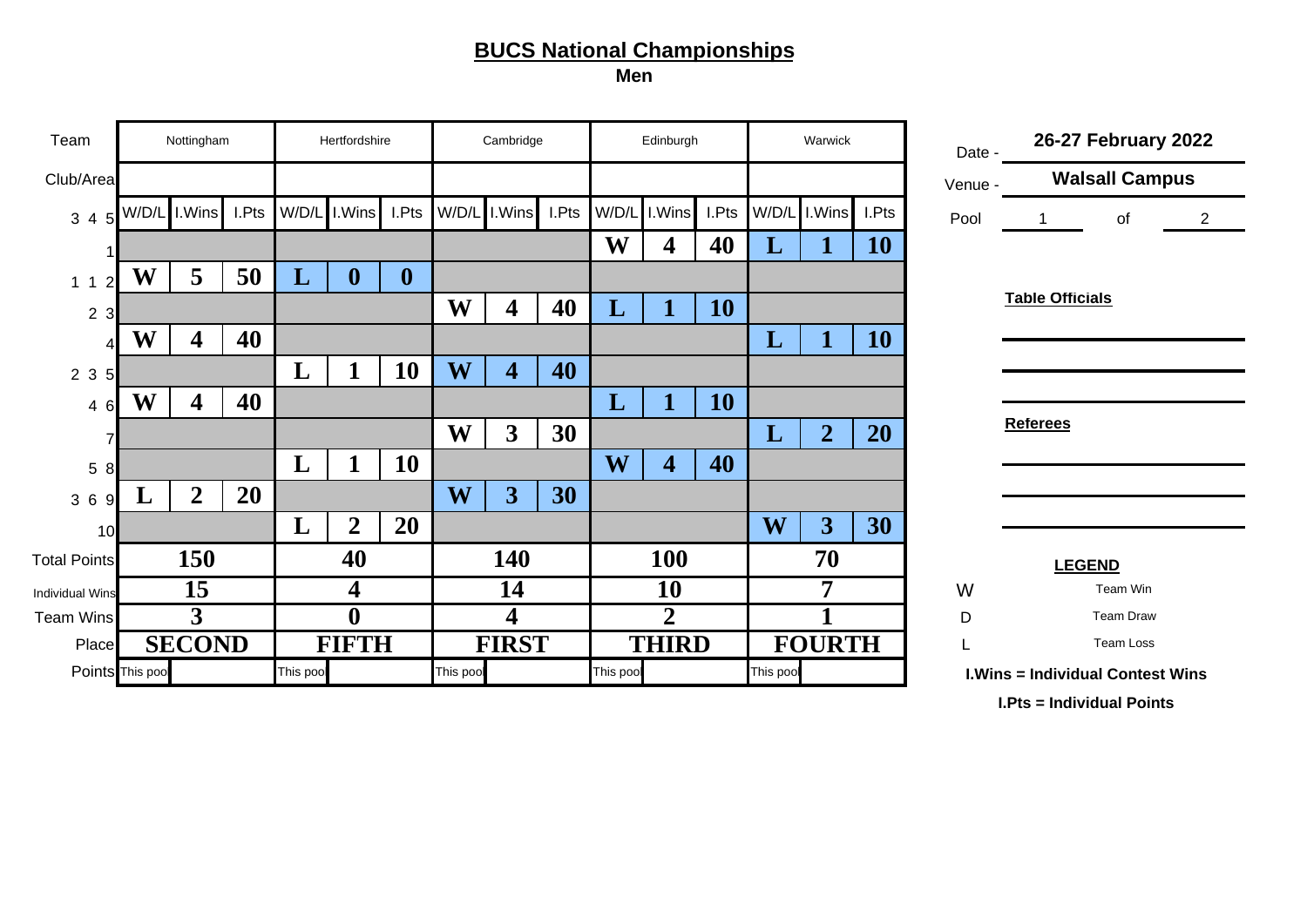|                         |                    |                   |                                                                     |                         |                 |      | <b>BUCS National Championships</b><br>Men |                  |                  |                         |       |                    |                 |
|-------------------------|--------------------|-------------------|---------------------------------------------------------------------|-------------------------|-----------------|------|-------------------------------------------|------------------|------------------|-------------------------|-------|--------------------|-----------------|
|                         |                    |                   | Date- 26-27 February 2022                                           | Venue                   |                 |      | <b>Walsall Campus</b>                     |                  |                  | <b>Contest Duration</b> |       |                    | 4 mins          |
|                         |                    | <b>White Team</b> | Edinburgh                                                           |                         | <b>Sheet</b>    | 1    | $\overline{of}$                           | 5                | <b>Blue Team</b> | Warwick                 |       |                    |                 |
|                         |                    |                   |                                                                     |                         |                 |      |                                           |                  |                  |                         |       |                    |                 |
| Promo<br>points         | Weight<br>Category | Grade             | Name                                                                | Legend                  | Points<br>Value | Mins | <b>Contest Duration</b><br>Secs           | Points<br>Value  | Legend           | Name                    | Grade | Weight<br>Category | Promo<br>points |
|                         | <b>U66</b>         | 1 Kyu             | Iain Sinclair                                                       | (T)                     | <b>10</b>       |      | 0 42                                      | LO               | <b>SS</b>        | Sam Garforth            | 1 Dan | <b>U66</b>         |                 |
|                         | <b>U90</b>         | 1 Kyu             | <b>Reece Edwards</b>                                                | (T)                     | <b>10</b>       |      | 0 37                                      | LO               | <b>SS</b>        | Nikolas Fournaris       | 1 Kyu | <b>U90</b>         |                 |
|                         | <b>U90</b>         | 2 Kyu             | Dylan Turner                                                        | (T)                     | <b>10</b>       |      | 1 51                                      | LO               | <b>SS</b>        | <b>Andrew Kennard</b>   | 1 Dan | <b>U90</b>         |                 |
|                         | <b>U90</b>         | 4 Kyu             | George B                                                            | (T)                     | 10              |      | 0 17                                      | LO               | <b>SS</b>        | <b>Rory Edwards</b>     | 1 Dan | U90                |                 |
|                         | O90                | 1 Kyu             | Harrison Loader                                                     | LO                      | <b>SS</b>       |      | 1 00                                      | 10               | (C)              | <b>Geoffrey Smith</b>   | 2 Dan | O90                |                 |
|                         |                    |                   |                                                                     | $\overline{\mathbf{4}}$ |                 |      | <b>Total Contest Wins</b>                 |                  | $\mathbf{1}$     |                         |       |                    |                 |
|                         |                    |                   |                                                                     |                         | 40              |      | <b>Total Points</b>                       | <b>10</b>        |                  |                         |       |                    |                 |
|                         |                    |                   |                                                                     |                         |                 |      | <b>Winning Team</b>                       |                  |                  |                         |       |                    |                 |
|                         |                    |                   |                                                                     |                         |                 |      | Edinburgh                                 |                  |                  |                         |       |                    |                 |
|                         |                    | <b>White Team</b> | Nottingham                                                          |                         |                 |      |                                           |                  | <b>Blue Team</b> | Hertfordshire           |       |                    |                 |
|                         |                    |                   |                                                                     |                         |                 |      |                                           |                  |                  |                         |       |                    |                 |
| Promo<br>points         | Weight<br>Category | Grade             | Name                                                                | Legend                  | Points<br>Value | Mins | <b>Contest Duration</b><br>Secs           | Points<br>Value  | Legend           | Name                    | Grade | Weight<br>Category | Promo<br>points |
|                         | <b>U66</b>         | 1 Kyu             | Yousef Al Yaqoub                                                    | FG                      | <b>10</b>       |      |                                           | LO               | <b>SS</b>        | <b>Bye</b>              |       | <b>U66</b>         |                 |
|                         | <b>U90</b>         | 1 Kyu             | Jem Pitcairn                                                        | (T)                     | 10              |      | 0 10                                      | LO               | <b>SS</b>        | <b>Wahab Disu</b>       | 2 Kyu | <b>U90</b>         |                 |
|                         | <b>U90</b>         | 2 Dan             | Nathan O'Sullivan                                                   | (T)                     | 10              |      | 12                                        | LO               | <b>SS</b>        | <b>Joe Beckett</b>      | 1 Dan | U90                |                 |
|                         | <b>U90</b>         | 1 Dan             | <b>Tobin Bowers</b>                                                 | FG                      | 10              |      |                                           | LO               | <b>SS</b>        | <b>Bye</b>              |       | U90                |                 |
|                         | <b>O90</b>         | 1 Kyu             | Tom Butterworth                                                     | (T)                     | 10              |      | 1 00                                      | LO               | <b>SS</b>        | <b>Ryan Hill</b>        | 1 Dan | O90                |                 |
|                         |                    |                   |                                                                     | 5                       |                 |      | <b>Total Contest Wins</b>                 |                  | $\boldsymbol{0}$ |                         |       |                    |                 |
|                         |                    |                   |                                                                     |                         | 50              |      | <b>Total Points</b>                       | $\boldsymbol{0}$ |                  |                         |       |                    |                 |
|                         |                    | Legend            |                                                                     |                         |                 |      | <b>Winning Team</b>                       |                  |                  |                         |       |                    |                 |
| $\mathsf{T}$            |                    |                   | 10<br>Ippon as a result of a throw.                                 |                         |                 |      | <b>Nottingham</b>                         |                  |                  | Referees                |       |                    |                 |
| $(\neg)(\neg)(\exists)$ |                    |                   | 10<br>Ippon as a result of a hold.                                  |                         |                 |      |                                           |                  |                  |                         |       |                    |                 |
|                         |                    |                   | 10<br>Ippon as a result of a choke.                                 |                         |                 |      |                                           |                  |                  |                         |       |                    |                 |
| SG                      |                    |                   | 10<br>Ippon as a result of an armlock.<br>10                        |                         |                 |      |                                           |                  |                  | <b>Table Officials</b>  |       |                    |                 |
| HM                      |                    |                   | Win by sogo-gachi(compound win)<br>10<br>Win by direct hansoku-make |                         |                 |      |                                           |                  |                  |                         |       |                    |                 |
| KG                      |                    |                   | 10<br>Win by kiken-gachi (opponent Injured)                         |                         |                 |      |                                           |                  |                  |                         |       |                    |                 |
| $\mathsf T$             |                    |                   | $\overline{7}$<br>Win by a waza-ari throw.                          |                         |                 |      |                                           |                  |                  |                         |       |                    |                 |
| Н                       |                    |                   | $\overline{7}$<br>Win by a waza-ari hold.                           |                         |                 |      |                                           |                  |                  |                         |       |                    |                 |
| S                       |                    |                   | 5,3,1<br>Win by superiority (yuko/koka/hantei).                     |                         |                 |      |                                           |                  |                  |                         |       |                    |                 |
|                         |                    |                   | 7,5,3<br>Win by a penalty (against opponent).                       |                         |                 |      |                                           |                  |                  |                         |       |                    |                 |
| FG                      |                    |                   | 10<br>Win by fusen-gachi (non-appearance)                           |                         |                 |      |                                           |                  |                  |                         |       |                    |                 |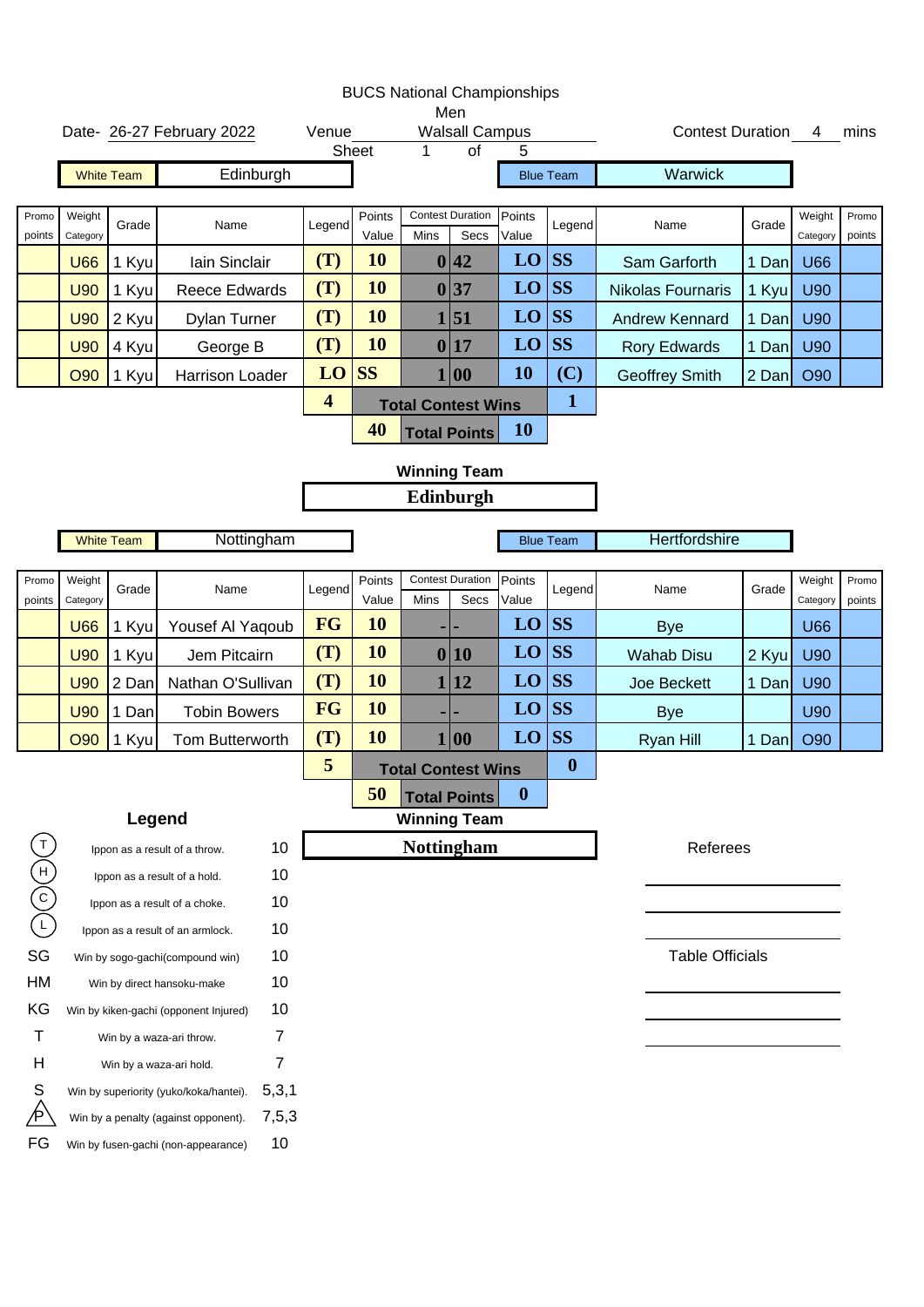|                 |                    |                   |                                        |                         | <b>BUCS National Championships</b> |                | Men                             |                 |                  |                        |       |                    |                 |
|-----------------|--------------------|-------------------|----------------------------------------|-------------------------|------------------------------------|----------------|---------------------------------|-----------------|------------------|------------------------|-------|--------------------|-----------------|
|                 |                    |                   | Date- 26-27 February 2022              | Venue                   |                                    |                | <b>Walsall Campus</b>           |                 |                  | Contest Duration 4     |       |                    | mins            |
|                 |                    |                   |                                        |                         | Sheet                              | $\overline{2}$ | $\overline{of}$                 | 5               |                  |                        |       |                    |                 |
|                 |                    | <b>White Team</b> | Cambridge                              |                         |                                    |                |                                 |                 | <b>Blue Team</b> | Edinburgh              |       |                    |                 |
| Promo           | Weight             |                   |                                        |                         | Points                             |                | <b>Contest Duration</b>         | Points          |                  |                        |       | Weight             | Promo           |
| points          | Category           | Grade             | Name                                   | Legend                  | Value                              | Mins           | Secs                            | Value           | Legend           | Name                   | Grade | Category           | points          |
|                 | <b>U66</b>         | 1 Dan             | Peter Hampshire                        | <b>TT</b>               | 10                                 |                | 1 10                            | LO              | <b>SS</b>        | lain Sinclair          | 1 Kyu | <b>U66</b>         |                 |
|                 | <b>U90</b>         | 2 Dan             | Showgo Kimura                          | (T)                     | <b>10</b>                          |                | 0 10                            | LO              | <b>SS</b>        | <b>Reece Edwards</b>   | 1 Kyu | U90                |                 |
|                 | <b>U90</b>         | 2 Kyu             | David Grys                             | (T)                     | 10                                 |                | 0 10                            | LO              | <b>SS</b>        | <b>Dylan Turner</b>    | 2 Kyu | U90                |                 |
|                 | <b>U90</b>         |                   | <b>Bye</b>                             | LO                      | <b>SS</b>                          |                |                                 | 10              | FG               | George B               | 4 Kyu | U90                |                 |
|                 | O90                | 2 Kyu             | Julian Homann                          | (T)                     | 10                                 |                | 0 26                            | LO              | <b>SS</b>        | <b>Harrison Loader</b> | 1 Kyu | O90                |                 |
|                 |                    |                   |                                        | $\overline{\mathbf{4}}$ |                                    |                | <b>Total Contest Wins</b>       |                 | $\mathbf 1$      |                        |       |                    |                 |
|                 |                    |                   |                                        |                         | 40                                 |                | <b>Total Points</b>             | <b>10</b>       |                  |                        |       |                    |                 |
|                 |                    |                   |                                        |                         |                                    |                |                                 |                 |                  |                        |       |                    |                 |
|                 |                    |                   |                                        |                         |                                    |                | <b>Winning Team</b>             |                 |                  |                        |       |                    |                 |
|                 |                    |                   |                                        |                         |                                    |                | Cambridge                       |                 |                  |                        |       |                    |                 |
|                 |                    | <b>White Team</b> | Nottingham                             |                         |                                    |                |                                 |                 | <b>Blue Team</b> | Warwick                |       |                    |                 |
|                 |                    |                   |                                        |                         |                                    |                |                                 |                 |                  |                        |       |                    |                 |
| Promo<br>points | Weight<br>Category | Grade             | Name                                   | Legend                  | Points<br>Value                    | Mins           | <b>Contest Duration</b><br>Secs | Points<br>Value | Legend           | Name                   | Grade | Weight<br>Category | Promo<br>points |
|                 | <b>U66</b>         | 1 Kyu             | Yousef Al Yaqoub                       | (L)                     | 10                                 |                | 0 21                            | LO              | <b>SS</b>        | Sam Garforth           | 1 Dan | <b>U66</b>         |                 |
|                 | <b>U90</b>         | 1 Kyu             | Jem Pitcairn                           | (T)                     | 10                                 |                | 0 15                            | LO              | <b>SS</b>        | Nikolas Fournaris      | 1 Kyu | <b>U90</b>         |                 |
|                 | <b>U90</b>         | 2 Dan             | Nathan O'Sullivan                      | (L)                     | 10                                 |                | 0 27                            | LO              | <b>SS</b>        | <b>Andrew Kennard</b>  | 1 Dan | <b>U90</b>         |                 |
|                 | <b>U90</b>         | 1 Dan             | <b>Tobin Bowers</b>                    | FG                      | 10                                 |                |                                 | LO              | <b>SS</b>        | <b>Rory Edwards</b>    | 1 Dan | U90                |                 |
|                 | <b>O90</b>         | 1 Kyu             | Tom Butterworth                        | LO                      | <b>SS</b>                          |                | 20                              | 10              | (T)              | <b>Geoffrey Smith</b>  | 2 Dan | O90                |                 |
|                 |                    |                   |                                        | $\overline{\mathbf{4}}$ |                                    |                | <b>Total Contest Wins</b>       |                 | $\mathbf{1}$     |                        |       |                    |                 |
|                 |                    |                   |                                        |                         | 40                                 |                | <b>Total Points</b>             | <b>10</b>       |                  |                        |       |                    |                 |
|                 |                    | Legend            |                                        |                         |                                    |                | <b>Winning Team</b>             |                 |                  |                        |       |                    |                 |
| $\mathsf{T}$    |                    |                   | Ippon as a result of a throw.          | 10                      |                                    |                | <b>Nottingham</b>               |                 |                  | Referees               |       |                    |                 |
|                 |                    |                   | Ippon as a result of a hold.           | 10                      |                                    |                |                                 |                 |                  |                        |       |                    |                 |
| $(-)(c)(\pm)$   |                    |                   | Ippon as a result of a choke.          | 10                      |                                    |                |                                 |                 |                  |                        |       |                    |                 |
|                 |                    |                   | Ippon as a result of an armlock.       | 10                      |                                    |                |                                 |                 |                  |                        |       |                    |                 |
| SG              |                    |                   | Win by sogo-gachi(compound win)        | 10                      |                                    |                |                                 |                 |                  | <b>Table Officials</b> |       |                    |                 |
| HM              |                    |                   | Win by direct hansoku-make             | 10                      |                                    |                |                                 |                 |                  |                        |       |                    |                 |
| KG              |                    |                   | Win by kiken-gachi (opponent Injured)  | 10                      |                                    |                |                                 |                 |                  |                        |       |                    |                 |
| Τ               |                    |                   | Win by a waza-ari throw.               | 7                       |                                    |                |                                 |                 |                  |                        |       |                    |                 |
| Н               |                    |                   | Win by a waza-ari hold.                | 7                       |                                    |                |                                 |                 |                  |                        |       |                    |                 |
| S               |                    |                   | Win by superiority (yuko/koka/hantei). | 5,3,1                   |                                    |                |                                 |                 |                  |                        |       |                    |                 |
|                 |                    |                   | Win by a penalty (against opponent).   | 7,5,3                   |                                    |                |                                 |                 |                  |                        |       |                    |                 |
| FG              |                    |                   | Win by fusen-gachi (non-appearance)    | 10                      |                                    |                |                                 |                 |                  |                        |       |                    |                 |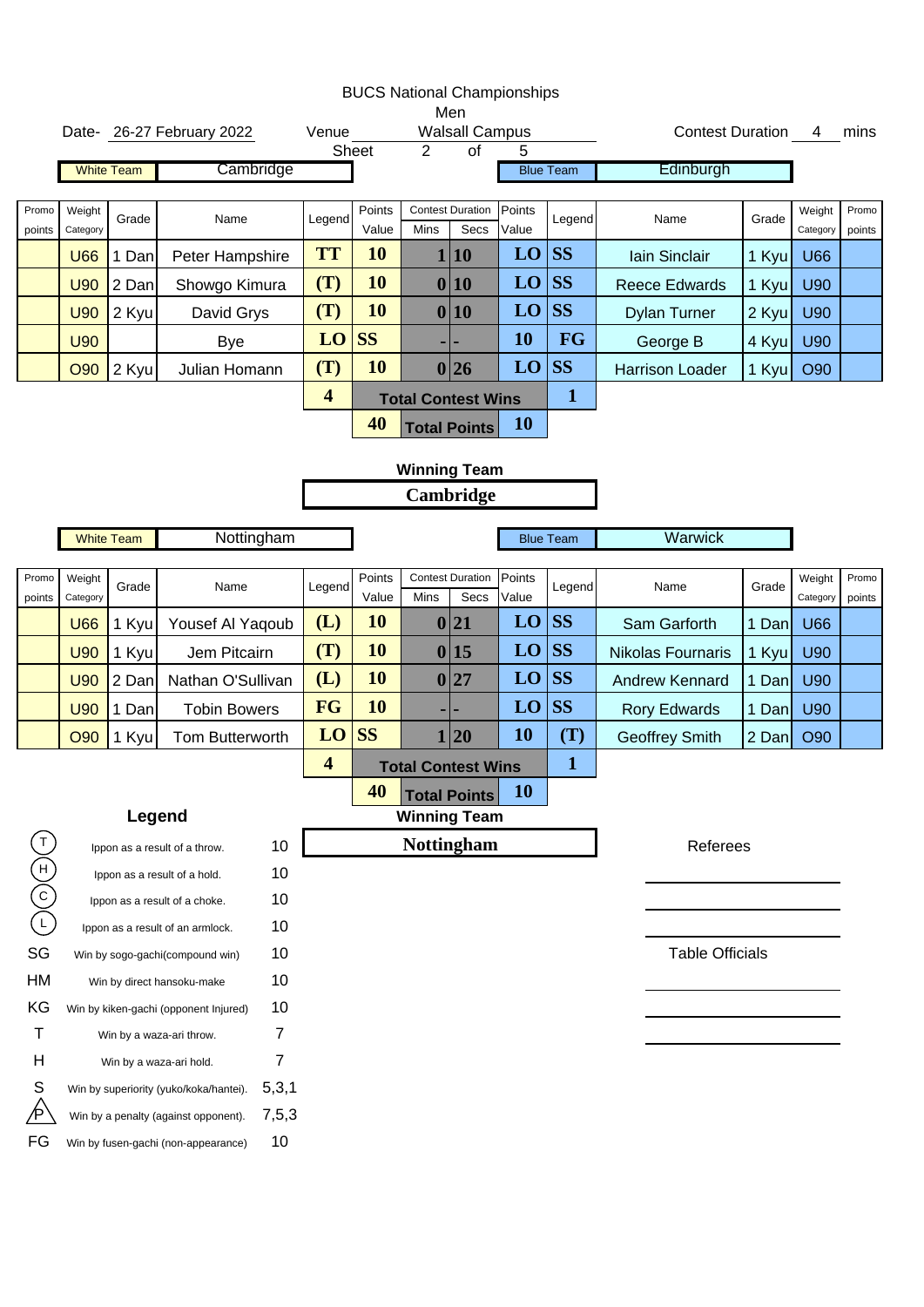|                 |                    |                   |                                                                           |              |                 | <b>BUCS National Championships</b> | Men                                      |                 |                         |                         |       |                    |                 |
|-----------------|--------------------|-------------------|---------------------------------------------------------------------------|--------------|-----------------|------------------------------------|------------------------------------------|-----------------|-------------------------|-------------------------|-------|--------------------|-----------------|
|                 |                    |                   | Date- 26-27 February 2022                                                 | Venue        | Sheet           | 3                                  | <b>Walsall Campus</b><br>$\overline{of}$ | 5               |                         | <b>Contest Duration</b> |       | 4                  | mins            |
|                 |                    | <b>White Team</b> | Hertfordshire                                                             |              |                 |                                    |                                          |                 | <b>Blue Team</b>        | Cambridge               |       |                    |                 |
|                 |                    |                   |                                                                           |              |                 |                                    |                                          |                 |                         |                         |       |                    |                 |
| Promo<br>points | Weight<br>Category | Grade             | Name                                                                      | Legend       | Points<br>Value | Mins                               | <b>Contest Duration</b><br>Secs          | Points<br>Value | Legend                  | Name                    | Grade | Weight<br>Category | Promo<br>points |
|                 | <b>U66</b>         |                   | Bye                                                                       | LO           | <b>SS</b>       |                                    |                                          | <b>10</b>       | <b>FG</b>               | Peter Hampshire         | 1 Dan | <b>U66</b>         |                 |
|                 | <b>U90</b>         | 2 Kyu             | <b>Wahab Disu</b>                                                         | LO           | <b>SS</b>       |                                    | 0 34                                     | <b>10</b>       | (T)                     | Showgo Kimura           | 2 Dan | <b>U90</b>         |                 |
|                 | <b>U90</b>         | 1 Dan             | Joe Beckett                                                               | <b>TT</b>    | 10              |                                    | 3 45                                     | LO              | <b>SS</b>               | David Grys              | 2 Kyu | <b>U90</b>         |                 |
|                 | <b>U90</b>         |                   | <b>Bye</b>                                                                | LO           | <b>SS</b>       |                                    |                                          | <b>10</b>       | <b>FG</b>               | <b>Bye</b>              |       | U90                |                 |
|                 | <b>O90</b>         | 1 Dan             | Ryan Hill                                                                 | LO           | <b>SS</b>       |                                    |                                          | <b>10</b>       | <b>FG</b>               | Julian Homann           | 2 Kyu | O90                |                 |
|                 |                    |                   |                                                                           | $\mathbf{1}$ |                 | <b>Total Contest Wins</b>          |                                          |                 | $\overline{\mathbf{4}}$ |                         |       |                    |                 |
|                 |                    |                   |                                                                           |              | 10              |                                    | <b>Total Points</b>                      | 40              |                         |                         |       |                    |                 |
|                 |                    |                   |                                                                           |              |                 | <b>Winning Team</b>                |                                          |                 |                         |                         |       |                    |                 |
|                 |                    |                   |                                                                           |              |                 |                                    | Cambridge                                |                 |                         |                         |       |                    |                 |
|                 |                    |                   |                                                                           |              |                 |                                    |                                          |                 |                         |                         |       |                    |                 |
|                 |                    | <b>White Team</b> | Nottingham                                                                |              |                 |                                    |                                          |                 | <b>Blue Team</b>        | Edinburgh               |       |                    |                 |
| Promo<br>points | Weight<br>Category | Grade             | Name                                                                      | Legend       | Points<br>Value | Mins                               | <b>Contest Duration</b><br>Secs          | Points<br>Value | Legend                  | Name                    | Grade | Weight<br>Category | Promo<br>points |
|                 | <b>U66</b>         | 1 Kyu             | Yousef Al Yaqoub                                                          | (T)          | 10              |                                    | 0 07                                     | LO              | <b>SS</b>               | lain Sinclair           | 1 Kyu | <b>U66</b>         |                 |
|                 | <b>U90</b>         | 1 Kyu             | Jem Pitcairn                                                              | LO           | <b>SS</b>       |                                    | 2 43                                     | <b>10</b>       | $\mathbb{P}$            | <b>Reece Edwards</b>    | 1 Kyu | <b>U90</b>         |                 |
|                 | <b>U90</b>         | 2 Dan             | Nathan O'Sullivan                                                         | (T)          | 10              |                                    | 0 48                                     | LO              | <b>SS</b>               | <b>Dylan Turner</b>     | 2 Kyu | <b>U90</b>         |                 |
|                 | <b>U90</b>         | 1 Dan             | <b>Tobin Bowers</b>                                                       | (T)          | 10              |                                    | 1 34                                     | LO              | <b>SS</b>               | George B                | 4 Kyu | <b>U90</b>         |                 |
|                 | <b>O90</b>         | 1 Kyu             | Tom Butterworth                                                           | <b>FG</b>    | 10              |                                    |                                          | LO              | <b>SS</b>               | <b>Harrison Loader</b>  | 1 Kyu | O90                |                 |
|                 |                    |                   |                                                                           | 4            |                 | <b>Total Contest Wins</b>          |                                          |                 | $\mathbf{1}$            |                         |       |                    |                 |
|                 |                    |                   |                                                                           |              | 40              |                                    | <b>Total Points</b>                      | <b>10</b>       |                         |                         |       |                    |                 |
|                 |                    | Legend            |                                                                           |              |                 | <b>Winning Team</b>                |                                          |                 |                         |                         |       |                    |                 |
|                 |                    |                   | 10<br>Ippon as a result of a throw.                                       |              |                 | <b>Nottingham</b>                  |                                          |                 |                         | Referees                |       |                    |                 |
| $(-)(c)(\pm)$   |                    |                   | 10<br>Ippon as a result of a hold.                                        |              |                 |                                    |                                          |                 |                         |                         |       |                    |                 |
|                 |                    |                   | 10<br>Ippon as a result of a choke.                                       |              |                 |                                    |                                          |                 |                         |                         |       |                    |                 |
| SG              |                    |                   | 10<br>Ippon as a result of an armlock.<br>10                              |              |                 |                                    |                                          |                 |                         | <b>Table Officials</b>  |       |                    |                 |
| HM              |                    |                   | Win by sogo-gachi(compound win)<br>10                                     |              |                 |                                    |                                          |                 |                         |                         |       |                    |                 |
| KG              |                    |                   | Win by direct hansoku-make<br>10<br>Win by kiken-gachi (opponent Injured) |              |                 |                                    |                                          |                 |                         |                         |       |                    |                 |
| Т               |                    |                   | 7<br>Win by a waza-ari throw.                                             |              |                 |                                    |                                          |                 |                         |                         |       |                    |                 |
| Н               |                    |                   | 7<br>Win by a waza-ari hold.                                              |              |                 |                                    |                                          |                 |                         |                         |       |                    |                 |
| S               |                    |                   | 5,3,1<br>Win by superiority (yuko/koka/hantei).                           |              |                 |                                    |                                          |                 |                         |                         |       |                    |                 |
|                 |                    |                   | 7,5,3<br>Win by a penalty (against opponent).                             |              |                 |                                    |                                          |                 |                         |                         |       |                    |                 |
| FG              |                    |                   | 10<br>Win by fusen-gachi (non-appearance)                                 |              |                 |                                    |                                          |                 |                         |                         |       |                    |                 |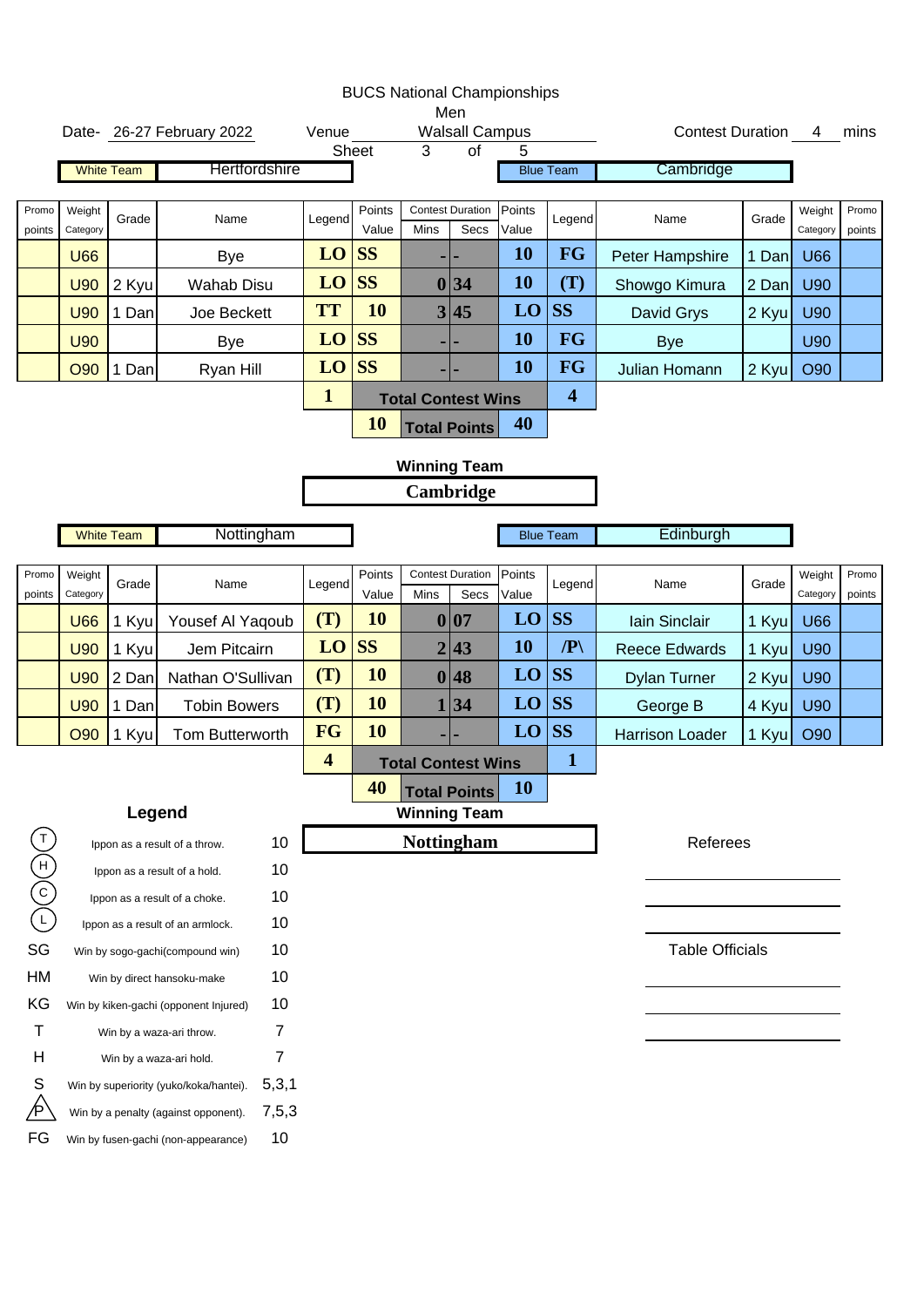|                                   |                    |                   |                                        |                         |                 |                | <b>BUCS National Championships</b><br>Men |                 |                         |                          |       |                    |                 |
|-----------------------------------|--------------------|-------------------|----------------------------------------|-------------------------|-----------------|----------------|-------------------------------------------|-----------------|-------------------------|--------------------------|-------|--------------------|-----------------|
|                                   |                    |                   | Date- 26-27 February 2022              | Venue                   |                 |                | <b>Walsall Campus</b>                     |                 |                         | Contest Duration 4       |       |                    | mins            |
|                                   |                    |                   |                                        |                         | Sheet           | $\overline{4}$ | $\overline{of}$                           | 5               |                         |                          |       |                    |                 |
|                                   |                    | <b>White Team</b> | Cambridge                              |                         |                 |                |                                           |                 | <b>Blue Team</b>        | Warwick                  |       |                    |                 |
| Promo<br>points                   | Weight<br>Category | Grade             | Name                                   | Legend                  | Points<br>Value | Mins           | <b>Contest Duration</b><br>Secs           | Points<br>Value | Legend                  | Name                     | Grade | Weight<br>Category | Promo<br>points |
|                                   | <b>U66</b>         | 1 Dan             | Peter Hampshire                        | (L)                     | 10              |                | 0 46                                      | LO              | <b>SS</b>               | Sam Garforth             | 1 Dan | <b>U66</b>         |                 |
|                                   | <b>U90</b>         | 2 Dan             | Showgo Kimura                          | (T)                     | 10              |                | 0 24                                      | LO              | <b>SS</b>               | <b>Nikolas Fournaris</b> | 1 Kyu | U90                |                 |
|                                   | <b>U90</b>         | 2 Kyu             | David Grys                             | LO                      | <b>SS</b>       |                | 3 00                                      | 10              | $\mathbb{P}$            | <b>Andrew Kennard</b>    | 1 Dan | <b>U90</b>         |                 |
|                                   | <b>U90</b>         |                   | <b>Bye</b>                             | LO                      | <b>SS</b>       |                | -1-                                       | 10              | <b>FG</b>               | <b>Rory Edwards</b>      | 1 Dan | U90                |                 |
|                                   | <b>O90</b>         | 2 Kyul            | Julian Homann                          | (L)                     | 10              |                | 1 06                                      | LO              | <b>SS</b>               | <b>Geoffrey Smith</b>    | 2 Dan | O90                |                 |
|                                   |                    |                   |                                        | $\overline{\mathbf{3}}$ |                 |                | <b>Total Contest Wins</b>                 |                 | $\boldsymbol{2}$        |                          |       |                    |                 |
|                                   |                    |                   |                                        |                         | 30              |                | <b>Total Points</b>                       | <b>20</b>       |                         |                          |       |                    |                 |
|                                   |                    |                   |                                        |                         |                 |                | <b>Winning Team</b>                       |                 |                         |                          |       |                    |                 |
|                                   |                    |                   |                                        |                         |                 |                | Cambridge                                 |                 |                         |                          |       |                    |                 |
|                                   |                    |                   |                                        |                         |                 |                |                                           |                 |                         |                          |       |                    |                 |
|                                   |                    | <b>White Team</b> | Hertfordshire                          |                         |                 |                |                                           |                 | <b>Blue Team</b>        | Edinburgh                |       |                    |                 |
| Promo<br>points                   | Weight<br>Category | Grade             | Name                                   | Legend                  | Points<br>Value | Mins           | <b>Contest Duration</b><br>Secs           | Points<br>Value | Legend                  | Name                     | Grade | Weight<br>Category | Promo<br>points |
|                                   | <b>U66</b>         |                   | <b>Bye</b>                             | LO                      | <b>SS</b>       |                |                                           | <b>10</b>       | <b>FG</b>               | Iain Sinclair            | 1 Kyu | <b>U66</b>         |                 |
|                                   | <b>U90</b>         | 2 Kyu             | <b>Wahab Disu</b>                      | LO                      | <b>SS</b>       |                | 1 09                                      | <b>10</b>       | (T)                     | <b>Reece Edwards</b>     | 1 Kyu | <b>U90</b>         |                 |
|                                   | <b>U90</b>         | 1 Dan             | Joe Beckett                            | (T)                     | 10              |                | 1 25                                      | LO              | <b>SS</b>               | <b>Dylan Turner</b>      | 2 Kyu | <b>U90</b>         |                 |
|                                   | <b>U90</b>         |                   | <b>Bye</b>                             | LO                      | <b>SS</b>       |                | ٠                                         | <b>10</b>       | <b>FG</b>               | George B                 | 4 Kyu | <b>U90</b>         |                 |
|                                   | <b>O90</b>         | 1 Dan             | Ryan Hill                              | LO                      | <b>SS</b>       |                |                                           | <b>10</b>       | <b>FG</b>               | <b>Harrison Loader</b>   | 1 Kyu | O90                |                 |
|                                   |                    |                   |                                        | $\mathbf{1}$            |                 |                | <b>Total Contest Wins</b>                 |                 | $\overline{\mathbf{4}}$ |                          |       |                    |                 |
|                                   |                    |                   |                                        |                         | <b>10</b>       |                | <b>Total Points</b>                       | 40              |                         |                          |       |                    |                 |
|                                   |                    | Legend            |                                        |                         |                 |                | <b>Winning Team</b>                       |                 |                         |                          |       |                    |                 |
| $\mathsf{T}$                      |                    |                   | Ippon as a result of a throw.          | 10                      |                 |                | Edinburgh                                 |                 |                         | Referees                 |       |                    |                 |
| $\begin{pmatrix} 1 \end{pmatrix}$ |                    |                   | Ippon as a result of a hold.           | 10                      |                 |                |                                           |                 |                         |                          |       |                    |                 |
|                                   |                    |                   | Ippon as a result of a choke.          | 10                      |                 |                |                                           |                 |                         |                          |       |                    |                 |
|                                   |                    |                   | Ippon as a result of an armlock.       | 10                      |                 |                |                                           |                 |                         |                          |       |                    |                 |
| SG                                |                    |                   | Win by sogo-gachi(compound win)        | 10                      |                 |                |                                           |                 |                         | <b>Table Officials</b>   |       |                    |                 |
| HM                                |                    |                   | Win by direct hansoku-make             | 10                      |                 |                |                                           |                 |                         |                          |       |                    |                 |
| KG                                |                    |                   | Win by kiken-gachi (opponent Injured)  | 10                      |                 |                |                                           |                 |                         |                          |       |                    |                 |
| т                                 |                    |                   | Win by a waza-ari throw.               | 7                       |                 |                |                                           |                 |                         |                          |       |                    |                 |
| Н                                 |                    |                   | Win by a waza-ari hold.                | 7                       |                 |                |                                           |                 |                         |                          |       |                    |                 |
| S                                 |                    |                   | Win by superiority (yuko/koka/hantei). | 5,3,1                   |                 |                |                                           |                 |                         |                          |       |                    |                 |
|                                   |                    |                   | Win by a penalty (against opponent).   | 7,5,3                   |                 |                |                                           |                 |                         |                          |       |                    |                 |
| FG                                |                    |                   | Win by fusen-gachi (non-appearance)    | 10                      |                 |                |                                           |                 |                         |                          |       |                    |                 |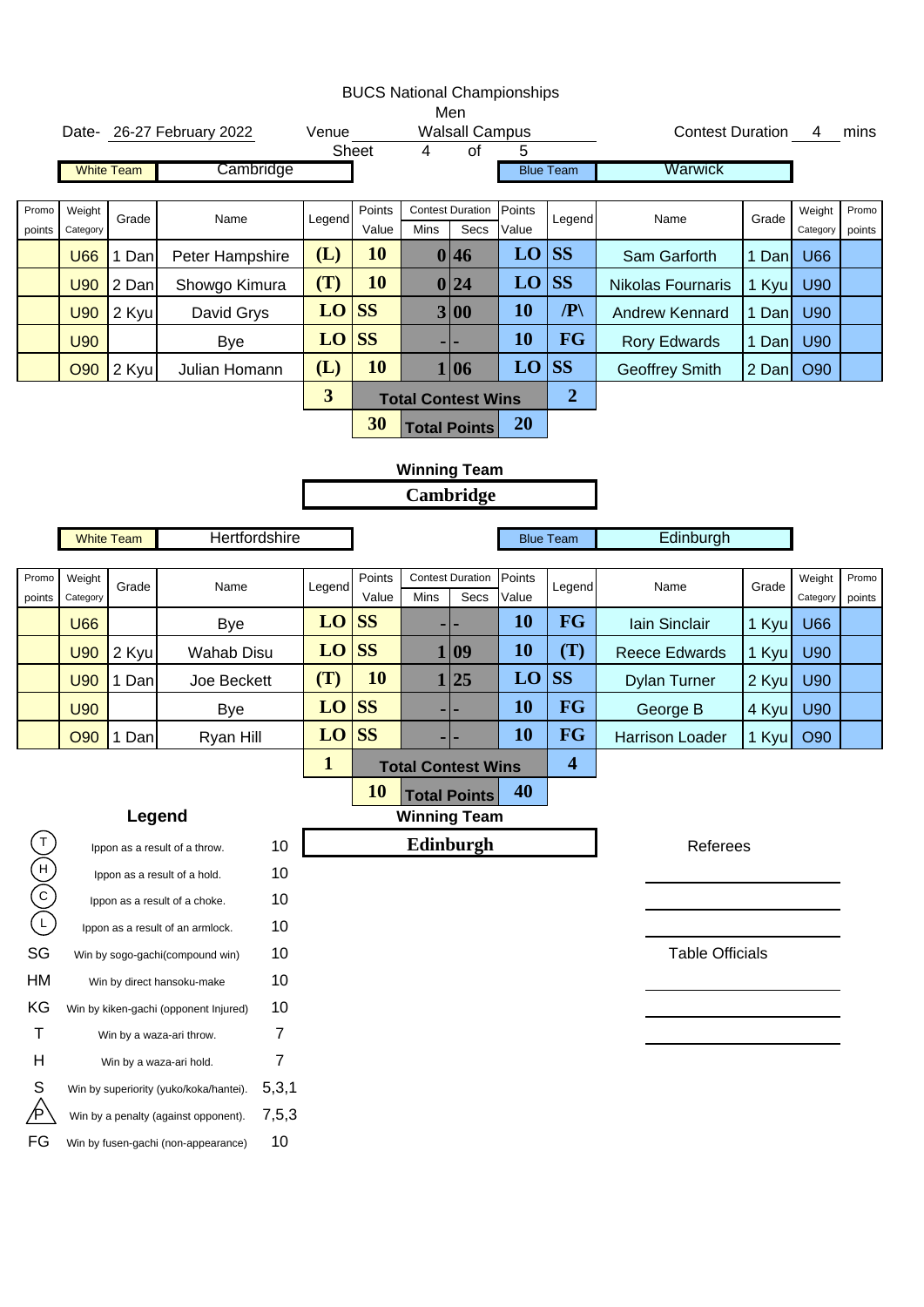|                         |                    |                   |                                                                     |                |                |                 |                | <b>BUCS National Championships</b><br>Men |                 |                         |                         |       |                    |                 |
|-------------------------|--------------------|-------------------|---------------------------------------------------------------------|----------------|----------------|-----------------|----------------|-------------------------------------------|-----------------|-------------------------|-------------------------|-------|--------------------|-----------------|
|                         |                    |                   | Date- 26-27 February 2022                                           |                | Venue          | Sheet           | $\overline{5}$ | <b>Walsall Campus</b><br>$\overline{of}$  | 5               |                         | Contest Duration 4 mins |       |                    |                 |
|                         |                    | <b>White Team</b> | Nottingham                                                          |                |                |                 |                |                                           |                 | <b>Blue Team</b>        | Cambridge               |       |                    |                 |
|                         |                    |                   |                                                                     |                |                |                 |                |                                           |                 |                         |                         |       |                    |                 |
| Promo<br>points         | Weight<br>Category | Grade             | Name                                                                |                | Legend         | Points<br>Value | Mins           | <b>Contest Duration</b><br>Secs           | Points<br>Value | Legend                  | Name                    | Grade | Weight<br>Category | Promo<br>points |
|                         | <b>U66</b>         | 1 Kyu             | Yousef Al Yaqoub                                                    |                | LO             | <b>SS</b>       | $\mathbf{1}$   | 31                                        | 10              | <b>TH</b>               | Peter Hampshire         | 1 Dan | <b>U66</b>         |                 |
|                         | <b>U90</b>         | 1 Kyu             | Jem Pitcairn                                                        |                | LO             | <b>SS</b>       |                | 0 47                                      | 10              | (T)                     | Showgo Kimura           | 2 Dan | <b>U90</b>         |                 |
|                         | <b>U90</b>         | 2 Dan             | Nathan O'Sullivan                                                   |                | (T)            | 10              |                | 0 17                                      | LO              | <b>SS</b>               | David Grys              | 2 Kyu | <b>U90</b>         |                 |
|                         | <b>U90</b>         | 1 Dan             | <b>Tobin Bowers</b>                                                 |                | <b>FG</b>      | 10              |                |                                           | LO              | <b>SS</b>               | <b>Bye</b>              |       | <b>U90</b>         |                 |
|                         | O90                | 1 Kyu             | Tom Butterworth                                                     |                | LO             | <b>SS</b>       |                | 1 00                                      | 10              | (C)                     | Julian Homann           | 2 Kyu | O90                |                 |
|                         |                    |                   |                                                                     |                | $\overline{2}$ |                 |                | <b>Total Contest Wins</b>                 |                 | $\overline{\mathbf{3}}$ |                         |       |                    |                 |
|                         |                    |                   |                                                                     |                |                | 20              |                | <b>Total Points</b>                       | 30              |                         |                         |       |                    |                 |
|                         |                    |                   |                                                                     |                |                |                 |                | <b>Winning Team</b>                       |                 |                         |                         |       |                    |                 |
|                         |                    |                   |                                                                     |                |                |                 |                | Cambridge                                 |                 |                         |                         |       |                    |                 |
|                         |                    |                   | Hertfordshire                                                       |                |                |                 |                |                                           |                 |                         | Warwick                 |       |                    |                 |
|                         |                    | <b>White Team</b> |                                                                     |                |                |                 |                |                                           |                 | <b>Blue Team</b>        |                         |       |                    |                 |
| Promo<br>points         | Weight<br>Category | Grade             | Name                                                                |                | Legend         | Points<br>Value | Mins           | <b>Contest Duration</b><br>Secs           | Points<br>Value | Legend                  | Name                    | Grade | Weight<br>Category | Promo<br>points |
|                         | <b>U66</b>         |                   | <b>Bye</b>                                                          |                | $LO$ SS        |                 |                |                                           | 10              | <b>FG</b>               | Sam Garforth            | 1 Dan | <b>U66</b>         |                 |
|                         | <b>U90</b>         | 2 Kyu             | <b>Wahab Disu</b>                                                   |                | (T)            | 10              | 1              | 20                                        | LO              | <b>SS</b>               | Nikolas Fournaris       | 1 Kyu | U90                |                 |
|                         | <b>U90</b>         | 1 Dan             | Joe Beckett                                                         |                | (T)            | 10              | $\overline{2}$ | 31                                        | LO              | <b>SS</b>               | <b>Andrew Kennard</b>   | 1 Dan | U90                |                 |
|                         | <b>U90</b>         |                   | <b>Bye</b>                                                          |                | $LO$ SS        |                 |                |                                           | 10              | <b>FG</b>               | <b>Rory Edwards</b>     | 1 Dan | U90                |                 |
|                         | <b>O90</b>         |                   | <b>Bye</b>                                                          |                | $LO$ SS        |                 |                |                                           | 10              | <b>FG</b>               | <b>Geoffrey Smith</b>   | 2 Dan | O90                |                 |
|                         |                    |                   |                                                                     |                | $\overline{2}$ |                 |                | <b>Total Contest Wins</b>                 |                 | 3                       |                         |       |                    |                 |
|                         |                    |                   |                                                                     |                |                | 20              |                | <b>Total Points</b>                       | 30              |                         |                         |       |                    |                 |
|                         |                    | Legend            |                                                                     |                |                |                 |                | <b>Winning Team</b>                       |                 |                         |                         |       |                    |                 |
| $\overline{1}$          |                    |                   | Ippon as a result of a throw.                                       | 10             |                |                 |                | <b>Warwick</b>                            |                 |                         | Referees                |       |                    |                 |
|                         |                    |                   | Ippon as a result of a hold.                                        | 10             |                |                 |                |                                           |                 |                         |                         |       |                    |                 |
| $(\neg)(\neg)(\exists)$ |                    |                   | Ippon as a result of a choke.                                       | 10             |                |                 |                |                                           |                 |                         |                         |       |                    |                 |
| SG                      |                    |                   | Ippon as a result of an armlock.<br>Win by sogo-gachi(compound win) | 10<br>10       |                |                 |                |                                           |                 |                         | <b>Table Officials</b>  |       |                    |                 |
| HM                      |                    |                   | Win by direct hansoku-make                                          | 10             |                |                 |                |                                           |                 |                         |                         |       |                    |                 |
| KG                      |                    |                   | Win by kiken-gachi (opponent Injured)                               | 10             |                |                 |                |                                           |                 |                         |                         |       |                    |                 |
| Т                       |                    |                   | Win by a waza-ari throw.                                            | $\overline{7}$ |                |                 |                |                                           |                 |                         |                         |       |                    |                 |
| Н                       |                    |                   | Win by a waza-ari hold.                                             | $\overline{7}$ |                |                 |                |                                           |                 |                         |                         |       |                    |                 |
| S                       |                    |                   | Win by superiority (yuko/koka/hantei).                              | 5,3,1          |                |                 |                |                                           |                 |                         |                         |       |                    |                 |
|                         |                    |                   | Win by a penalty (against opponent).                                | 7,5,3          |                |                 |                |                                           |                 |                         |                         |       |                    |                 |
| FG                      |                    |                   | Win by fusen-gachi (non-appearance)                                 | 10             |                |                 |                |                                           |                 |                         |                         |       |                    |                 |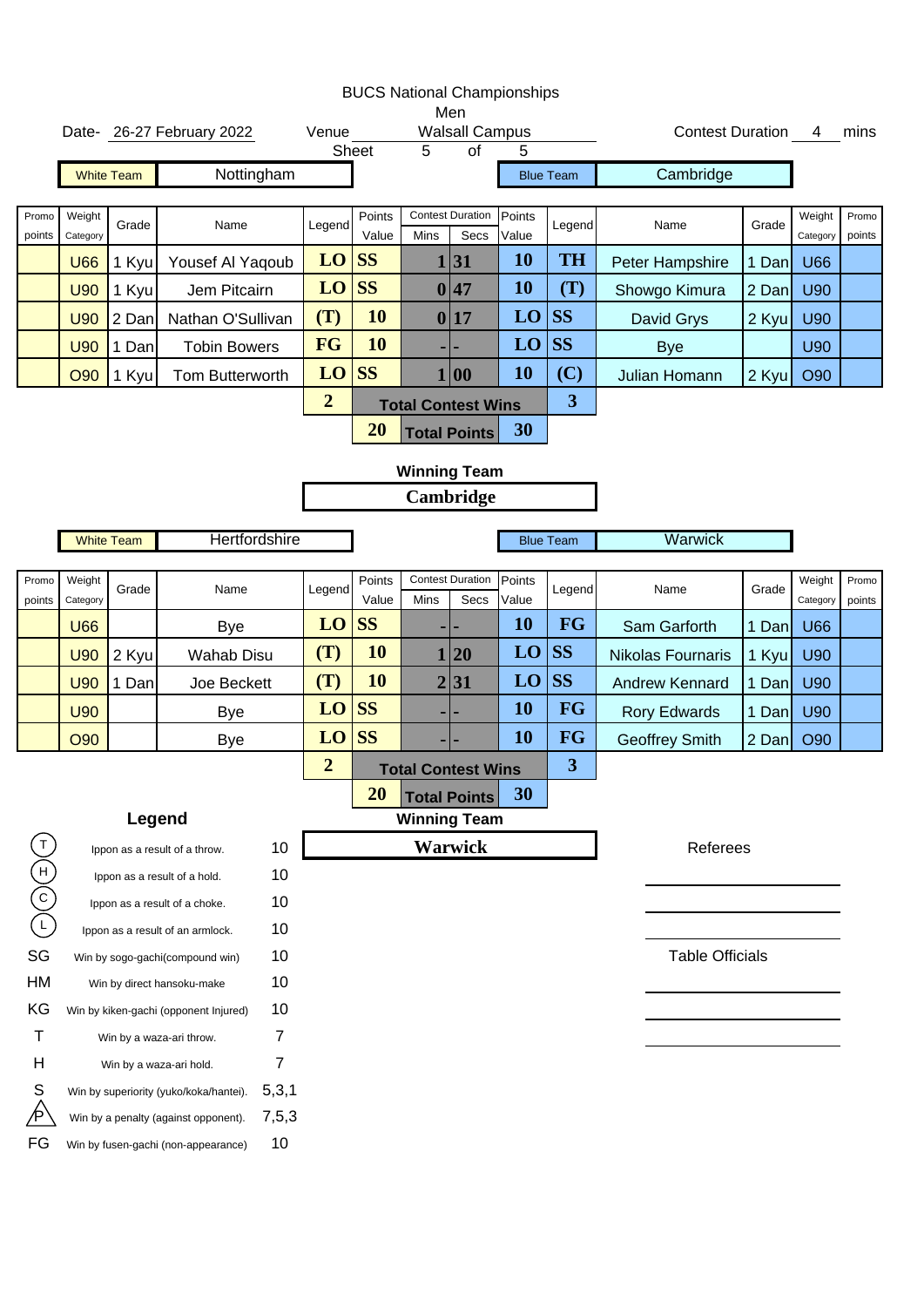**Men**

| Team                             |                  | Bath                    |       |           | Durham           |                  |           | Wolverhampton           |       |           | Imperial       |                  |           | Glasgow                 |           | Date -  |                        | 26-27 February 2022                     |                |
|----------------------------------|------------------|-------------------------|-------|-----------|------------------|------------------|-----------|-------------------------|-------|-----------|----------------|------------------|-----------|-------------------------|-----------|---------|------------------------|-----------------------------------------|----------------|
| Club/Area                        |                  |                         |       |           |                  |                  |           |                         |       |           |                |                  |           |                         |           | Venue - |                        | <b>Walsall Campus</b>                   |                |
| 3 4 5                            | W/D/L            | .Wins                   | I.Pts | W/D/L     | I.Wins           | I.Pts            | W/D/L     | I.Wins                  | I.Pts | W/D/L     | I.Wins         | I.Pts            | W/D/L     | I.Wins                  | I.Pts     | Pool    | $\overline{2}$         | Οf                                      | $\overline{2}$ |
|                                  |                  |                         |       |           |                  |                  |           |                         |       | L         | $\overline{2}$ | 20               | W         | 3                       | 30        |         |                        |                                         |                |
| $\overline{2}$<br>1 <sub>1</sub> | W                | 5                       | 50    | L         | $\boldsymbol{0}$ | $\boldsymbol{0}$ |           |                         |       |           |                |                  |           |                         |           |         |                        |                                         |                |
| $\overline{2}$<br>3              |                  |                         |       |           |                  |                  | W         | 3                       | 30    | L         | $\overline{2}$ | 20               |           |                         |           |         | <b>Table Officials</b> |                                         |                |
|                                  | W                | 4                       | 40    |           |                  |                  |           |                         |       |           |                |                  | L         |                         | <b>10</b> |         |                        |                                         |                |
| 2 3<br>$5 \mathsf{I}$            |                  |                         |       | L         |                  | 10               | W         | $\overline{\mathbf{4}}$ | 40    |           |                |                  |           |                         |           |         |                        |                                         |                |
| 46                               | W                | 5                       | 50    |           |                  |                  |           |                         |       | L         | $\bf{0}$       | $\boldsymbol{0}$ |           |                         |           |         |                        |                                         |                |
|                                  |                  |                         |       |           |                  |                  | W         | 4                       | 40    |           |                |                  | L         |                         | <b>10</b> |         | <b>Referees</b>        |                                         |                |
| 5<br>8                           |                  |                         |       | L         | $\overline{2}$   | 20               |           |                         |       | W         | 3 <sup>1</sup> | 30               |           |                         |           |         |                        |                                         |                |
| 36<br><b>q</b>                   | W                | $\overline{\mathbf{3}}$ | 25    |           |                  |                  | L         | $\overline{2}$          | 20    |           |                |                  |           |                         |           |         |                        |                                         |                |
| 10                               |                  |                         |       | L         |                  | 10               |           |                         |       |           |                |                  | W         | $\overline{\mathbf{4}}$ | 40        |         |                        |                                         |                |
| <b>Total Points</b>              |                  | 165                     |       |           | 40               |                  |           | 130                     |       |           | 70             |                  |           | 90                      |           |         |                        | <b>LEGEND</b>                           |                |
| <b>Individual Wins</b>           |                  | 17                      |       |           | 4                |                  |           | 13                      |       |           | 7              |                  |           | 9                       |           | W       |                        | Team Win                                |                |
| <b>Team Wins</b>                 |                  | 4                       |       |           | $\mathbf{0}$     |                  |           | 3                       |       |           |                |                  |           | $\overline{2}$          |           | D       |                        | <b>Team Draw</b>                        |                |
| Place                            |                  | <b>FIRST</b>            |       |           | <b>FIFTH</b>     |                  |           | <b>SECOND</b>           |       |           | <b>FOURTH</b>  |                  |           | <b>THIRD</b>            |           |         |                        | Team Loss                               |                |
|                                  | Points This pool |                         |       | This pool |                  |                  | This pool |                         |       | This pool |                |                  | This pool |                         |           |         |                        | <b>I.Wins = Individual Contest Wins</b> |                |

**I.Pts = Individual Points**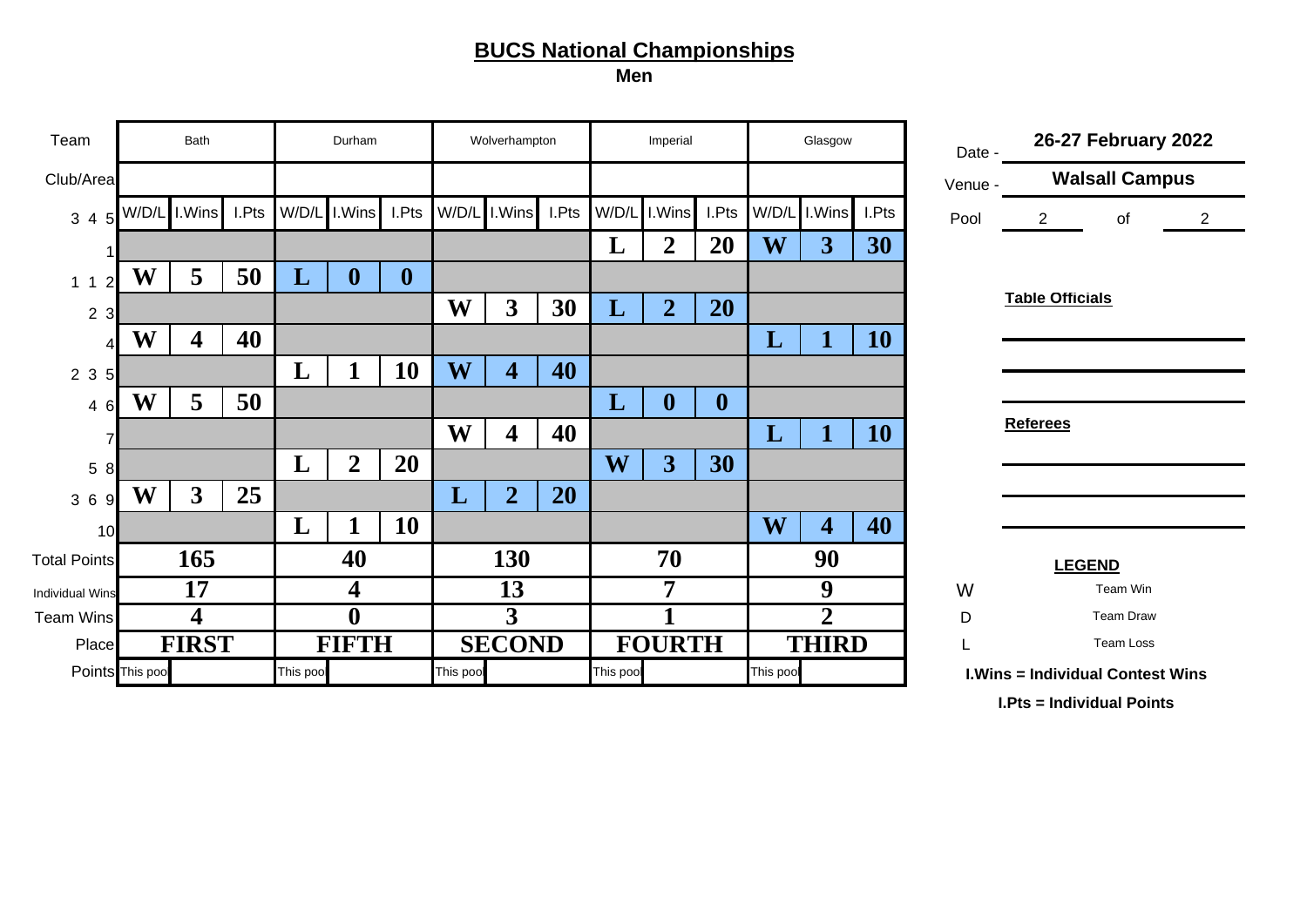|                                   |                    |                   |                                                               |          |                |                 |                  | Men                                      | <b>BUCS National Championships</b> |                         |                          |       |                    |                 |
|-----------------------------------|--------------------|-------------------|---------------------------------------------------------------|----------|----------------|-----------------|------------------|------------------------------------------|------------------------------------|-------------------------|--------------------------|-------|--------------------|-----------------|
|                                   |                    |                   | Date- 26-27 February 2022                                     |          | Venue          | Sheet           | 1                | <b>Walsall Campus</b><br>$\overline{of}$ |                                    |                         | <b>Contest Duration</b>  |       | 4                  | mins            |
|                                   |                    | <b>White Team</b> | Imperial                                                      |          |                |                 |                  |                                          |                                    | <b>Blue Team</b>        | Glasgow                  |       |                    |                 |
|                                   |                    |                   |                                                               |          |                |                 |                  |                                          |                                    |                         |                          |       |                    |                 |
| Promo<br>points                   | Weight<br>Category | Grade             | Name                                                          |          | Legend         | Points<br>Value | Mins             | <b>Contest Duration</b><br>Secs          | Points<br>Value                    | Legend                  | Name                     | Grade | Weight<br>Category | Promo<br>points |
|                                   | <b>U66</b>         | 1 Kyu             | <b>Michael Tanzer</b>                                         |          | (C)            | 10              | $\boldsymbol{2}$ | 28                                       | LO                                 | <b>SS</b>               | <b>Bryan Phua</b>        | 3 Kyu | <b>U66</b>         |                 |
|                                   | <b>U90</b>         | 1 Kyu             | Kevin Nguyen                                                  |          | LO             | <b>SS</b>       |                  | 1 07                                     | 10                                 | (T)                     | Kyle Watt                | 1 Kyu | <b>U90</b>         |                 |
|                                   | <b>U90</b>         | 2 Dan             | <b>Archie Platt</b>                                           |          | (T)            | 10              |                  | 2 33                                     | LO                                 | <b>SS</b>               | Alberto Failla           | 1 Dan | <b>U90</b>         |                 |
|                                   | <b>U90</b>         | 1 Kyu             | <b>Edward Fry</b>                                             |          | LO             | <b>SS</b>       |                  | 1 05                                     | 10                                 | <b>TT</b>               | Joseph Peden             | 1 Kyu | <b>U90</b>         |                 |
|                                   | <b>O90</b>         |                   | 2 Kyu   Mohammad Ismail Hussain                               |          | LO             | <b>SS</b>       |                  | 1 05                                     | 10                                 | (T)                     | Matsvei Kalesnik         | 1 Dan | <b>O90</b>         |                 |
|                                   |                    |                   |                                                               |          | $\overline{2}$ |                 |                  | <b>Total Contest Wins</b>                |                                    | $\overline{\mathbf{3}}$ |                          |       |                    |                 |
|                                   |                    |                   |                                                               |          |                | 20              |                  | <b>Total Points</b>                      | 30                                 |                         |                          |       |                    |                 |
|                                   |                    |                   |                                                               |          |                |                 |                  | <b>Winning Team</b>                      |                                    |                         |                          |       |                    |                 |
|                                   |                    |                   |                                                               |          |                |                 |                  | <b>Glasgow</b>                           |                                    |                         |                          |       |                    |                 |
|                                   |                    | <b>White Team</b> | <b>Bath</b>                                                   |          |                |                 |                  |                                          |                                    | <b>Blue Team</b>        | Durham                   |       |                    |                 |
|                                   |                    |                   |                                                               |          |                |                 |                  |                                          |                                    |                         |                          |       |                    |                 |
| Promo<br>points                   | Weight<br>Category | Grade             | Name                                                          |          | Legend         | Points<br>Value | Mins             | <b>Contest Duration</b><br>Secs          | Points<br>Value                    | Legend                  | Name                     | Grade | Weight<br>Category | Promo<br>points |
|                                   | <b>U66</b>         | 1 Dan             | Adam Vosper                                                   |          | (H)            | 10              |                  | 0 40                                     | LO                                 | <b>SS</b>               | Jacob Bell               | 4 Kyu | <b>U66</b>         |                 |
|                                   | <b>U90</b>         | 2 Dan             | James Reseigh                                                 |          | <b>TT</b>      | 10              |                  | 1 08                                     | LO                                 | <b>SS</b>               | Clement Li-Raphael 1 Kyu |       | <b>U90</b>         |                 |
|                                   | <b>U90</b>         | 2 Dan             | <b>Cameron Charles</b>                                        |          | <b>TH</b>      | 10              |                  | 0 45                                     | LO                                 | <b>SS</b>               | <b>James Robinson</b>    | 3 Kyu | U90                |                 |
|                                   | <b>U90</b>         | Dan<br>1          | <b>Oliver Penny</b>                                           |          | <b>TH</b>      | 10              |                  | 0 32                                     | LO                                 | <b>SS</b>               | <b>Connor Davis</b>      | 2 Kyu | U90                |                 |
|                                   | <b>O90</b>         | Dan               | Alex Jenkins                                                  |          | (T)            | 10              |                  | 0 09                                     | LO                                 | <b>SS</b>               | <b>Oliver Crowe</b>      | 1 Kyu | <b>O90</b>         |                 |
|                                   |                    |                   |                                                               |          | 5              |                 |                  | <b>Total Contest Wins</b>                |                                    | $\boldsymbol{0}$        |                          |       |                    |                 |
|                                   |                    |                   |                                                               |          |                | 50              |                  | <b>Total Points</b>                      | $\boldsymbol{0}$                   |                         |                          |       |                    |                 |
|                                   |                    |                   | Legend                                                        |          |                |                 |                  | <b>Winning Team</b>                      |                                    |                         |                          |       |                    |                 |
| $\mathsf T$                       |                    |                   | Ippon as a result of a throw.                                 | 10       |                |                 |                  | <b>Bath</b>                              |                                    |                         | Referees                 |       |                    |                 |
| $\begin{pmatrix} 1 \end{pmatrix}$ |                    |                   | Ippon as a result of a hold.                                  | 10       |                |                 |                  |                                          |                                    |                         |                          |       |                    |                 |
|                                   |                    |                   | Ippon as a result of a choke.                                 | 10       |                |                 |                  |                                          |                                    |                         |                          |       |                    |                 |
|                                   |                    |                   | Ippon as a result of an armlock.                              | 10       |                |                 |                  |                                          |                                    |                         |                          |       |                    |                 |
| SG<br>HM                          |                    |                   | Win by sogo-gachi(compound win)<br>Win by direct hansoku-make | 10<br>10 |                |                 |                  |                                          |                                    |                         | <b>Table Officials</b>   |       |                    |                 |
| ΚG                                |                    |                   | Win by kiken-gachi (opponent Injured)                         | 10       |                |                 |                  |                                          |                                    |                         |                          |       |                    |                 |
| т                                 |                    |                   | Win by a waza-ari throw.                                      | 7        |                |                 |                  |                                          |                                    |                         |                          |       |                    |                 |
| H                                 |                    |                   | Win by a waza-ari hold.                                       | 7        |                |                 |                  |                                          |                                    |                         |                          |       |                    |                 |
| S                                 |                    |                   | Win by superiority (yuko/koka/hantei).                        | 5,3,1    |                |                 |                  |                                          |                                    |                         |                          |       |                    |                 |
|                                   |                    |                   | Win by a penalty (against opponent).                          | 7,5,3    |                |                 |                  |                                          |                                    |                         |                          |       |                    |                 |
| FG                                |                    |                   | Win by fusen-gachi (non-appearance)                           | 10       |                |                 |                  |                                          |                                    |                         |                          |       |                    |                 |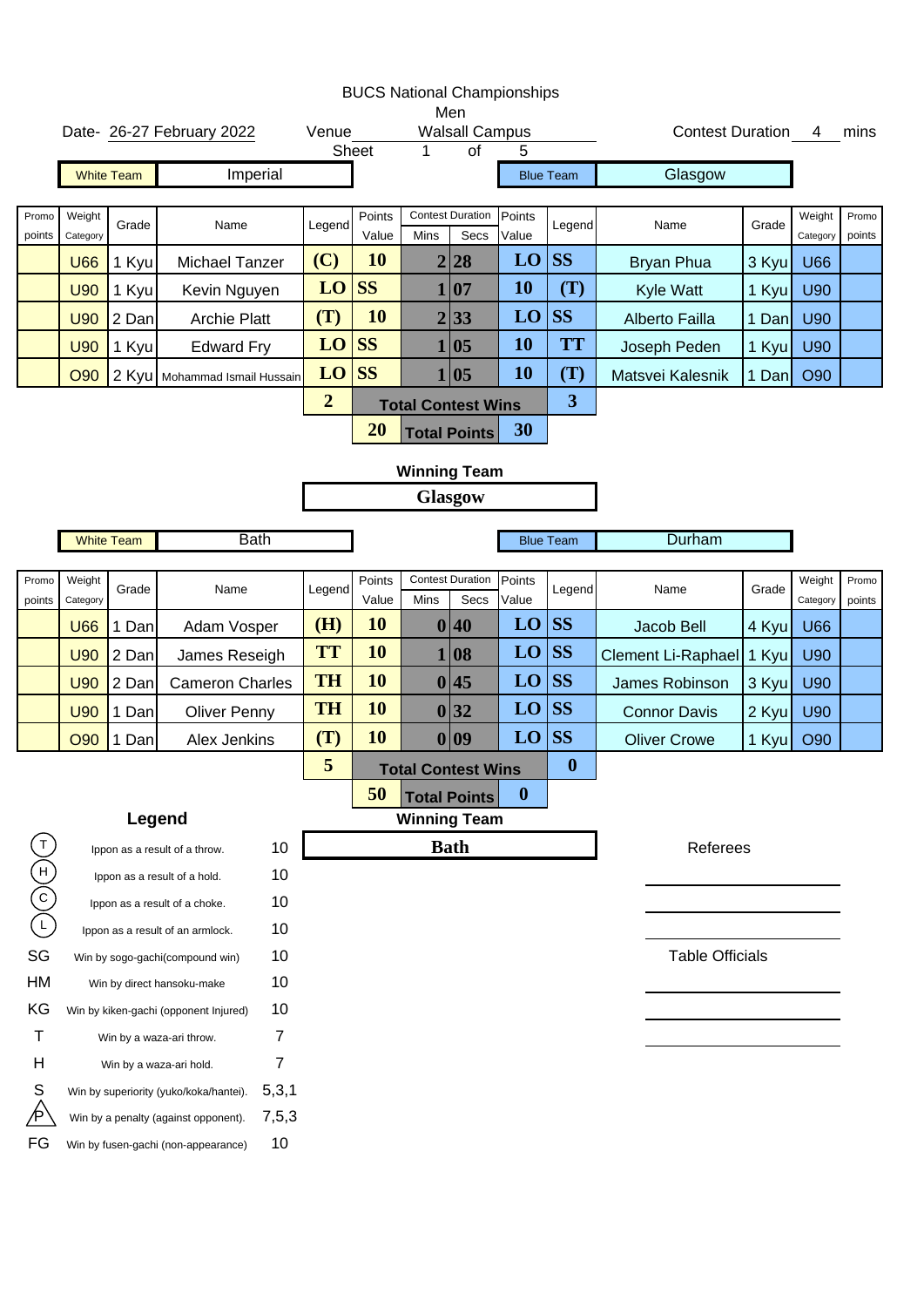|                                        |                    |        |                                                                            |                         |                 |                           |                                 | <b>BUCS National Championships</b> |                  |                               |       |                    |                 |
|----------------------------------------|--------------------|--------|----------------------------------------------------------------------------|-------------------------|-----------------|---------------------------|---------------------------------|------------------------------------|------------------|-------------------------------|-------|--------------------|-----------------|
|                                        |                    |        | Date- 26-27 February 2022                                                  | Venue                   |                 |                           | Men<br><b>Walsall Campus</b>    |                                    |                  | Contest Duration 4            |       |                    | mins            |
|                                        |                    |        |                                                                            |                         | <b>Sheet</b>    | $\overline{2}$            | of                              | 5                                  |                  |                               |       |                    |                 |
|                                        | <b>White Team</b>  |        | Wolverhampton                                                              |                         |                 |                           |                                 |                                    | <b>Blue Team</b> | Imperial                      |       |                    |                 |
| Promo<br>points                        | Weight<br>Category | Grade  | Name                                                                       | Legend                  | Points<br>Value | Mins                      | <b>Contest Duration</b><br>Secs | Points<br>Value                    | Legend           | Name                          | Grade | Weight<br>Category | Promo<br>points |
|                                        | <b>U66</b>         | 1 Kyu  | <b>Jack Rowley</b>                                                         | (T)                     | 10              |                           | 0 17                            | LO                                 | <b>SS</b>        | <b>Michael Tanzer</b>         | 1 Kyu | <b>U66</b>         |                 |
|                                        | <b>U90</b>         |        | <b>Bye</b>                                                                 | LO                      | <b>SS</b>       |                           |                                 | <b>10</b>                          | <b>FG</b>        | Kevin Nguyen                  | 1 Kyu | U90                |                 |
|                                        | <b>U90</b>         | 1 Kyu  | Harry Cox                                                                  | LO                      | <b>SS</b>       |                           | 6 40                            | <b>10</b>                          | (T)              | <b>Archie Platt</b>           | 2 Dan | <b>U90</b>         |                 |
|                                        | <b>U90</b>         |        | 1 Dan Jamie Spencer-Pickup                                                 | (T)                     | 10              |                           | 1 05                            | LO                                 | <b>SS</b>        | <b>Edward Fry</b>             | 1 Kyu | <b>U90</b>         |                 |
|                                        | <b>O90</b>         | 1 Dan  | <b>Oliver Barratt</b>                                                      | (T)                     | 10              |                           | 0 13                            | LO                                 | SS               | Mohammad Ismail Hussain 2 Kyu |       | O90                |                 |
|                                        |                    |        |                                                                            | $\overline{\mathbf{3}}$ |                 | <b>Total Contest Wins</b> |                                 |                                    | $\overline{2}$   |                               |       |                    |                 |
|                                        |                    |        |                                                                            |                         | 30              |                           | <b>Total Points</b>             | <b>20</b>                          |                  |                               |       |                    |                 |
|                                        |                    |        |                                                                            |                         |                 | <b>Winning Team</b>       |                                 |                                    |                  |                               |       |                    |                 |
|                                        |                    |        |                                                                            |                         |                 | Wolverhampton             |                                 |                                    |                  |                               |       |                    |                 |
|                                        |                    |        |                                                                            |                         |                 |                           |                                 |                                    |                  |                               |       |                    |                 |
|                                        | <b>White Team</b>  |        | <b>Bath</b>                                                                |                         |                 |                           |                                 |                                    | <b>Blue Team</b> | Glasgow                       |       |                    |                 |
| Promo<br>points                        | Weight<br>Category | Grade  | Name                                                                       | Legend                  | Points<br>Value | Mins                      | <b>Contest Duration</b><br>Secs | Points<br>Value                    | Legend           | Name                          | Grade | Weight<br>Category | Promo<br>points |
|                                        | <b>U66</b>         | 1 Dan  | Adam Vosper                                                                | (T)                     | 10              |                           | 0 15                            | LO                                 | SS               | <b>Bryan Phua</b>             | 3 Kyu | <b>U66</b>         |                 |
|                                        | <b>U90</b>         | 2 Dan  | James Reseigh                                                              | (T)                     | 10              |                           | 1 04                            | LO                                 | <b>SS</b>        | Kyle Watt                     | 1 Kyu | <b>U90</b>         |                 |
|                                        | <b>U90</b>         | 2 Dan  | <b>Cameron Charles</b>                                                     | <b>TH</b>               | 10              |                           | 2 25                            | LO                                 | <b>SS</b>        | Alberto Failla                | 1 Dan | <b>U90</b>         |                 |
|                                        | <b>U90</b>         | 1 Dan  | <b>Oliver Penny</b>                                                        | LO                      | <b>SS</b>       |                           | 3 23                            | <b>10</b>                          | $\mathbb{P}$     | Joseph Peden                  | 1 Kyu | <b>U90</b>         |                 |
|                                        | <b>O90</b>         | 1 Dan  | Alex Jenkins                                                               | <b>TH</b>               | 10              |                           | 3 15                            | LO                                 | <b>SS</b>        | Matsvei Kalesnik              | 1 Dan | <b>O90</b>         |                 |
|                                        |                    |        |                                                                            | $\overline{\mathbf{4}}$ |                 | <b>Total Contest Wins</b> |                                 |                                    | $\mathbf{1}$     |                               |       |                    |                 |
|                                        |                    |        |                                                                            |                         | 40              |                           | <b>Total Points</b>             | <b>10</b>                          |                  |                               |       |                    |                 |
|                                        |                    | Legend |                                                                            |                         |                 | <b>Winning Team</b>       |                                 |                                    |                  |                               |       |                    |                 |
| $\mathsf{T}$                           |                    |        | 10<br>Ippon as a result of a throw.                                        |                         |                 |                           | <b>Bath</b>                     |                                    |                  | Referees                      |       |                    |                 |
| $\widetilde{(\mathsf{F})}(\mathsf{O})$ |                    |        | 10<br>Ippon as a result of a hold.                                         |                         |                 |                           |                                 |                                    |                  |                               |       |                    |                 |
|                                        |                    |        | 10<br>Ippon as a result of a choke.                                        |                         |                 |                           |                                 |                                    |                  |                               |       |                    |                 |
|                                        |                    |        | 10<br>Ippon as a result of an armlock.                                     |                         |                 |                           |                                 |                                    |                  |                               |       |                    |                 |
| SG                                     |                    |        | 10<br>Win by sogo-gachi(compound win)                                      |                         |                 |                           |                                 |                                    |                  | <b>Table Officials</b>        |       |                    |                 |
| HM                                     |                    |        | 10<br>Win by direct hansoku-make                                           |                         |                 |                           |                                 |                                    |                  |                               |       |                    |                 |
| KG                                     |                    |        | 10<br>Win by kiken-gachi (opponent Injured)                                |                         |                 |                           |                                 |                                    |                  |                               |       |                    |                 |
| Τ<br>Н                                 |                    |        | 7<br>Win by a waza-ari throw.<br>7                                         |                         |                 |                           |                                 |                                    |                  |                               |       |                    |                 |
| S                                      |                    |        | Win by a waza-ari hold.<br>5,3,1<br>Win by superiority (yuko/koka/hantei). |                         |                 |                           |                                 |                                    |                  |                               |       |                    |                 |
|                                        |                    |        | 7,5,3<br>Win by a penalty (against opponent).                              |                         |                 |                           |                                 |                                    |                  |                               |       |                    |                 |
| FG                                     |                    |        | 10<br>Win by fusen-gachi (non-appearance)                                  |                         |                 |                           |                                 |                                    |                  |                               |       |                    |                 |
|                                        |                    |        |                                                                            |                         |                 |                           |                                 |                                    |                  |                               |       |                    |                 |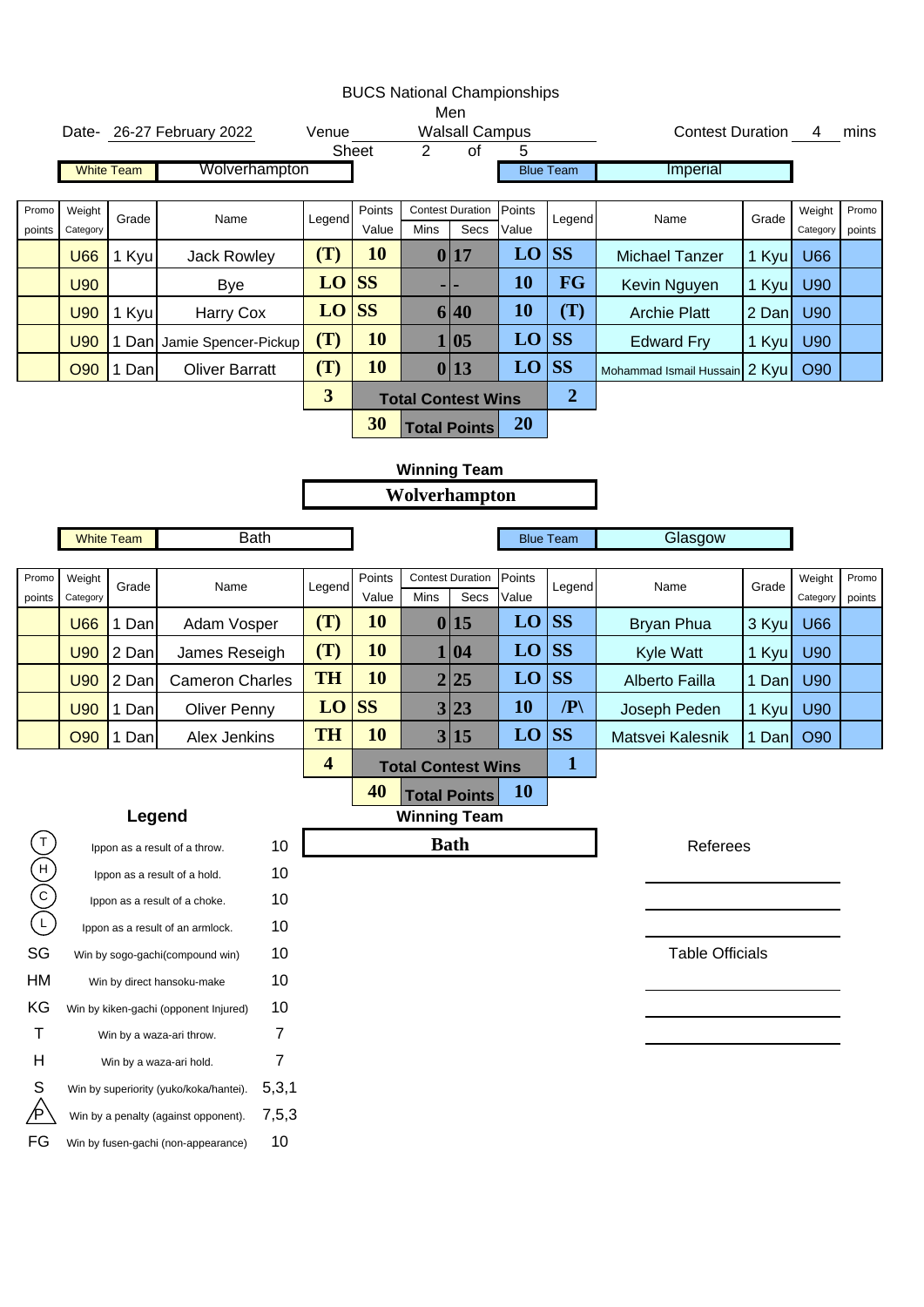|                                          |                    |                   |                                                 |              |                 | <b>BUCS National Championships</b> | Men                             |                  |                         |                               |       |                    |                 |
|------------------------------------------|--------------------|-------------------|-------------------------------------------------|--------------|-----------------|------------------------------------|---------------------------------|------------------|-------------------------|-------------------------------|-------|--------------------|-----------------|
|                                          |                    |                   | Date- 26-27 February 2022                       | Venue        |                 |                                    | <b>Walsall Campus</b>           |                  |                         | Contest Duration 4            |       |                    | mins            |
|                                          |                    |                   |                                                 |              | Sheet           | 3                                  | $\overline{of}$                 | 5                |                         |                               |       |                    |                 |
|                                          |                    | <b>White Team</b> | Durham                                          |              |                 |                                    |                                 |                  | <b>Blue Team</b>        | Wolverhampton                 |       |                    |                 |
| Promo<br>points                          | Weight<br>Category | Grade             | Name                                            | Legend       | Points<br>Value | Mins                               | <b>Contest Duration</b><br>Secs | Points<br>Value  | Legend                  | Name                          | Grade | Weight<br>Category | Promo<br>points |
|                                          | <b>U66</b>         | 4 Kyu             | Jacob Bell                                      | LO           | <b>SS</b>       |                                    | 0 10                            | <b>10</b>        | (T)                     | <b>Jack Rowley</b>            | 1 Kyu | <b>U66</b>         |                 |
|                                          | <b>U90</b>         | 1 Kyu             | <b>Clement Li-Raphael</b>                       | FG           | 10              |                                    | ٠                               | LO               | <b>SS</b>               | <b>Bye</b>                    |       | <b>U90</b>         |                 |
|                                          | <b>U90</b>         | 3 Kyu             | James Robinson                                  | $LO$ SS      |                 |                                    | 3 06                            | <b>10</b>        | $\mathbb{P}$            | <b>Harry Cox</b>              | 1 Kyu | <b>U90</b>         |                 |
|                                          | <b>U90</b>         | 2 Kyu             | <b>Connor Davis</b>                             | $LO$ SS      |                 |                                    | 0 03                            | <b>10</b>        | (T)                     | Jamie Spencer-Pickup          | 1 Dan | <b>U90</b>         |                 |
|                                          | O90                | 1 Kyu             | <b>Oliver Crowe</b>                             | $LO$ SS      |                 |                                    | 0 51                            | <b>10</b>        | (T)                     | <b>Oliver Barratt</b>         | 1 Dan | O90                |                 |
|                                          |                    |                   |                                                 | $\mathbf{1}$ |                 | <b>Total Contest Wins</b>          |                                 |                  | $\overline{\mathbf{4}}$ |                               |       |                    |                 |
|                                          |                    |                   |                                                 |              | <b>10</b>       |                                    | <b>Total Points</b>             | 40               |                         |                               |       |                    |                 |
|                                          |                    |                   |                                                 |              |                 | <b>Winning Team</b>                |                                 |                  |                         |                               |       |                    |                 |
|                                          |                    |                   |                                                 |              |                 | Wolverhampton                      |                                 |                  |                         |                               |       |                    |                 |
|                                          |                    |                   |                                                 |              |                 |                                    |                                 |                  |                         |                               |       |                    |                 |
|                                          |                    | <b>White Team</b> | <b>Bath</b>                                     |              |                 |                                    |                                 |                  | <b>Blue Team</b>        | Imperial                      |       |                    |                 |
| Promo<br>points                          | Weight<br>Category | Grade             | Name                                            | Legend       | Points<br>Value | Mins                               | <b>Contest Duration</b><br>Secs | Points<br>Value  | Legend                  | Name                          | Grade | Weight<br>Category | Promo<br>points |
|                                          | <b>U66</b>         | 1 Dan             | Adam Vosper                                     | (T)          | 10              |                                    | 0 39                            | LO               | SS                      | <b>Michael Tanzer</b>         | 1 Kyu | <b>U66</b>         |                 |
|                                          | <b>U90</b>         | 2 Dan             | James Reseigh                                   | <b>TT</b>    | 10              |                                    | 0 37                            | LO               | SS                      | Kevin Nguyen                  | 1 Kyu | <b>U90</b>         |                 |
|                                          | <b>U90</b>         | 2 Dan             | <b>Cameron Charles</b>                          | (H)          | 10              |                                    | 6 59                            | LO               | SS                      | <b>Archie Platt</b>           | 2 Dan | <b>U90</b>         |                 |
|                                          | <b>U90</b>         | 1 Dan             | <b>Oliver Penny</b>                             | (H)          | 10              |                                    | 1 11                            | LO               | SS                      | <b>Edward Fry</b>             | 1 Kyu | <b>U90</b>         |                 |
|                                          | <b>O90</b>         | 1 Dan             | Alex Jenkins                                    | (T)          | 10              |                                    | 0 12                            | LO               | SS                      | Mohammad Ismail Hussain 2 Kyu |       | O90                |                 |
|                                          |                    |                   |                                                 | 5            |                 | <b>Total Contest Wins</b>          |                                 |                  | $\boldsymbol{0}$        |                               |       |                    |                 |
|                                          |                    |                   |                                                 |              | 50              |                                    | <b>Total Points</b>             | $\boldsymbol{0}$ |                         |                               |       |                    |                 |
|                                          |                    |                   | Legend                                          |              |                 | <b>Winning Team</b>                |                                 |                  |                         |                               |       |                    |                 |
|                                          |                    |                   | 10<br>Ippon as a result of a throw.             |              |                 |                                    | <b>Bath</b>                     |                  |                         | Referees                      |       |                    |                 |
| $\widetilde{\Theta}^{(1)}_{\mathcal{O}}$ |                    |                   | 10<br>Ippon as a result of a hold.              |              |                 |                                    |                                 |                  |                         |                               |       |                    |                 |
|                                          |                    |                   | 10<br>Ippon as a result of a choke.             |              |                 |                                    |                                 |                  |                         |                               |       |                    |                 |
|                                          |                    |                   | 10<br>Ippon as a result of an armlock.          |              |                 |                                    |                                 |                  |                         |                               |       |                    |                 |
| SG                                       |                    |                   | 10<br>Win by sogo-gachi(compound win)           |              |                 |                                    |                                 |                  |                         | <b>Table Officials</b>        |       |                    |                 |
| HM                                       |                    |                   | 10<br>Win by direct hansoku-make                |              |                 |                                    |                                 |                  |                         |                               |       |                    |                 |
| KG                                       |                    |                   | 10<br>Win by kiken-gachi (opponent Injured)     |              |                 |                                    |                                 |                  |                         |                               |       |                    |                 |
| Т                                        |                    |                   | 7<br>Win by a waza-ari throw.                   |              |                 |                                    |                                 |                  |                         |                               |       |                    |                 |
| Н                                        |                    |                   | 7<br>Win by a waza-ari hold.                    |              |                 |                                    |                                 |                  |                         |                               |       |                    |                 |
| S                                        |                    |                   | 5,3,1<br>Win by superiority (yuko/koka/hantei). |              |                 |                                    |                                 |                  |                         |                               |       |                    |                 |
| ∕Ρ                                       |                    |                   | 7,5,3<br>Win by a penalty (against opponent).   |              |                 |                                    |                                 |                  |                         |                               |       |                    |                 |
| FG                                       |                    |                   | 10<br>Win by fusen-gachi (non-appearance)       |              |                 |                                    |                                 |                  |                         |                               |       |                    |                 |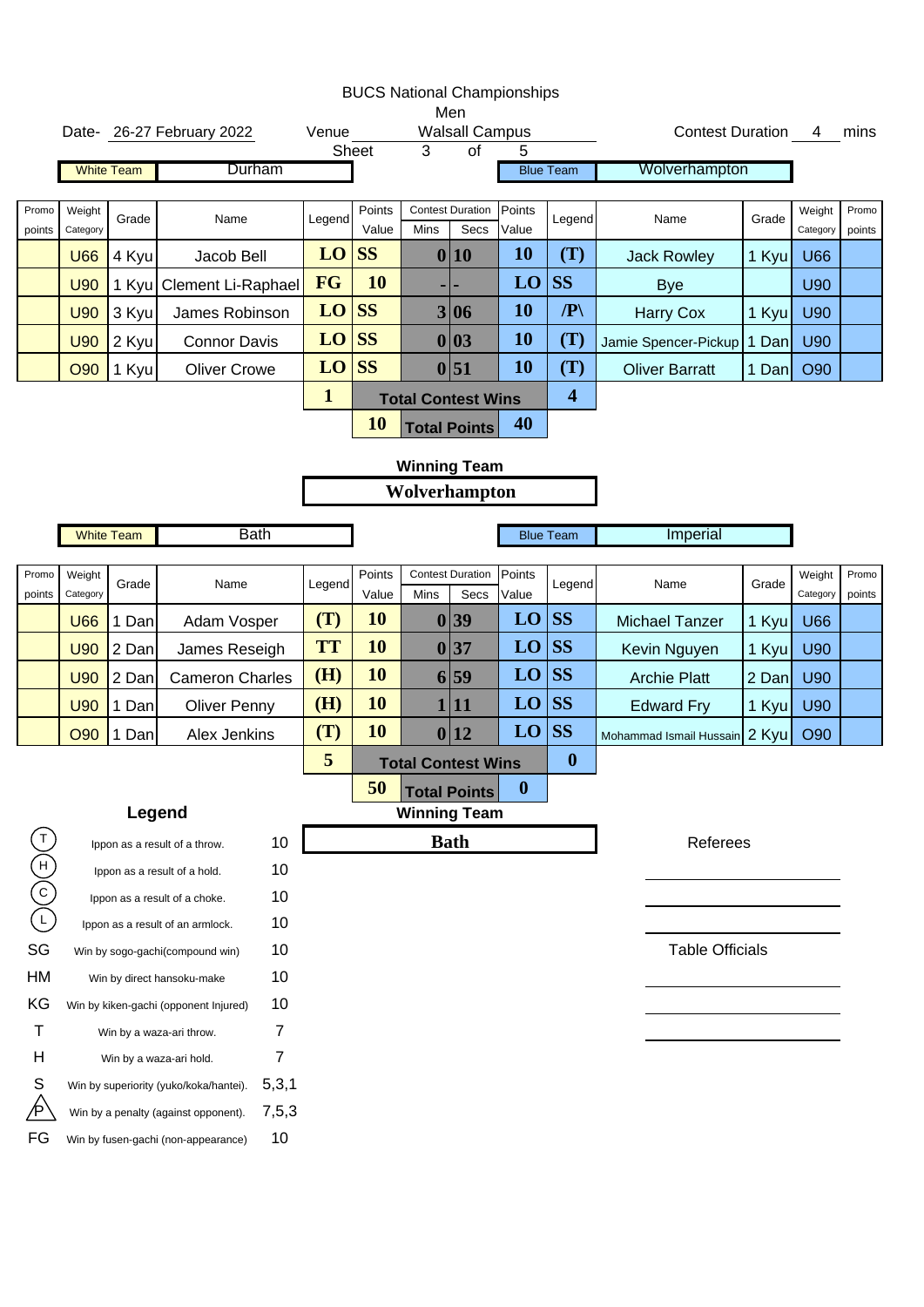|                                   |                    |                   | Date- 26-27 February 2022                       | Venue                   |                                                                                                                                                                                                                                                                                                                                                                                                                                                                                                                                                                 |                |                 |                 |                         |                       |       |                    | mins            |
|-----------------------------------|--------------------|-------------------|-------------------------------------------------|-------------------------|-----------------------------------------------------------------------------------------------------------------------------------------------------------------------------------------------------------------------------------------------------------------------------------------------------------------------------------------------------------------------------------------------------------------------------------------------------------------------------------------------------------------------------------------------------------------|----------------|-----------------|-----------------|-------------------------|-----------------------|-------|--------------------|-----------------|
|                                   |                    |                   |                                                 |                         |                                                                                                                                                                                                                                                                                                                                                                                                                                                                                                                                                                 | $\overline{4}$ | $\overline{of}$ | 5               |                         |                       |       |                    |                 |
|                                   |                    | <b>White Team</b> | Wolverhampton                                   |                         |                                                                                                                                                                                                                                                                                                                                                                                                                                                                                                                                                                 |                |                 |                 |                         |                       |       |                    |                 |
| Promo<br>points                   | Weight<br>Category | Grade             | Name                                            | Legend                  | Points<br>Value                                                                                                                                                                                                                                                                                                                                                                                                                                                                                                                                                 | Mins           | Secs            | Points<br>Value | Legend                  | Name                  | Grade | Weight<br>Category | Promo<br>points |
|                                   | <b>U66</b>         | 1 Kyu             | <b>Jack Rowley</b>                              | (C)                     | 10                                                                                                                                                                                                                                                                                                                                                                                                                                                                                                                                                              |                |                 | LO              | <b>SS</b>               | <b>Bryan Phua</b>     | 3 Kyu | <b>U66</b>         |                 |
|                                   | <b>U90</b>         |                   | <b>Bye</b>                                      | LO                      | <b>SS</b>                                                                                                                                                                                                                                                                                                                                                                                                                                                                                                                                                       |                | н               | 10              | <b>FG</b>               | Kyle Watt             | 1 Kyu | U90                |                 |
|                                   | <b>U90</b>         | 1 Kyu             | Harry Cox                                       | (T)                     | 10                                                                                                                                                                                                                                                                                                                                                                                                                                                                                                                                                              |                |                 | LO              | <b>SS</b>               | Alberto Failla        | 1 Dan | U90                |                 |
|                                   | <b>U90</b>         |                   | 1 Dan Jamie Spencer-Pickup                      | (T)                     | 10                                                                                                                                                                                                                                                                                                                                                                                                                                                                                                                                                              |                |                 | LO              | <b>SS</b>               | Joseph Peden          | 1 Kyu | U90                |                 |
|                                   | <b>O90</b>         | 1 Dan             | <b>Oliver Barratt</b>                           | (T)                     | 10                                                                                                                                                                                                                                                                                                                                                                                                                                                                                                                                                              |                |                 | LO              | <b>SS</b>               | Duncan Jack           | 2 Kyu | O90                |                 |
|                                   |                    |                   |                                                 | $\overline{\mathbf{4}}$ |                                                                                                                                                                                                                                                                                                                                                                                                                                                                                                                                                                 |                |                 |                 | $\mathbf 1$             |                       |       |                    |                 |
|                                   |                    |                   |                                                 |                         | 40                                                                                                                                                                                                                                                                                                                                                                                                                                                                                                                                                              |                |                 | <b>10</b>       |                         |                       |       |                    |                 |
|                                   |                    |                   |                                                 |                         |                                                                                                                                                                                                                                                                                                                                                                                                                                                                                                                                                                 |                |                 |                 |                         |                       |       |                    |                 |
|                                   |                    |                   |                                                 |                         |                                                                                                                                                                                                                                                                                                                                                                                                                                                                                                                                                                 |                |                 |                 |                         |                       |       |                    |                 |
|                                   |                    |                   |                                                 |                         |                                                                                                                                                                                                                                                                                                                                                                                                                                                                                                                                                                 |                |                 |                 |                         |                       |       |                    |                 |
|                                   | <b>White Team</b>  |                   | Durham                                          |                         |                                                                                                                                                                                                                                                                                                                                                                                                                                                                                                                                                                 |                |                 |                 |                         |                       |       |                    |                 |
| Promo<br>points                   | Weight<br>Category | Grade             | Name                                            | Legend                  | Points<br>Value                                                                                                                                                                                                                                                                                                                                                                                                                                                                                                                                                 | Mins           | Secs            | Points<br>Value | Legend                  | Name                  | Grade | Weight<br>Category | Promo<br>points |
|                                   | <b>U66</b>         | 4 Kyu             | Jacob Bell                                      | LO                      | <b>SS</b>                                                                                                                                                                                                                                                                                                                                                                                                                                                                                                                                                       |                |                 | <b>10</b>       | (T)                     | <b>Michael Tanzer</b> | 1 Kyu | <b>U66</b>         |                 |
|                                   | <b>U90</b>         | 1 Kyu             | Clement Li-Raphael                              | (T)                     | 10                                                                                                                                                                                                                                                                                                                                                                                                                                                                                                                                                              |                |                 | LO              | <b>SS</b>               | Kevin Nguyen          | 1 Kyu | <b>U90</b>         |                 |
|                                   | <b>U90</b>         | 3 Kyul            | James Robinson                                  | LO                      | <b>SS</b>                                                                                                                                                                                                                                                                                                                                                                                                                                                                                                                                                       |                |                 | <b>10</b>       | (T)                     | <b>Archie Platt</b>   | 2 Dan | <b>U90</b>         |                 |
|                                   | <b>U90</b>         | 2 Kyu             | <b>Connor Davis</b>                             | <b>TH</b>               | 10                                                                                                                                                                                                                                                                                                                                                                                                                                                                                                                                                              |                |                 | LO              | <b>SS</b>               | <b>Edward Fry</b>     | 1 Kyu | <b>U90</b>         |                 |
|                                   | <b>O90</b>         | 1 Kyu             | <b>Oliver Crowe</b>                             | LO                      | <b>SS</b>                                                                                                                                                                                                                                                                                                                                                                                                                                                                                                                                                       |                |                 | <b>10</b>       | <b>TT</b>               |                       |       | O90                |                 |
|                                   |                    |                   |                                                 | $\overline{2}$          |                                                                                                                                                                                                                                                                                                                                                                                                                                                                                                                                                                 |                |                 |                 | $\overline{\mathbf{3}}$ |                       |       |                    |                 |
|                                   |                    |                   |                                                 |                         | 20                                                                                                                                                                                                                                                                                                                                                                                                                                                                                                                                                              |                |                 | 30              |                         |                       |       |                    |                 |
|                                   |                    |                   | Legend                                          |                         |                                                                                                                                                                                                                                                                                                                                                                                                                                                                                                                                                                 |                |                 |                 |                         |                       |       |                    |                 |
| $\mathsf{T}$                      |                    |                   | 10<br>Ippon as a result of a throw.             |                         |                                                                                                                                                                                                                                                                                                                                                                                                                                                                                                                                                                 |                |                 |                 |                         |                       |       |                    |                 |
| $\begin{pmatrix} 1 \end{pmatrix}$ |                    |                   | 10<br>Ippon as a result of a hold.              |                         |                                                                                                                                                                                                                                                                                                                                                                                                                                                                                                                                                                 |                |                 |                 |                         |                       |       |                    |                 |
|                                   |                    |                   | 10<br>Ippon as a result of a choke.             |                         |                                                                                                                                                                                                                                                                                                                                                                                                                                                                                                                                                                 |                |                 |                 |                         |                       |       |                    |                 |
|                                   |                    |                   | 10<br>Ippon as a result of an armlock.          |                         |                                                                                                                                                                                                                                                                                                                                                                                                                                                                                                                                                                 |                |                 |                 |                         |                       |       |                    |                 |
| SG                                |                    |                   | 10<br>Win by sogo-gachi(compound win)           |                         | <b>BUCS National Championships</b><br>Men<br><b>Walsall Campus</b><br>Contest Duration 4<br>Sheet<br>Glasgow<br><b>Blue Team</b><br><b>Contest Duration</b><br>0 25<br>0 08<br>0 11<br>0 47<br><b>Total Contest Wins</b><br><b>Total Points</b><br><b>Winning Team</b><br>Wolverhampton<br>Imperial<br><b>Blue Team</b><br><b>Contest Duration</b><br>1 53<br>0 32<br>2 48<br>2 22<br>1 11<br>Mohammad Ismail Hussain 2 Kyu<br><b>Total Contest Wins</b><br><b>Total Points</b><br><b>Winning Team</b><br><b>Imperial</b><br>Referees<br><b>Table Officials</b> |                |                 |                 |                         |                       |       |                    |                 |
| HM                                |                    |                   | 10<br>Win by direct hansoku-make                |                         |                                                                                                                                                                                                                                                                                                                                                                                                                                                                                                                                                                 |                |                 |                 |                         |                       |       |                    |                 |
| KG                                |                    |                   | 10<br>Win by kiken-gachi (opponent Injured)     |                         |                                                                                                                                                                                                                                                                                                                                                                                                                                                                                                                                                                 |                |                 |                 |                         |                       |       |                    |                 |
| т                                 |                    |                   | 7<br>Win by a waza-ari throw.                   |                         |                                                                                                                                                                                                                                                                                                                                                                                                                                                                                                                                                                 |                |                 |                 |                         |                       |       |                    |                 |
| Н                                 |                    |                   | 7<br>Win by a waza-ari hold.                    |                         |                                                                                                                                                                                                                                                                                                                                                                                                                                                                                                                                                                 |                |                 |                 |                         |                       |       |                    |                 |
| S                                 |                    |                   | 5,3,1<br>Win by superiority (yuko/koka/hantei). |                         |                                                                                                                                                                                                                                                                                                                                                                                                                                                                                                                                                                 |                |                 |                 |                         |                       |       |                    |                 |
|                                   |                    |                   | 7,5,3<br>Win by a penalty (against opponent).   |                         |                                                                                                                                                                                                                                                                                                                                                                                                                                                                                                                                                                 |                |                 |                 |                         |                       |       |                    |                 |
| FG                                |                    |                   | 10<br>Win by fusen-gachi (non-appearance)       |                         |                                                                                                                                                                                                                                                                                                                                                                                                                                                                                                                                                                 |                |                 |                 |                         |                       |       |                    |                 |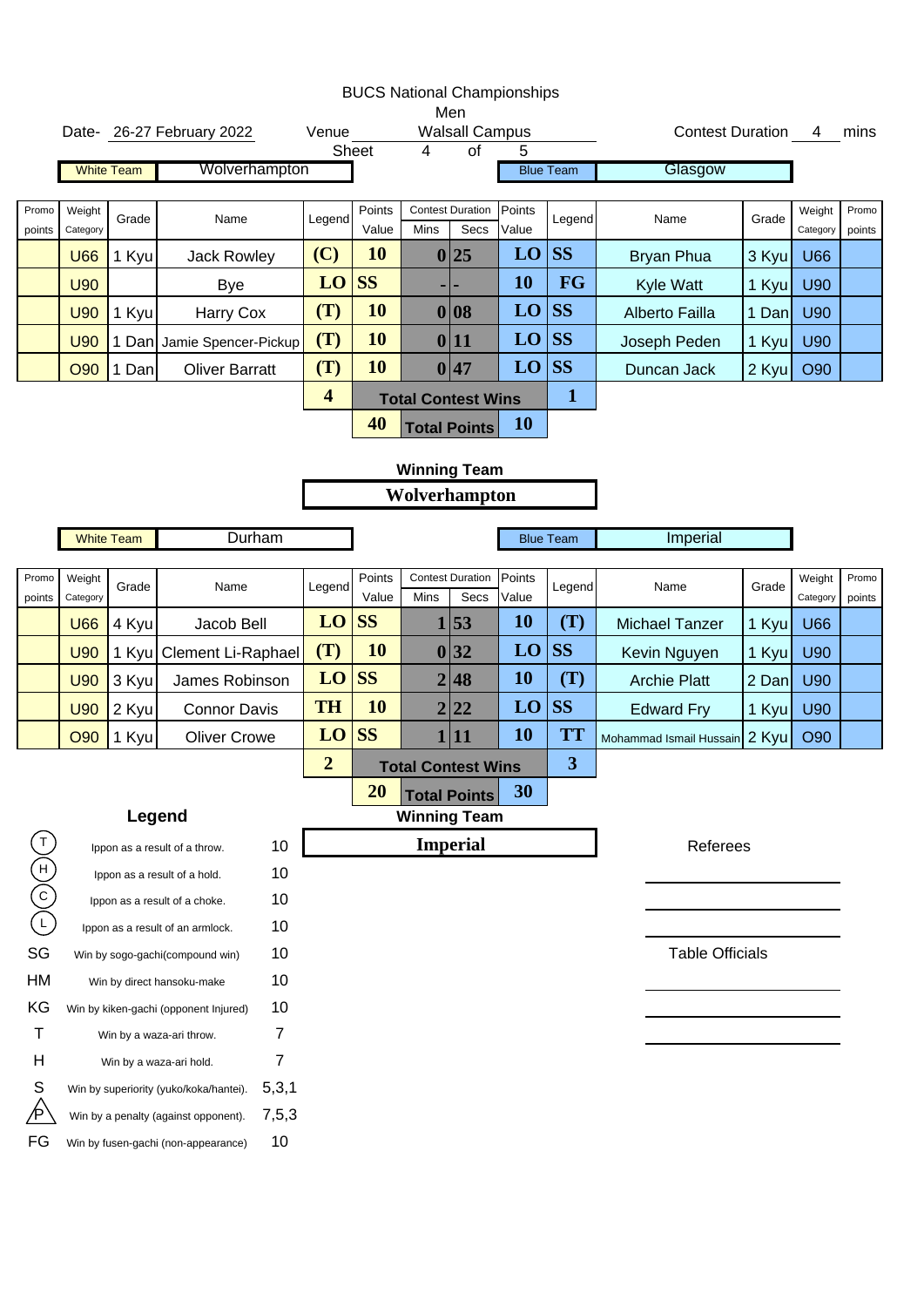|                                       |                    |                   |                                                 |                         |                 |      | Men                                      | <b>BUCS National Championships</b> |                     |                         |       |                    |                 |
|---------------------------------------|--------------------|-------------------|-------------------------------------------------|-------------------------|-----------------|------|------------------------------------------|------------------------------------|---------------------|-------------------------|-------|--------------------|-----------------|
|                                       |                    |                   | Date- 26-27 February 2022                       | Venue                   | Sheet           | 5    | <b>Walsall Campus</b><br>$\overline{of}$ | 5                                  |                     | <b>Contest Duration</b> |       | 4                  | mins            |
|                                       |                    | <b>White Team</b> | <b>Bath</b>                                     |                         |                 |      |                                          |                                    | <b>Blue Team</b>    | Wolverhampton           |       |                    |                 |
|                                       |                    |                   |                                                 |                         |                 |      |                                          |                                    |                     |                         |       |                    |                 |
| Promo<br>points                       | Weight<br>Category | Grade             | Name                                            | Legend                  | Points<br>Value | Mins | <b>Contest Duration</b><br>Secs          | Points<br>Value                    | Legend              | Name                    | Grade | Weight<br>Category | Promo<br>points |
|                                       | <b>U66</b>         | 1 Dan             | Adam Vosper                                     | T                       | 5               |      | 5 41                                     | LO                                 | <b>SS</b>           | <b>Jack Rowley</b>      | 1 Kyu | <b>U66</b>         |                 |
|                                       | <b>U90</b>         | 2 Dan             | James Reseigh                                   | <b>FG</b>               | 10              |      |                                          | LO                                 | <b>SS</b>           | Sam Hall                | 1 Dan | U90                |                 |
|                                       | <b>U90</b>         | 2 Dan             | <b>Cameron Charles</b>                          | (T)                     | 10              |      | 5 33                                     | LO                                 | <b>SS</b>           | <b>Harry Cox</b>        | 1 Kyu | <b>U90</b>         |                 |
|                                       | <b>U90</b>         | 1 Dan             | <b>Oliver Penny</b>                             | $LO$ SS                 |                 |      | 1 16                                     | 10                                 | <b>TT</b>           | Jamie Spencer-Pickup    | 1 Dan | U90                |                 |
|                                       | <b>O90</b>         | Dan<br>1          | Alex Jenkins                                    | LO                      | <b>SS</b>       |      | 2 36                                     | 10                                 | (C)                 | <b>Oliver Barratt</b>   | 1 Dan | O90                |                 |
|                                       |                    |                   |                                                 | $\overline{\mathbf{3}}$ |                 |      | <b>Total Contest Wins</b>                |                                    | $\overline{2}$      |                         |       |                    |                 |
|                                       |                    |                   |                                                 |                         | 25              |      | <b>Total Points</b>                      | <b>20</b>                          |                     |                         |       |                    |                 |
|                                       |                    |                   |                                                 |                         |                 |      | <b>Winning Team</b>                      |                                    |                     |                         |       |                    |                 |
|                                       |                    |                   |                                                 |                         |                 |      | <b>Bath</b>                              |                                    |                     |                         |       |                    |                 |
|                                       |                    | <b>White Team</b> | Durham                                          |                         |                 |      |                                          |                                    | <b>Blue Team</b>    | Glasgow                 |       |                    |                 |
|                                       |                    |                   |                                                 |                         |                 |      |                                          |                                    |                     |                         |       |                    |                 |
| Promo<br>points                       | Weight<br>Category | Grade             | Name                                            | Legend                  | Points<br>Value | Mins | <b>Contest Duration</b><br>Secs          | Points<br>Value                    | Legend              | Name                    | Grade | Weight<br>Category | Promo<br>points |
|                                       | <b>U66</b>         | 4 Kyu             | Jacob Bell                                      | $LO$ SS                 |                 |      | 0 21                                     | 10                                 | (T)                 | <b>Bryan Phua</b>       | 3 Kyu | <b>U66</b>         |                 |
|                                       | <b>U90</b>         |                   | 1 Kyu Clement Li-Raphael                        | $LO$ SS                 |                 |      | 0 05                                     | 10                                 | (T)                 | Kyle Watt               | 1 Kyu | U90                |                 |
|                                       | <b>U90</b>         | 3 Kyu             | James Robinson                                  | $LO$ SS                 |                 |      | 0 48                                     | 10                                 | (C)                 | <b>Alberto Failla</b>   | 1 Dan | U90                |                 |
|                                       | <b>U90</b>         | 2 Kyu             | <b>Connor Davis</b>                             | $LO$ SS                 |                 |      | 0 27                                     | 10                                 | (T)                 | Joseph Peden            | 1 Kyu | U90                |                 |
|                                       | <b>O90</b>         | 1 Kyu             | <b>Oliver Crowe</b>                             | (T)                     | 10              |      | 3 50                                     | LO                                 | <b>SS</b>           | Duncan Jack             | 2 Kyu | O90                |                 |
|                                       |                    |                   |                                                 | $\mathbf{1}$            |                 |      | <b>Total Contest Wins</b>                |                                    | $\overline{\bf{4}}$ |                         |       |                    |                 |
|                                       |                    |                   |                                                 |                         | <b>10</b>       |      | <b>Total Points</b>                      | 40                                 |                     |                         |       |                    |                 |
|                                       |                    | Legend            |                                                 |                         |                 |      | <b>Winning Team</b>                      |                                    |                     |                         |       |                    |                 |
| $\sf T$                               |                    |                   | 10<br>Ippon as a result of a throw.             |                         |                 |      | <b>Glasgow</b>                           |                                    |                     | Referees                |       |                    |                 |
| $\begin{pmatrix} 1 \ 0 \end{pmatrix}$ |                    |                   | 10<br>Ippon as a result of a hold.              |                         |                 |      |                                          |                                    |                     |                         |       |                    |                 |
|                                       |                    |                   | 10<br>Ippon as a result of a choke.             |                         |                 |      |                                          |                                    |                     |                         |       |                    |                 |
|                                       |                    |                   | 10<br>Ippon as a result of an armlock.          |                         |                 |      |                                          |                                    |                     |                         |       |                    |                 |
| SG                                    |                    |                   | 10<br>Win by sogo-gachi(compound win)           |                         |                 |      |                                          |                                    |                     | <b>Table Officials</b>  |       |                    |                 |
| HM                                    |                    |                   | 10<br>Win by direct hansoku-make                |                         |                 |      |                                          |                                    |                     |                         |       |                    |                 |
| KG                                    |                    |                   | 10<br>Win by kiken-gachi (opponent Injured)     |                         |                 |      |                                          |                                    |                     |                         |       |                    |                 |
| т                                     |                    |                   | $\overline{7}$<br>Win by a waza-ari throw.      |                         |                 |      |                                          |                                    |                     |                         |       |                    |                 |
| Н                                     |                    |                   | 7<br>Win by a waza-ari hold.                    |                         |                 |      |                                          |                                    |                     |                         |       |                    |                 |
| S                                     |                    |                   | 5,3,1<br>Win by superiority (yuko/koka/hantei). |                         |                 |      |                                          |                                    |                     |                         |       |                    |                 |
|                                       |                    |                   | 7,5,3<br>Win by a penalty (against opponent).   |                         |                 |      |                                          |                                    |                     |                         |       |                    |                 |
| FG                                    |                    |                   | 10<br>Win by fusen-gachi (non-appearance)       |                         |                 |      |                                          |                                    |                     |                         |       |                    |                 |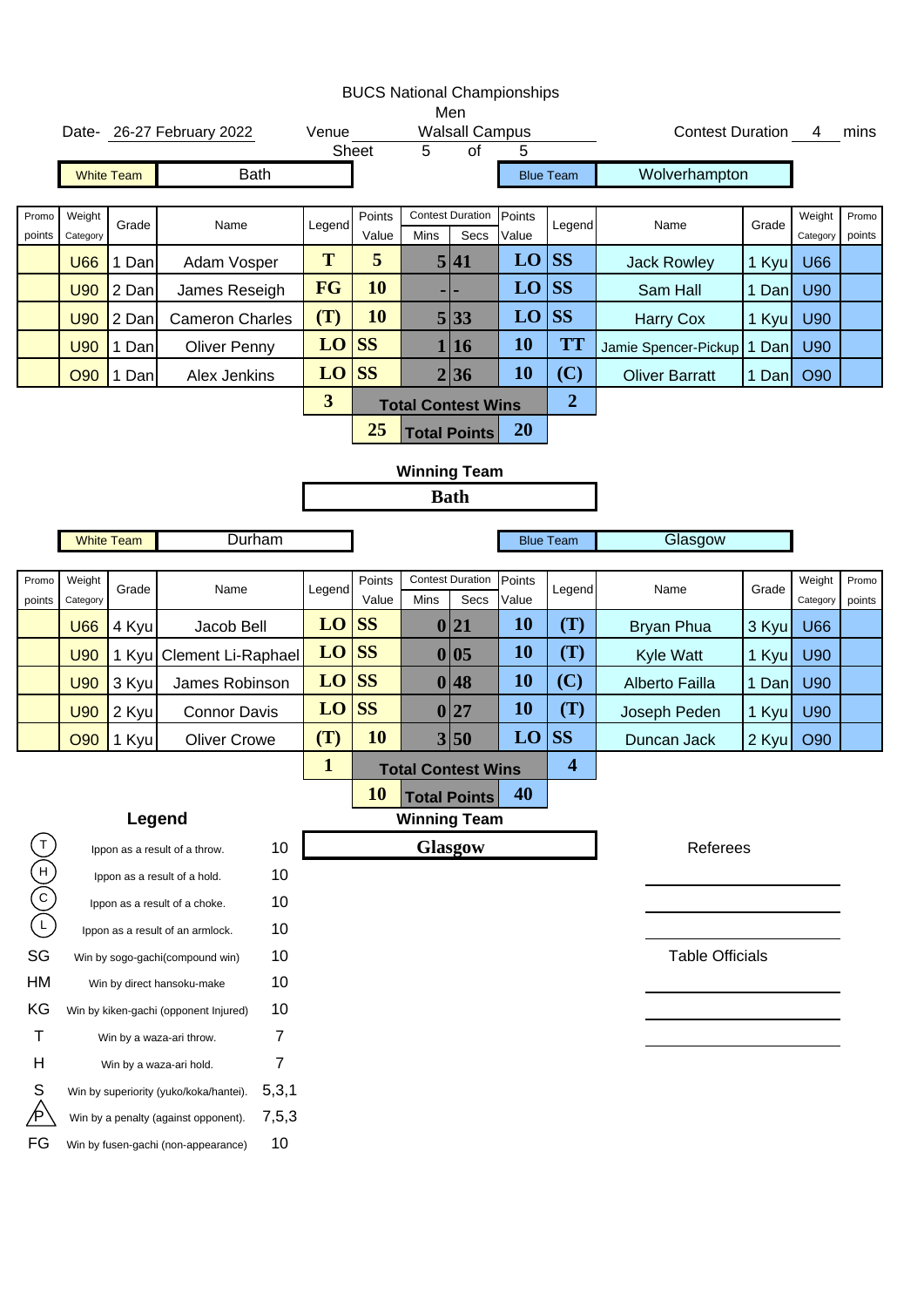**Men**

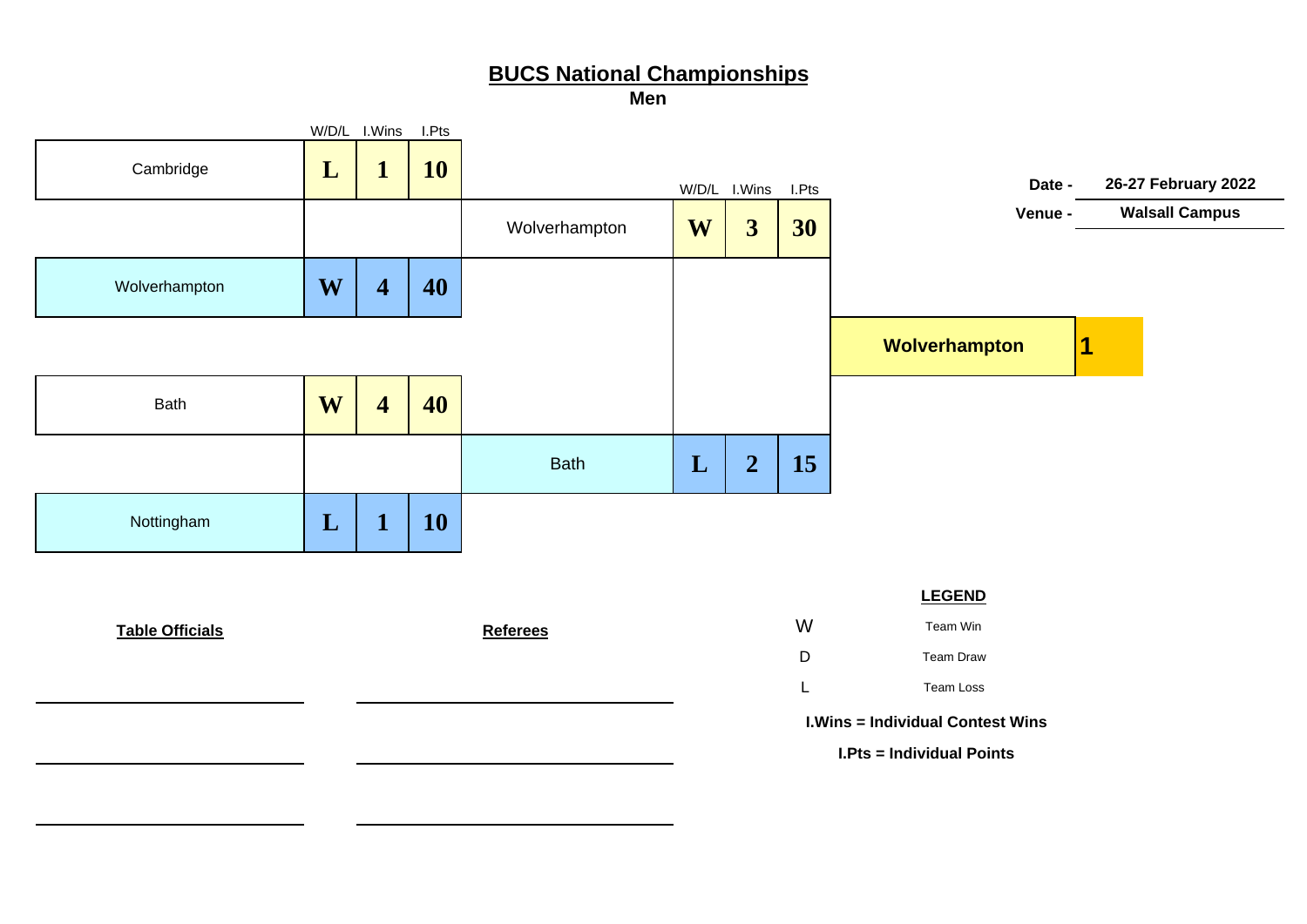|                                                                                                                               |                    |                   |                                                 |                         |                 | <b>BUCS National Championships</b> |                                 |                 |                         |                            |       |                    |                 |
|-------------------------------------------------------------------------------------------------------------------------------|--------------------|-------------------|-------------------------------------------------|-------------------------|-----------------|------------------------------------|---------------------------------|-----------------|-------------------------|----------------------------|-------|--------------------|-----------------|
|                                                                                                                               |                    |                   | Date- 26-27 February 2022                       | Venue                   |                 |                                    | Men<br><b>Walsall Campus</b>    |                 |                         | <b>Contest Duration 4</b>  |       |                    | mins            |
|                                                                                                                               |                    |                   |                                                 |                         | <b>Sheet</b>    | 1                                  | of                              | 2               |                         |                            |       |                    |                 |
|                                                                                                                               |                    | <b>White Team</b> | Cambridge                                       |                         |                 |                                    |                                 |                 | <b>Blue Team</b>        | Wolverhampton              |       |                    |                 |
|                                                                                                                               |                    |                   |                                                 |                         |                 | <b>SEMIFINAL</b>                   |                                 |                 |                         |                            |       |                    |                 |
| Promo<br>points                                                                                                               | Weight<br>Category | Grade             | Name                                            | Legend                  | Points<br>Value | Mins                               | <b>Contest Duration</b><br>Secs | Points<br>Value | Legend                  | Name                       | Grade | Weight<br>Category | Promo<br>points |
|                                                                                                                               | <b>U66</b>         | 1 Dan             | Peter Hampshire                                 | LO                      | <b>SS</b>       |                                    | 0 23                            | <b>10</b>       | <b>TT</b>               | <b>Jack Rowley</b>         | 1 Kyu | <b>U66</b>         |                 |
|                                                                                                                               | <b>U90</b>         | 2 Dan             | Showgo Kimura                                   | <b>FG</b>               | 10              |                                    |                                 | LO              | <b>SS</b>               | <b>Bye</b>                 |       | U90                |                 |
|                                                                                                                               | <b>U90</b>         | 2 Kyu             | David Grys                                      | LO                      | <b>SS</b>       |                                    | 0 42                            | <b>10</b>       | (T)                     | <b>Harry Cox</b>           | 1 Kyu | U90                |                 |
|                                                                                                                               | <b>U90</b>         |                   | <b>Bye</b>                                      | LO                      | <b>SS</b>       |                                    |                                 | <b>10</b>       | <b>FG</b>               | Jamie Spencer-Pickup 1 Dan |       | U90                |                 |
|                                                                                                                               | <b>O90</b>         | 2 Kyu             | Julian Homann                                   | LO                      | <b>SS</b>       |                                    | 0 24                            | 10              | (T)                     | <b>Oliver Barratt</b>      | 1 Dan | O90                |                 |
|                                                                                                                               |                    |                   |                                                 | $\mathbf{1}$            |                 | <b>Total Contest Wins</b>          |                                 |                 | $\overline{\mathbf{4}}$ |                            |       |                    |                 |
|                                                                                                                               |                    |                   |                                                 |                         | 10              |                                    | <b>Total Points</b>             | 40              |                         |                            |       |                    |                 |
|                                                                                                                               |                    |                   |                                                 |                         |                 | <b>Winning Team</b>                |                                 |                 |                         |                            |       |                    |                 |
|                                                                                                                               |                    |                   |                                                 |                         |                 | Wolverhampton                      |                                 |                 |                         |                            |       |                    |                 |
|                                                                                                                               |                    |                   |                                                 |                         |                 |                                    |                                 |                 |                         |                            |       |                    |                 |
|                                                                                                                               |                    | <b>White Team</b> | <b>Bath</b>                                     |                         |                 |                                    |                                 |                 | <b>Blue Team</b>        | Nottingham                 |       |                    |                 |
| Promo                                                                                                                         | Weight             |                   |                                                 |                         | Points          | <b>SEMIFINAL</b>                   | <b>Contest Duration</b>         | Points          |                         |                            |       | Weight             | Promo           |
| points                                                                                                                        | Category           | Grade             | Name                                            | Legend                  | Value           | Mins                               | Secs                            | Value           | Legend                  | Name                       | Grade | Category           | points          |
|                                                                                                                               | <b>U66</b>         | 1 Dan             | Adam Vosper                                     | LO                      | <b>SS</b>       |                                    | 3 48                            | 10              | <b>TT</b>               | Yousef Al Yaqoub           | 1 Kyu | <b>U66</b>         |                 |
|                                                                                                                               | <b>U90</b>         | 2 Dan             | James Reseigh                                   | (T)                     | 10              |                                    | 0 08                            | LO              | <b>SS</b>               | Jem Pitcairn               | 1 Kyu | <b>U90</b>         |                 |
|                                                                                                                               | <b>U90</b>         | 2 Dan             | <b>Cameron Charles</b>                          | (T)                     | 10              | 1                                  | 21                              | LO              | <b>SS</b>               | Nathan O'Sullivan          | 2 Dan | <b>U90</b>         |                 |
|                                                                                                                               | U90                | 1 Dan             | Oliver Penny                                    | (T)                     | 10              | 1                                  | 30                              | LO              | <b>SS</b>               | <b>Tobin Bowers</b>        | 1 Dan | U90                |                 |
|                                                                                                                               | <b>O90</b>         | 1 Dan             | Alex Jenkins                                    | (T)                     | 10              |                                    | 28                              | LO              | <b>SS</b>               | Yoshiyuki Kimura           | 1 Dan | <b>O90</b>         |                 |
|                                                                                                                               |                    |                   |                                                 | $\overline{\mathbf{4}}$ |                 | <b>Total Contest Wins</b>          |                                 |                 | $\mathbf{1}$            |                            |       |                    |                 |
|                                                                                                                               |                    |                   |                                                 |                         | 40              |                                    | <b>Total Points</b>             | <b>10</b>       |                         |                            |       |                    |                 |
|                                                                                                                               |                    | Legend            |                                                 |                         |                 | <b>Winning Team</b>                |                                 |                 |                         |                            |       |                    |                 |
|                                                                                                                               |                    |                   | 10<br>Ippon as a result of a throw.             |                         |                 |                                    | <b>Bath</b>                     |                 |                         | Referees                   |       |                    |                 |
|                                                                                                                               |                    |                   | 10<br>Ippon as a result of a hold.              |                         |                 |                                    |                                 |                 |                         |                            |       |                    |                 |
| $\begin{array}{c}\n\textcircled{\scriptsize{1}} \\ \textcircled{\scriptsize{1}} \\ \textcircled{\scriptsize{2}}\n\end{array}$ |                    |                   | 10<br>Ippon as a result of a choke.             |                         |                 |                                    |                                 |                 |                         |                            |       |                    |                 |
|                                                                                                                               |                    |                   | 10<br>Ippon as a result of an armlock.          |                         |                 |                                    |                                 |                 |                         |                            |       |                    |                 |
| SG                                                                                                                            |                    |                   | 10<br>Win by sogo-gachi(compound win)           |                         |                 |                                    |                                 |                 |                         | <b>Table Officials</b>     |       |                    |                 |
| HM                                                                                                                            |                    |                   | 10<br>Win by direct hansoku-make                |                         |                 |                                    |                                 |                 |                         |                            |       |                    |                 |
| KG                                                                                                                            |                    |                   | 10<br>Win by kiken-gachi (opponent Injured)     |                         |                 |                                    |                                 |                 |                         |                            |       |                    |                 |
| $\mathsf T$                                                                                                                   |                    |                   | 7<br>Win by a waza-ari throw.                   |                         |                 |                                    |                                 |                 |                         |                            |       |                    |                 |
| Н                                                                                                                             |                    |                   | 7<br>Win by a waza-ari hold.                    |                         |                 |                                    |                                 |                 |                         |                            |       |                    |                 |
| S                                                                                                                             |                    |                   | 5,3,1<br>Win by superiority (yuko/koka/hantei). |                         |                 |                                    |                                 |                 |                         |                            |       |                    |                 |
| P                                                                                                                             |                    |                   | 7,5,3<br>Win by a penalty (against opponent).   |                         |                 |                                    |                                 |                 |                         |                            |       |                    |                 |
| FG                                                                                                                            |                    |                   | 10<br>Win by fusen-gachi (non-appearance)       |                         |                 |                                    |                                 |                 |                         |                            |       |                    |                 |
|                                                                                                                               |                    |                   |                                                 |                         |                 |                                    |                                 |                 |                         |                            |       |                    |                 |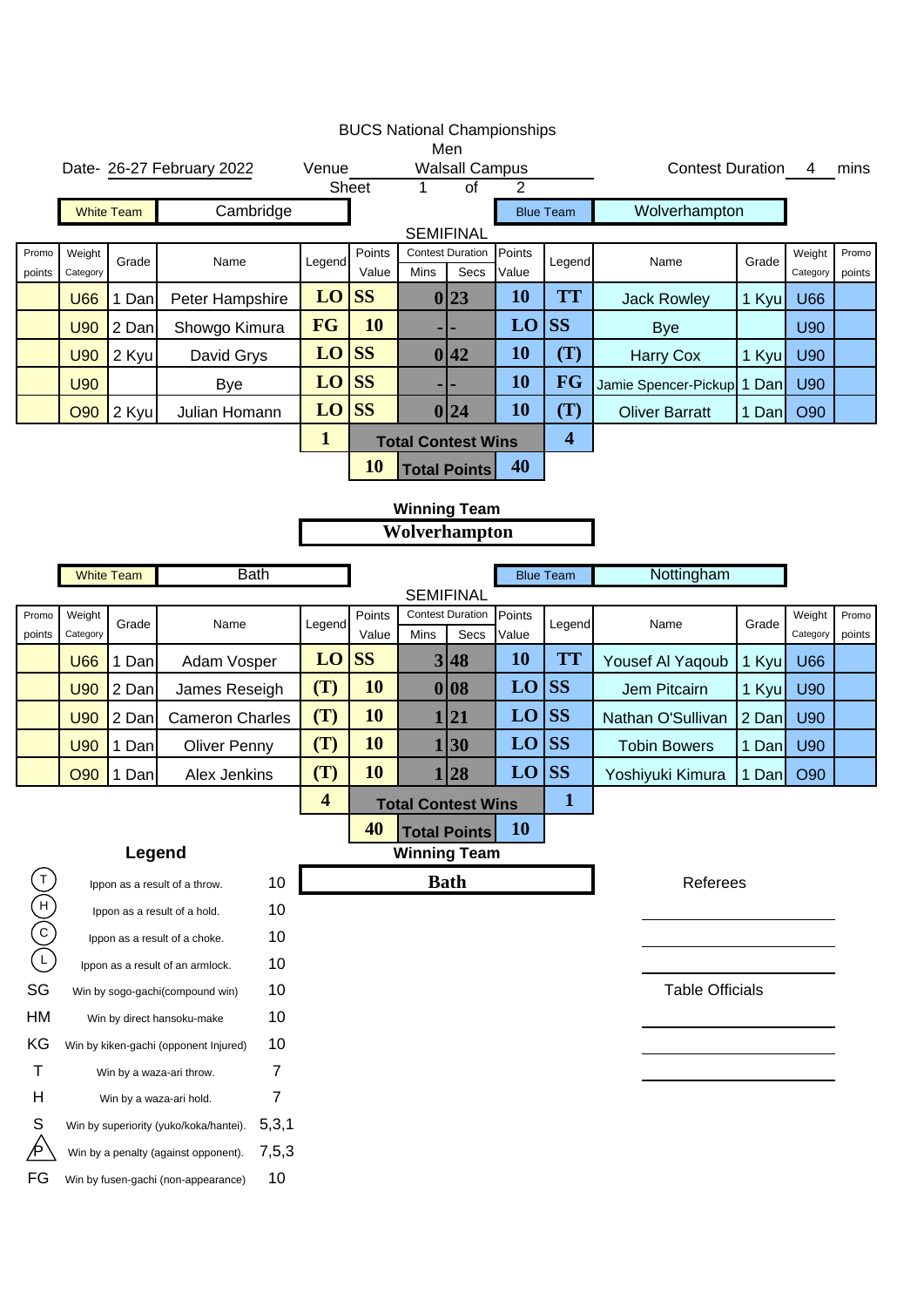|                 |                    |                   |                                        |                |                         |                 |                           |                                        | <b>BUCS National Championships</b> |                  |                         |       |                    |                 |
|-----------------|--------------------|-------------------|----------------------------------------|----------------|-------------------------|-----------------|---------------------------|----------------------------------------|------------------------------------|------------------|-------------------------|-------|--------------------|-----------------|
|                 |                    |                   | Date- 26-27 February 2022              |                | Venue                   |                 |                           | Men<br><b>Walsall Campus</b>           |                                    |                  | <b>Contest Duration</b> |       | 4                  | mins            |
|                 |                    |                   |                                        |                |                         | Sheet           | 2                         | $\overline{of}$                        | $\overline{2}$                     |                  |                         |       |                    |                 |
|                 |                    | <b>White Team</b> | Wolverhampton                          |                |                         |                 |                           |                                        |                                    | <b>Blue Team</b> | <b>Bath</b>             |       |                    |                 |
|                 |                    |                   |                                        |                |                         |                 |                           | <b>FINAL</b>                           |                                    |                  |                         |       |                    |                 |
| Promo<br>points | Weight<br>Category | Grade             | Name                                   |                | Legend                  | Points<br>Value | Mins                      | <b>Contest Duration</b><br><b>Secs</b> | Points<br>Value                    | Legend           | Name                    | Grade | Weight<br>Category | Promo<br>points |
|                 | <b>U66</b>         | 1 Kyu             | Jack Rowley                            |                | (T)                     | 10              |                           | 5 10                                   | LO                                 | <b>SS</b>        | Adam Vosper             | 1 Dan | <b>U66</b>         |                 |
|                 | <b>U90</b>         |                   | <b>Bye</b>                             |                | LO                      | <b>SS</b>       |                           |                                        | 10                                 | FG               | James Reseigh           | 2 Dan | <b>U90</b>         |                 |
|                 | <b>U90</b>         | 1 Kyu             | Harry Cox                              |                | LO                      | <b>SS</b>       |                           | 4 00                                   | 5                                  | T                | <b>Cameron Charles</b>  | 2 Dan | <b>U90</b>         |                 |
|                 | <b>U90</b>         |                   | 1 Dan Jamie Spencer-Pickup             |                | (T)                     | 10              |                           | 1 40                                   | LO                                 | <b>SS</b>        | <b>Oliver Penny</b>     | 1 Dan | U90                |                 |
|                 | <b>O90</b>         | 1 Dan             | <b>Oliver Barratt</b>                  |                | <b>TH</b>               | 10              |                           | 2 05                                   | LO                                 | <b>SS</b>        | <b>Alex Jenkins</b>     | 1 Dan | O90                |                 |
|                 |                    |                   |                                        |                | $\overline{\mathbf{3}}$ |                 | <b>Total Contest Wins</b> |                                        |                                    | $\overline{2}$   |                         |       |                    |                 |
|                 |                    |                   |                                        |                |                         | 30              |                           | <b>Total Points</b>                    | 15                                 |                  |                         |       |                    |                 |
|                 |                    |                   | Legend                                 |                |                         |                 | <b>Winning Team</b>       |                                        |                                    |                  |                         |       |                    |                 |
|                 |                    |                   | Ippon as a result of a throw.          | 10             |                         |                 | Wolverhampton             |                                        |                                    |                  | Referees                |       |                    |                 |
| E<br>O          |                    |                   | Ippon as a result of a hold.           | 10             |                         |                 |                           |                                        |                                    |                  |                         |       |                    |                 |
|                 |                    |                   | Ippon as a result of a choke.          | 10             |                         |                 |                           |                                        |                                    |                  |                         |       |                    |                 |
|                 |                    |                   | Ippon as a result of an armlock.       | 10             |                         |                 |                           |                                        |                                    |                  |                         |       |                    |                 |
| SG              |                    |                   | Win by sogo-gachi(compound win)        | 10             |                         |                 |                           |                                        |                                    |                  | <b>Table Officials</b>  |       |                    |                 |
| HM              |                    |                   | Win by direct hansoku-make             | 10             |                         |                 |                           |                                        |                                    |                  |                         |       |                    |                 |
| KG              |                    |                   | Win by kiken-gachi (opponent Injured)  | 10             |                         |                 |                           |                                        |                                    |                  |                         |       |                    |                 |
| T               |                    |                   | Win by a waza-ari throw.               | 7              |                         |                 |                           |                                        |                                    |                  |                         |       |                    |                 |
| Н               |                    |                   | Win by a waza-ari hold.                | $\overline{7}$ |                         |                 |                           |                                        |                                    |                  |                         |       |                    |                 |
| S               |                    |                   | Win by superiority (yuko/koka/hantei). | 5,3,1          |                         |                 |                           |                                        |                                    |                  |                         |       |                    |                 |
| Þ               |                    |                   | Win by a penalty (against opponent).   | 7,5,3          |                         |                 |                           |                                        |                                    |                  |                         |       |                    |                 |
| FG              |                    |                   | Win by fusen-gachi (non-appearance)    | 10             |                         |                 |                           |                                        |                                    |                  |                         |       |                    |                 |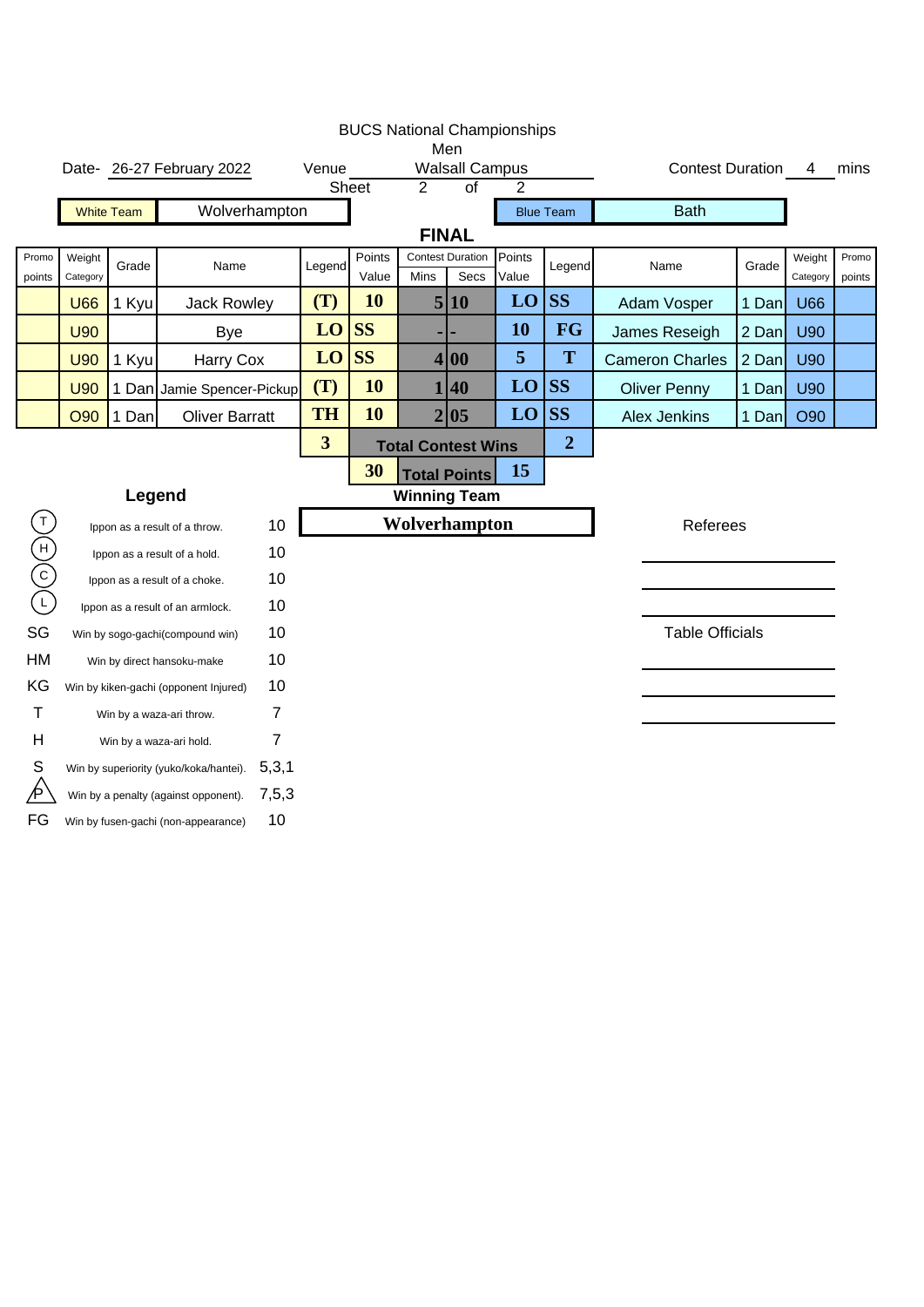**Women**

| Team                   |                  | Wolverhampton |       |           | Cambridge        |                  |           | Birmingham       |                  |           | Edinburgh      |                  |           | Anglia Ruskin    |                  | Date -  |                        | 26-27 February 2022                     |  |
|------------------------|------------------|---------------|-------|-----------|------------------|------------------|-----------|------------------|------------------|-----------|----------------|------------------|-----------|------------------|------------------|---------|------------------------|-----------------------------------------|--|
| Club/Area              |                  |               |       |           |                  |                  |           |                  |                  |           |                |                  |           |                  |                  | Venue - |                        | <b>Walsall Campus</b>                   |  |
| $3\quad 4$             | W/D/L            | I.Wins        | I.Pts | W/D/L     | I.Wins           | I.Pts            | W/D/L     | I.Wins           | I.Pts            |           | W/D/L I.Wins   | I.Pts            | W/D/L     | I.Wins           | I.Pts            | Pool    |                        | of                                      |  |
|                        |                  |               |       |           |                  |                  |           |                  |                  | L         |                | 10               | W         | $\overline{2}$   | 20               |         |                        |                                         |  |
| 1 <sub>1</sub>         | W                | 3             | 30    | L         | U                | $\boldsymbol{0}$ |           |                  |                  |           |                |                  |           |                  |                  |         |                        |                                         |  |
| $\overline{2}$<br>3    |                  |               |       |           |                  |                  | W         | $\overline{2}$   | 15               | L         |                | 10               |           |                  |                  |         | <b>Table Officials</b> |                                         |  |
|                        | W                | $\mathbf{3}$  | 30    |           |                  |                  |           |                  |                  |           |                |                  | L         | $\boldsymbol{0}$ | $\boldsymbol{0}$ |         |                        |                                         |  |
| 2 <sub>3</sub>         |                  |               |       | L         | $\mathbf{0}$     | $\boldsymbol{0}$ | W         | 3                | 30               |           |                |                  |           |                  |                  |         |                        |                                         |  |
| 4 6                    | W                | $\mathbf{3}$  | 30    |           |                  |                  |           |                  |                  | L         | $\bf{0}$       | $\boldsymbol{0}$ |           |                  |                  |         |                        |                                         |  |
|                        |                  |               |       |           |                  |                  | L         | Л                | 10               |           |                |                  | W         | $\overline{2}$   | <b>20</b>        |         | <b>Referees</b>        |                                         |  |
| 5<br>8                 |                  |               |       | L         |                  | 5                |           |                  |                  | W         | $\overline{2}$ | 20               |           |                  |                  |         |                        |                                         |  |
| 36<br>q                | W                | $\mathbf{3}$  | 30    |           |                  |                  | L         | $\boldsymbol{0}$ | $\boldsymbol{0}$ |           |                |                  |           |                  |                  |         |                        |                                         |  |
| <b>10</b>              |                  |               |       | L         | $\mathbf 0$      | $\boldsymbol{0}$ |           |                  |                  |           |                |                  | W         | 3                | 30               |         |                        |                                         |  |
| <b>Total Points</b>    |                  | <b>120</b>    |       |           | 5                |                  |           | 55               |                  |           | 40             |                  |           | 70               |                  |         |                        | <b>LEGEND</b>                           |  |
| <b>Individual Wins</b> |                  | 12            |       |           |                  |                  |           | 6                |                  |           | 4              |                  |           | 7                |                  | W       |                        | Team Win                                |  |
| <b>Team Wins</b>       |                  | 4             |       |           | $\boldsymbol{0}$ |                  |           | $\overline{2}$   |                  |           |                |                  |           | $\overline{3}$   |                  | D       |                        | <b>Team Draw</b>                        |  |
| Place                  |                  | <b>FIRST</b>  |       |           | <b>FIFTH</b>     |                  |           | <b>THIRD</b>     |                  |           | <b>FOURTH</b>  |                  |           | <b>SECOND</b>    |                  |         |                        | Team Loss                               |  |
|                        | Points This pool |               |       | This pool |                  |                  | This pool |                  |                  | This pool |                |                  | This poo! |                  |                  |         |                        | <b>I.Wins = Individual Contest Wins</b> |  |

**I.Pts = Individual Points**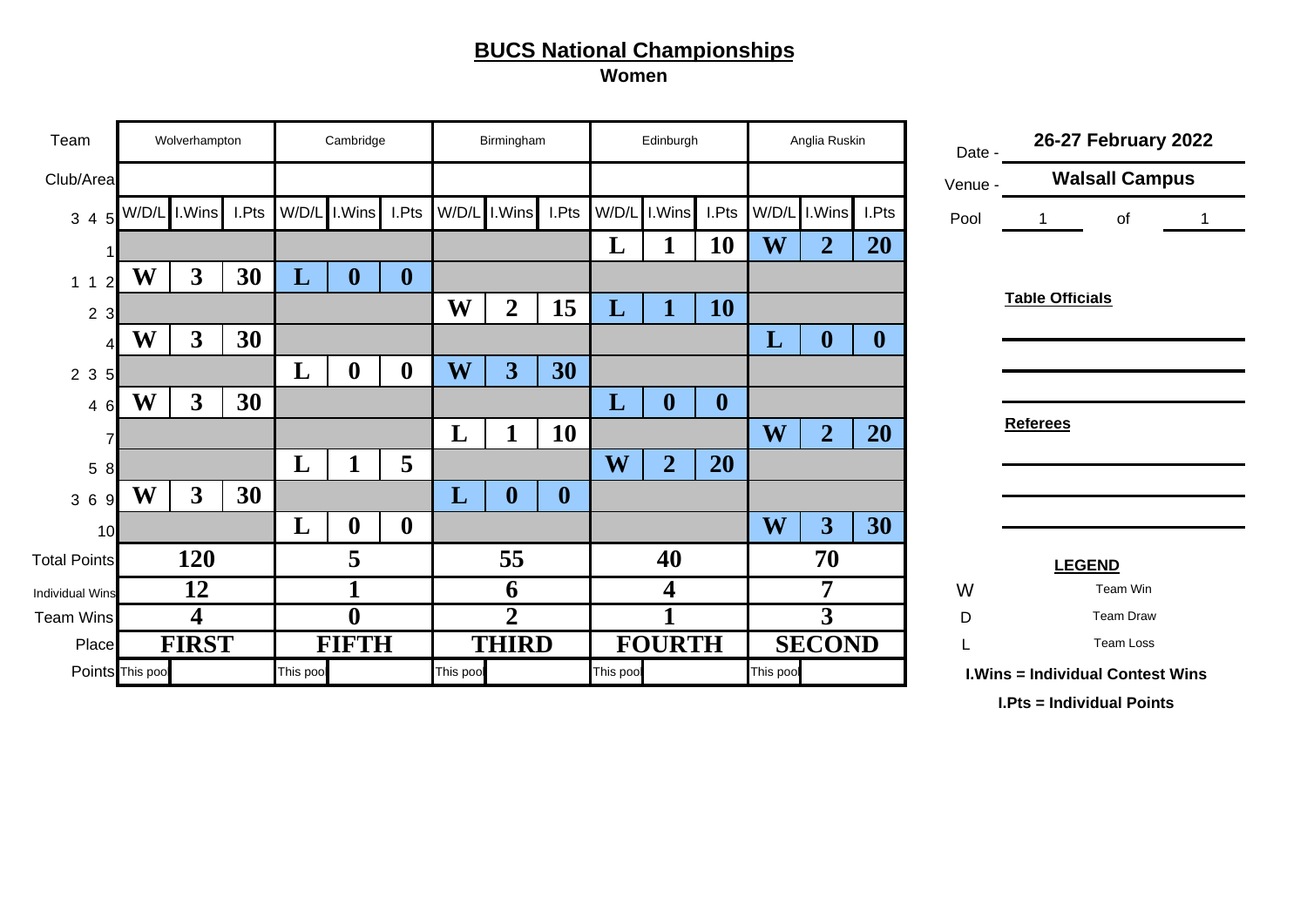|                                                                                               |                    |                   |                                                     |        |                |                 | <b>BUCS National Championships</b> |                                 |                  |                  |                        |       |                    |                 |
|-----------------------------------------------------------------------------------------------|--------------------|-------------------|-----------------------------------------------------|--------|----------------|-----------------|------------------------------------|---------------------------------|------------------|------------------|------------------------|-------|--------------------|-----------------|
|                                                                                               |                    |                   |                                                     |        |                |                 | Women                              |                                 |                  |                  |                        |       |                    |                 |
|                                                                                               |                    |                   | Date- 26-27 February 2022                           |        | Venue          | Sheet           | 1                                  | <b>Walsall Campus</b><br>of     | 4                |                  | Contest Duration 4     |       |                    | mins            |
|                                                                                               |                    | <b>White Team</b> | Edinburgh                                           |        |                |                 |                                    |                                 |                  | <b>Blue Team</b> | Anglia Ruskin          |       |                    |                 |
|                                                                                               |                    |                   |                                                     |        |                |                 |                                    |                                 |                  |                  |                        |       |                    |                 |
| Promo<br>points                                                                               | Weight<br>Category | Grade             | Name                                                |        | Legend         | Points<br>Value | Mins                               | <b>Contest Duration</b><br>Secs | Points<br>Value  | Legend           | Name                   | Grade | Weight<br>Category | Promo<br>points |
|                                                                                               | LW                 | 4 Kyu             | <b>Caitriona Ellis</b>                              |        | LO             | <b>SS</b>       |                                    | 0 50                            | <b>10</b>        | (T)              | Jasmine Stringer       | 1 Dan | LW                 |                 |
|                                                                                               | <b>MW</b>          | 1 Dan             | <b>Emma Wilkes</b>                                  |        | (T)            | <b>10</b>       |                                    | 1 28                            | LO               | <b>SS</b>        | Filipa Maia            | 1*Dan | <b>MW</b>          |                 |
|                                                                                               | <b>HW</b>          | 1 Dan             | Hannah Wilson                                       |        | LO             | <b>SS</b>       |                                    | 0 30                            | <b>10</b>        | (C)              | <b>Lucy Williams</b>   | 2 Dan | <b>HW</b>          |                 |
|                                                                                               |                    |                   |                                                     |        | $\mathbf{1}$   |                 | <b>Total Contest Wins</b>          |                                 |                  | $\boldsymbol{2}$ |                        |       |                    |                 |
|                                                                                               |                    |                   |                                                     |        |                | <b>10</b>       |                                    | <b>Total Points</b>             | <b>20</b>        |                  |                        |       |                    |                 |
|                                                                                               |                    |                   |                                                     |        |                |                 | <b>Winning Team</b>                |                                 |                  |                  |                        |       |                    |                 |
|                                                                                               |                    |                   |                                                     |        |                |                 | <b>Anglia Ruskin</b>               |                                 |                  |                  |                        |       |                    |                 |
|                                                                                               |                    | <b>White Team</b> | Wolverhampton                                       |        |                |                 |                                    |                                 |                  | <b>Blue Team</b> | Cambridge              |       |                    |                 |
| Promo                                                                                         | Weight             |                   |                                                     |        |                | Points          |                                    | <b>Contest Duration</b>         | Points           |                  |                        |       | Weight             | Promo           |
| points                                                                                        | Category           | Grade             | Name                                                |        | Legend         | Value           | Mins                               | Secs                            | Value            | Legend           | Name                   | Grade | Category           | points          |
|                                                                                               | LW                 | 2 Dan             | Isobel Kitchen                                      |        | (T)            | <b>10</b>       |                                    | 0 14                            | LO               | <b>SS</b>        | Cassia Taylor          | 1 Kyu | LW                 |                 |
|                                                                                               | <b>MW</b>          |                   | 3 Dan Jemima Yeats-Brown                            |        | (L)            | 10              |                                    | 0 24                            | LO               | <b>SS</b>        | Sarah Spencer          | 1 Kyu | <b>MW</b>          |                 |
|                                                                                               | <b>HW</b>          | 2 Dan             | <b>Tegan Davies</b>                                 |        | (T)            | 10              |                                    | 0 11                            | LO               | <b>SS</b>        | <b>Beatrice Codd</b>   | 2 Kyu | <b>HW</b>          |                 |
|                                                                                               |                    |                   |                                                     |        | 3              |                 | <b>Total Contest Wins</b>          |                                 |                  | $\boldsymbol{0}$ |                        |       |                    |                 |
|                                                                                               |                    |                   |                                                     |        |                | 30              | <b>Total Points</b>                |                                 | $\boldsymbol{0}$ |                  |                        |       |                    |                 |
|                                                                                               |                    |                   |                                                     |        |                |                 | <b>Winning Team</b>                |                                 |                  |                  |                        |       |                    |                 |
|                                                                                               |                    |                   |                                                     |        |                |                 | Wolverhampton                      |                                 |                  |                  |                        |       |                    |                 |
|                                                                                               |                    |                   |                                                     |        |                |                 |                                    |                                 |                  |                  |                        |       |                    |                 |
|                                                                                               |                    | White Team        | <b>Birmingham</b>                                   |        |                |                 |                                    |                                 |                  | <b>Blue Team</b> | Edinburgh              |       |                    |                 |
| Promo<br>points                                                                               | Weight<br>Category | Grade             | Name                                                |        | Legend         | Points<br>Value | Mins                               | <b>Contest Duration</b><br>Secs | Points<br>Value  | Legend           | Name                   | Grade | Weight<br>Category | Promo<br>points |
|                                                                                               | <b>LW</b>          | 1 Dan             | <b>Amel Simms</b>                                   |        | (T)            | <b>10</b>       |                                    | 0 11                            | <b>LO</b>        | <b>SS</b>        | <b>Caitriona Ellis</b> | 4 Kyu | LW                 |                 |
|                                                                                               | <b>MW</b>          | 1 Dan             | Holly Bentham                                       |        | T              | 5               |                                    | 12 20                           | LO               | <b>SS</b>        | <b>Emma Wilkes</b>     | 1 Dan | <b>MW</b>          |                 |
|                                                                                               | <b>HW</b>          | 1 Dan             | Lauren Semple                                       |        | LO             | <b>SS</b>       |                                    | 0 42                            | <b>10</b>        | <b>TT</b>        | Hannah Wilson          | 1 Dan | <b>HW</b>          |                 |
|                                                                                               |                    |                   |                                                     |        | $\overline{2}$ |                 | <b>Total Contest Wins</b>          |                                 |                  | $\mathbf{1}$     |                        |       |                    |                 |
|                                                                                               |                    |                   |                                                     |        |                | 15              |                                    | <b>Total Points</b>             | <b>10</b>        |                  |                        |       |                    |                 |
|                                                                                               |                    | Legend            |                                                     |        |                |                 | <b>Winning Team</b>                |                                 |                  |                  |                        |       |                    |                 |
|                                                                                               |                    |                   | Ippon as a result of a throw.                       | 10     |                |                 | <b>Birmingham</b>                  |                                 |                  |                  | Referees               |       |                    |                 |
|                                                                                               |                    |                   | Ippon as a result of a hold.                        | 10     |                |                 |                                    |                                 |                  |                  |                        |       |                    |                 |
| $\begin{array}{c}\n\textcircled{\scriptsize{1}} \\ \textcircled{\scriptsize{1}}\n\end{array}$ |                    |                   | Ippon as a result of a choke.                       | 10     |                |                 |                                    |                                 |                  |                  |                        |       |                    |                 |
|                                                                                               |                    |                   | Ippon as a result of an armlock.                    | 10     |                |                 |                                    |                                 |                  |                  |                        |       |                    |                 |
| SG                                                                                            |                    |                   | Win by sogo-gachi(compound win)                     | 10     |                |                 |                                    |                                 |                  |                  | <b>Table Officials</b> |       |                    |                 |
| HM                                                                                            |                    |                   | Win by direct hansoku-make                          | 10     |                |                 |                                    |                                 |                  |                  |                        |       |                    |                 |
| KG                                                                                            |                    |                   | Win by kiken-gachi (opponent Injured)               | 10     |                |                 |                                    |                                 |                  |                  |                        |       |                    |                 |
| T<br>H                                                                                        |                    |                   | Win by a waza-ari throw.<br>Win by a waza-ari hold. | 7<br>7 |                |                 |                                    |                                 |                  |                  |                        |       |                    |                 |
| S                                                                                             |                    |                   | Win by superiority (yuko/koka/hantei).              | 5,3,1  |                |                 |                                    |                                 |                  |                  |                        |       |                    |                 |
| ∕Þ`                                                                                           |                    |                   | Win by a penalty (against opponent).                | 7,5,3  |                |                 |                                    |                                 |                  |                  |                        |       |                    |                 |
| FG                                                                                            |                    |                   | Win by fusen-gachi (non-appearance)                 | 10     |                |                 |                                    |                                 |                  |                  |                        |       |                    |                 |
|                                                                                               |                    |                   |                                                     |        |                |                 |                                    |                                 |                  |                  |                        |       |                    |                 |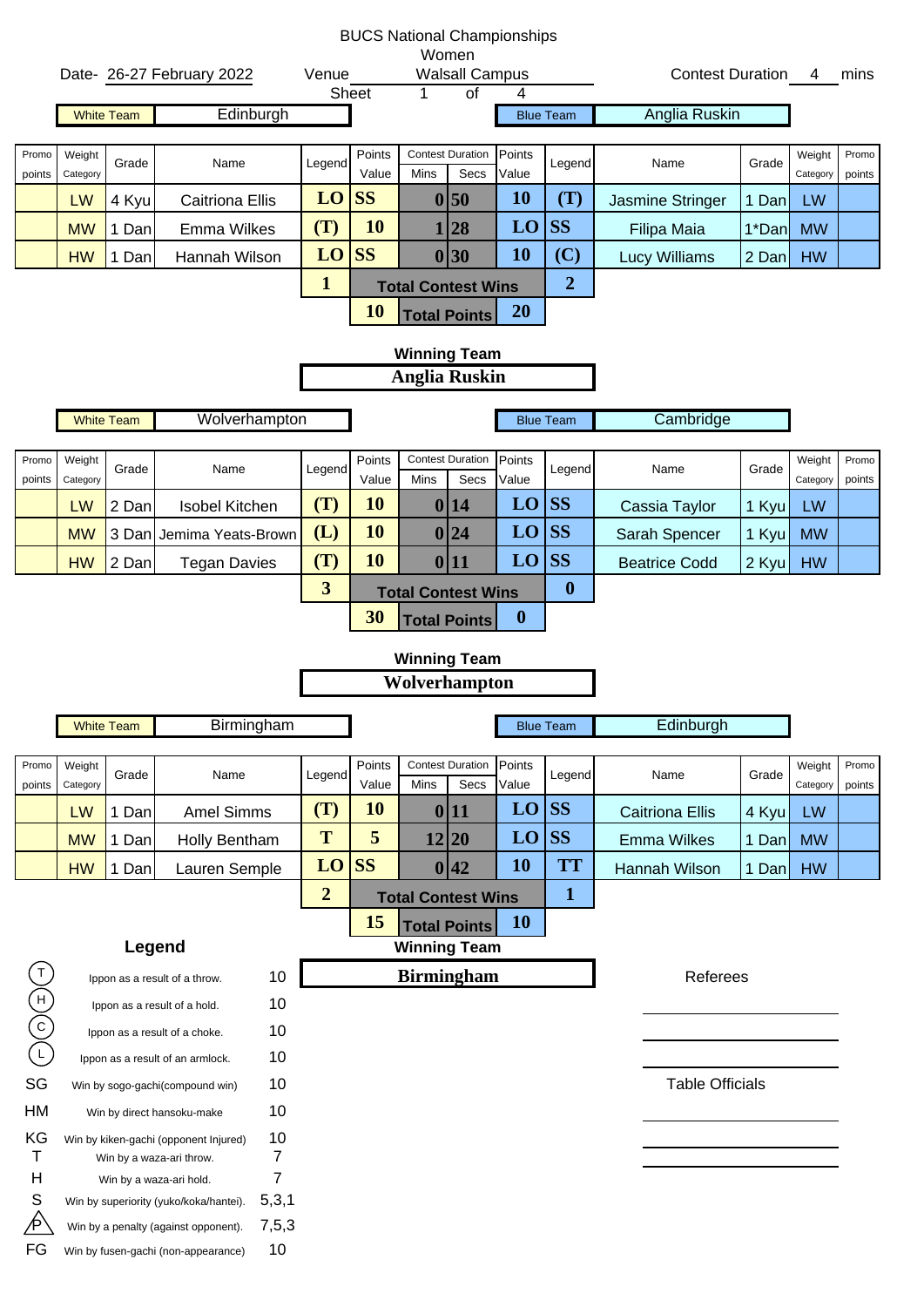|                                |                    |                   |                                                                                 |                         |                  | <b>BUCS National Championships</b>         |                 |                  |                               |                         |       |                    |                 |
|--------------------------------|--------------------|-------------------|---------------------------------------------------------------------------------|-------------------------|------------------|--------------------------------------------|-----------------|------------------|-------------------------------|-------------------------|-------|--------------------|-----------------|
|                                |                    |                   | Date- 26-27 February 2022                                                       | Venue                   |                  | Women<br><b>Walsall Campus</b>             |                 |                  |                               | Contest Duration 4 mins |       |                    |                 |
|                                |                    |                   |                                                                                 |                         | Sheet            | 2                                          | $\overline{of}$ | 4                |                               |                         |       |                    |                 |
|                                |                    | <b>White Team</b> | Wolverhampton                                                                   |                         |                  |                                            |                 |                  | <b>Blue Team</b>              | Anglia Ruskin           |       |                    |                 |
| Promo                          | Weight             |                   |                                                                                 |                         | Points           | <b>Contest Duration</b>                    |                 | Points           |                               |                         |       | Weight             | Promo           |
| points                         | Category           | Grade             | Name                                                                            | Legend                  | Value            | Mins                                       | Secs            | Value            | Legend                        | Name                    | Grade | Category           | points          |
|                                | LW                 | 2 Dan             | <b>Isobel Kitchen</b>                                                           | (T)                     | <b>10</b>        | 0 37                                       |                 | LO               | <b>SS</b>                     | Jasmine Stringer        | 1 Dan | LW                 |                 |
|                                | <b>MW</b>          |                   | 3 Dan Jemima Yeats-Brown                                                        | (T)                     | 10               | 1 00                                       |                 | LO               | <b>SS</b>                     | Filipa Maia             | 1*Dan | <b>MW</b>          |                 |
|                                | <b>HW</b>          | 2 Dan             | <b>Tegan Davies</b>                                                             | <b>TH</b>               | 10               | 2 13                                       |                 | LO               | <b>SS</b>                     | <b>Lucy Williams</b>    | 2 Dan | <b>HW</b>          |                 |
|                                |                    |                   |                                                                                 | $\overline{\mathbf{3}}$ |                  | <b>Total Contest Wins</b>                  |                 |                  | $\boldsymbol{0}$              |                         |       |                    |                 |
|                                |                    |                   |                                                                                 |                         | 30               | <b>Total Points</b>                        |                 | $\boldsymbol{0}$ |                               |                         |       |                    |                 |
|                                |                    |                   |                                                                                 |                         |                  | <b>Winning Team</b>                        |                 |                  |                               |                         |       |                    |                 |
|                                |                    |                   |                                                                                 |                         |                  | Wolverhampton                              |                 |                  |                               |                         |       |                    |                 |
|                                |                    | <b>White Team</b> | Cambridge                                                                       |                         |                  |                                            |                 |                  | <b>Blue Team</b>              | Birmingham              |       |                    |                 |
|                                |                    |                   |                                                                                 |                         |                  |                                            |                 |                  |                               |                         |       |                    |                 |
| Promo<br>points                | Weight<br>Category | Grade             | Name                                                                            | Legend                  | Points<br>Value  | <b>Contest Duration</b><br>Mins            | Secs            | Points<br>Value  | Legend                        | Name                    | Grade | Weight<br>Category | Promo<br>points |
|                                | LW                 | 1 Kyu             | Cassia Taylor                                                                   | $LO$ SS                 |                  | 1 42                                       |                 | <b>10</b>        | <b>TT</b>                     | <b>Amel Simms</b>       | 1 Dan | LW                 |                 |
|                                | <b>MW</b>          | 1 Kyu             | Sarah Spencer                                                                   | LO                      | <b>SS</b>        | 3 30                                       |                 | <b>10</b>        | <b>TH</b>                     | <b>Holly Bentham</b>    | 1 Dan | <b>MW</b>          |                 |
|                                | <b>HW</b>          | 2 Kyu             | <b>Beatrice Codd</b>                                                            | $LO$ SS                 |                  | 1 06                                       |                 | <b>10</b>        | (T)                           | Lauren Semple           | 1 Dan | <b>HW</b>          |                 |
|                                |                    |                   |                                                                                 | $\boldsymbol{0}$        |                  | <b>Total Contest Wins</b>                  |                 |                  | $\overline{\mathbf{3}}$       |                         |       |                    |                 |
|                                |                    |                   |                                                                                 |                         | $\boldsymbol{0}$ | <b>Total Points</b>                        |                 | 30               |                               |                         |       |                    |                 |
|                                |                    |                   |                                                                                 |                         |                  |                                            |                 |                  |                               |                         |       |                    |                 |
|                                |                    |                   |                                                                                 |                         |                  | <b>Winning Team</b>                        |                 |                  |                               |                         |       |                    |                 |
|                                |                    |                   |                                                                                 |                         |                  | <b>Birmingham</b>                          |                 |                  |                               |                         |       |                    |                 |
|                                |                    |                   |                                                                                 |                         |                  |                                            |                 |                  |                               |                         |       |                    |                 |
|                                |                    | <b>White Team</b> | Wolverhampton                                                                   |                         |                  |                                            |                 |                  | <b>Blue Team</b>              | Edinburgh               |       |                    |                 |
| Promo                          | Weight             | Grade             | Name                                                                            | Legend                  | Points           | <b>Contest Duration</b>                    |                 | Points           | Legend                        | Name                    | Grade | Weight             | Promo           |
| points                         | Category           |                   |                                                                                 |                         | Value            | Mins                                       | Secs            | Value            |                               |                         |       | Category           | points          |
|                                | LW                 | 2 Dan             | Isobel Kitchen                                                                  | (T)                     | <b>10</b>        | 0 22                                       |                 | LO               | <b>SS</b>                     | <b>Caitriona Ellis</b>  | 4 Kyu | LW                 |                 |
|                                | <b>MW</b>          |                   | 3 Dan Jemima Yeats-Brown                                                        | (C)                     | 10               | 0 29                                       |                 | LO               | <b>SS</b>                     | <b>Emma Wilkes</b>      | 1 Dan | <b>MW</b>          |                 |
|                                | <b>HW</b>          | 2 Dan             | <b>Tegan Davies</b>                                                             | (T)<br>3                | <b>10</b>        | 1 40                                       |                 | LO               | <b>SS</b><br>$\boldsymbol{0}$ | Hannah Wilson           | 1 Dan | <b>HW</b>          |                 |
|                                |                    |                   |                                                                                 |                         | 30               | <b>Total Contest Wins</b>                  |                 | $\boldsymbol{0}$ |                               |                         |       |                    |                 |
|                                |                    |                   | Legend                                                                          |                         |                  | <b>Total Points</b><br><b>Winning Team</b> |                 |                  |                               |                         |       |                    |                 |
|                                |                    |                   | 10<br>Ippon as a result of a throw.                                             |                         |                  | Wolverhampton                              |                 |                  |                               | Referees                |       |                    |                 |
|                                |                    |                   | 10<br>Ippon as a result of a hold.                                              |                         |                  |                                            |                 |                  |                               |                         |       |                    |                 |
|                                |                    |                   | 10<br>Ippon as a result of a choke.                                             |                         |                  |                                            |                 |                  |                               |                         |       |                    |                 |
| $\lambda(c)(\pm)$<br>$\bigcup$ |                    |                   | 10<br>Ippon as a result of an armlock.                                          |                         |                  |                                            |                 |                  |                               |                         |       |                    |                 |
| SG                             |                    |                   | 10<br>Win by sogo-gachi(compound win)                                           |                         |                  |                                            |                 |                  |                               | <b>Table Officials</b>  |       |                    |                 |
| HM                             |                    |                   | 10<br>Win by direct hansoku-make                                                |                         |                  |                                            |                 |                  |                               |                         |       |                    |                 |
| KG                             |                    |                   | 10<br>Win by kiken-gachi (opponent Injured)                                     |                         |                  |                                            |                 |                  |                               |                         |       |                    |                 |
| Т                              |                    |                   | 7<br>Win by a waza-ari throw.                                                   |                         |                  |                                            |                 |                  |                               |                         |       |                    |                 |
| H<br>S                         |                    |                   | 7<br>Win by a waza-ari hold.<br>5,3,1<br>Win by superiority (yuko/koka/hantei). |                         |                  |                                            |                 |                  |                               |                         |       |                    |                 |
| ⁄P<br>FG                       |                    |                   | 7,5,3<br>Win by a penalty (against opponent).<br>10                             |                         |                  |                                            |                 |                  |                               |                         |       |                    |                 |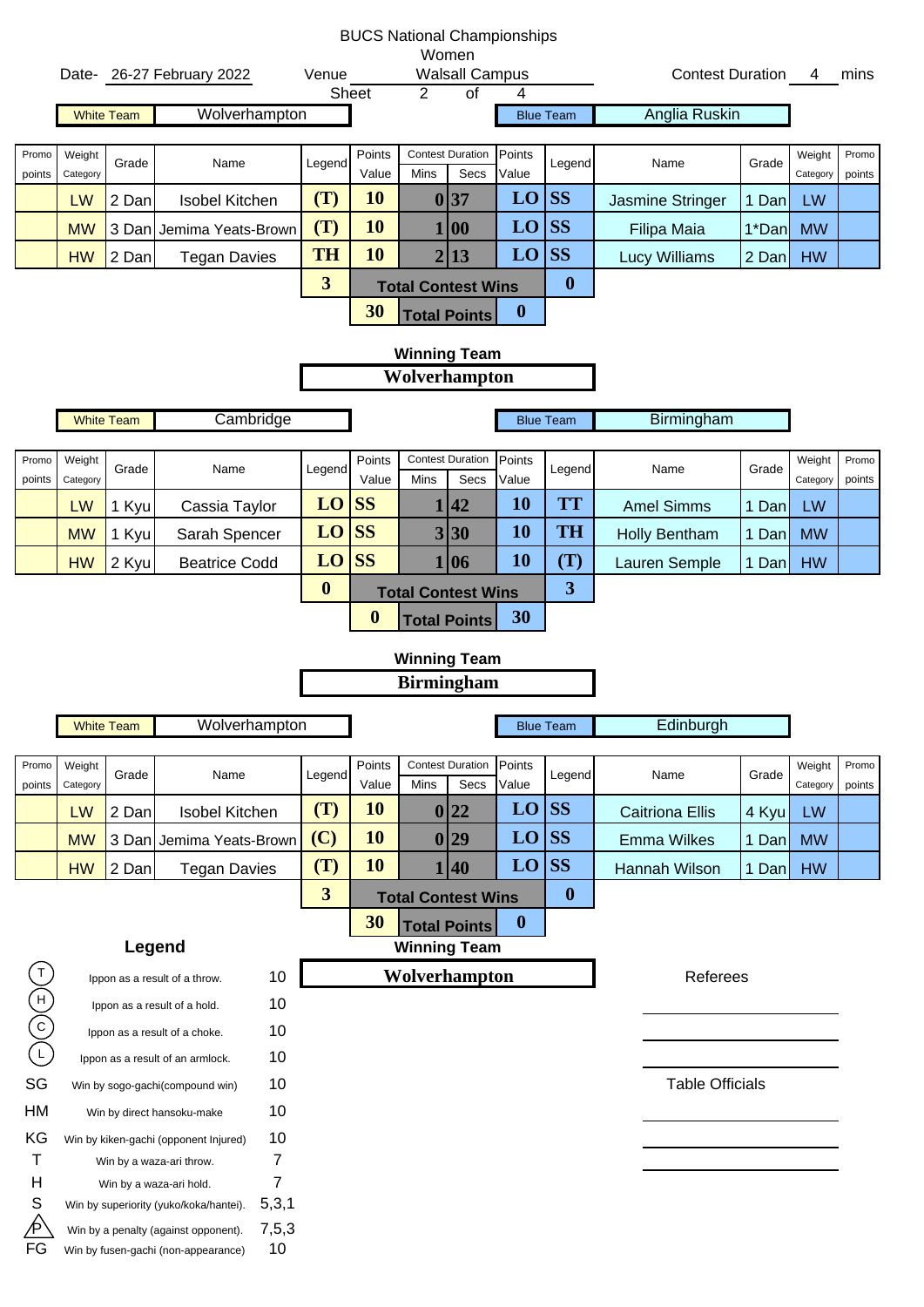|               |           |                   |                                                               |                         |           | <b>BUCS National Championships</b> |                  |                        |                        |       |           |        |
|---------------|-----------|-------------------|---------------------------------------------------------------|-------------------------|-----------|------------------------------------|------------------|------------------------|------------------------|-------|-----------|--------|
|               |           |                   |                                                               | Venue                   |           | Women<br><b>Walsall Campus</b>     |                  |                        | Contest Duration 4     |       |           | mins   |
|               |           |                   | Date- 26-27 February 2022                                     |                         | Sheet     | $\overline{of}$<br>3               |                  |                        |                        |       |           |        |
|               |           | <b>White Team</b> | Birmingham                                                    |                         |           |                                    |                  | <b>Blue Team</b>       | Anglia Ruskin          |       |           |        |
| Promo         | Weight    |                   |                                                               |                         | Points    | <b>Contest Duration</b>            | Points           |                        |                        |       | Weight    | Promo  |
| points        | Category  | Grade             | Name                                                          | Legend                  | Value     | Secs<br>Mins                       | Value            | Legend                 | Name                   | Grade | Category  | points |
|               | LW        | 1 Dan             | <b>Amel Simms</b>                                             | (T)                     | <b>10</b> | 0 44                               | LO               | <b>SS</b>              | Jasmine Stringer       | 1 Dan | LW        |        |
|               | <b>MW</b> | 1 Dan             | Holly Bentham                                                 | LO                      | <b>SS</b> | 4 10                               | <b>10</b>        | $\mathbb{P} \setminus$ | Filipa Maia            | 1*Dan | <b>MW</b> |        |
|               | <b>HW</b> | 1 Dan             | Lauren Semple                                                 | LO                      | <b>SS</b> | $\overline{7}$<br>$\overline{2}$   | 10               | <b>TT</b>              | <b>Lucy Williams</b>   | 2 Dan | <b>HW</b> |        |
|               |           |                   |                                                               | $\mathbf{1}$            |           | <b>Total Contest Wins</b>          |                  | $\overline{2}$         |                        |       |           |        |
|               |           |                   |                                                               |                         | <b>10</b> | <b>Total Points</b>                | <b>20</b>        |                        |                        |       |           |        |
|               |           |                   |                                                               |                         |           | <b>Winning Team</b>                |                  |                        |                        |       |           |        |
|               |           |                   |                                                               |                         |           | <b>Anglia Ruskin</b>               |                  |                        |                        |       |           |        |
|               |           |                   |                                                               |                         |           |                                    |                  |                        |                        |       |           |        |
|               |           | <b>White Team</b> | Cambridge                                                     |                         |           |                                    |                  | <b>Blue Team</b>       | Edinburgh              |       |           |        |
| Promo         | Weight    |                   |                                                               |                         | Points    | <b>Contest Duration</b>            | Points           |                        |                        |       | Weight    | Promo  |
| points        | Category  | Grade             | Name                                                          | Legend                  | Value     | Secs<br>Mins                       | Value            | Legend                 | Name                   | Grade | Category  | points |
|               | LW        | 1 Kyu             | Cassia Taylor                                                 | T                       | 5         | 4 00                               | LO               | <b>SS</b>              | <b>Caitriona Ellis</b> | 4 Kyu | LW        |        |
|               | <b>MW</b> | 1 Kyu             | Sarah Spencer                                                 | LO                      | <b>SS</b> | 0 39                               | <b>10</b>        | (T)                    | <b>Emma Wilkes</b>     | 1 Dan | <b>MW</b> |        |
|               | <b>HW</b> | 2 Kyu             | <b>Beatrice Codd</b>                                          | LO                      | <b>SS</b> | 0 31                               | <b>10</b>        | <b>TT</b>              | Hannah Wilson          | 1 Dan | <b>HW</b> |        |
|               |           |                   |                                                               | $\mathbf{1}$            |           | <b>Total Contest Wins</b>          |                  | $\boldsymbol{2}$       |                        |       |           |        |
|               |           |                   |                                                               |                         | 5         | <b>Total Points</b>                | <b>20</b>        |                        |                        |       |           |        |
|               |           |                   |                                                               |                         |           |                                    |                  |                        |                        |       |           |        |
|               |           |                   |                                                               |                         |           |                                    |                  |                        |                        |       |           |        |
|               |           |                   |                                                               |                         |           | <b>Winning Team</b><br>Edinburgh   |                  |                        |                        |       |           |        |
|               |           |                   |                                                               |                         |           |                                    |                  |                        |                        |       |           |        |
|               |           | <b>White Team</b> | Wolverhampton                                                 |                         |           |                                    |                  | <b>Blue Team</b>       | Birmingham             |       |           |        |
| Promo         | Weight    |                   |                                                               |                         | Points    | <b>Contest Duration</b>            | Points           |                        |                        |       | Weight    | Promo  |
| points        | Category  | Grade             | Name                                                          | Legend                  | Value     | Mins<br>Secs                       | Value            | Legend                 | Name                   | Grade | Category  | points |
|               | <b>LW</b> | 2 Dan             | Isobel Kitchen                                                | <b>TH</b>               | <b>10</b> | 2 52                               | LO               | <b>SS</b>              | <b>Amel Simms</b>      | 1 Dan | LW        |        |
|               | <b>MW</b> |                   | 3 Dan Jemima Yeats-Brown                                      | <b>TH</b>               | <b>10</b> | 29<br>$\boldsymbol{0}$             | LO               | <b>SS</b>              | Holly Bentham          | 1 Dan | <b>MW</b> |        |
|               | <b>HW</b> | 2 Dan             | <b>Tegan Davies</b>                                           | (H)                     | <b>10</b> | 2 36                               | LO               | <b>SS</b>              | Lauren Semple          | 1 Dan | <b>HW</b> |        |
|               |           |                   |                                                               | $\overline{\mathbf{3}}$ |           | <b>Total Contest Wins</b>          |                  | $\boldsymbol{0}$       |                        |       |           |        |
|               |           |                   |                                                               |                         | 30        | <b>Total Points</b>                | $\boldsymbol{0}$ |                        |                        |       |           |        |
|               |           | Legend            |                                                               |                         |           | <b>Winning Team</b>                |                  |                        |                        |       |           |        |
|               |           |                   | 10<br>Ippon as a result of a throw.                           |                         |           | Wolverhampton                      |                  |                        | Referees               |       |           |        |
|               |           |                   | 10<br>Ippon as a result of a hold.                            |                         |           |                                    |                  |                        |                        |       |           |        |
|               |           |                   | 10<br>Ippon as a result of a choke.                           |                         |           |                                    |                  |                        |                        |       |           |        |
| $(-)(c)(\pm)$ |           |                   | 10<br>Ippon as a result of an armlock.                        |                         |           |                                    |                  |                        |                        |       |           |        |
| SG            |           |                   | 10<br>Win by sogo-gachi(compound win)                         |                         |           |                                    |                  |                        | <b>Table Officials</b> |       |           |        |
| HM            |           |                   | 10<br>Win by direct hansoku-make                              |                         |           |                                    |                  |                        |                        |       |           |        |
| KG            |           |                   | 10<br>Win by kiken-gachi (opponent Injured)                   |                         |           |                                    |                  |                        |                        |       |           |        |
| Τ<br>H        |           |                   | 7<br>Win by a waza-ari throw.<br>7<br>Win by a waza-ari hold. |                         |           |                                    |                  |                        |                        |       |           |        |
| S             |           |                   | 5,3,1<br>Win by superiority (yuko/koka/hantei).               |                         |           |                                    |                  |                        |                        |       |           |        |
| ∕P<br>FG      |           |                   | 7,5,3<br>Win by a penalty (against opponent).<br>$10$         |                         |           |                                    |                  |                        |                        |       |           |        |